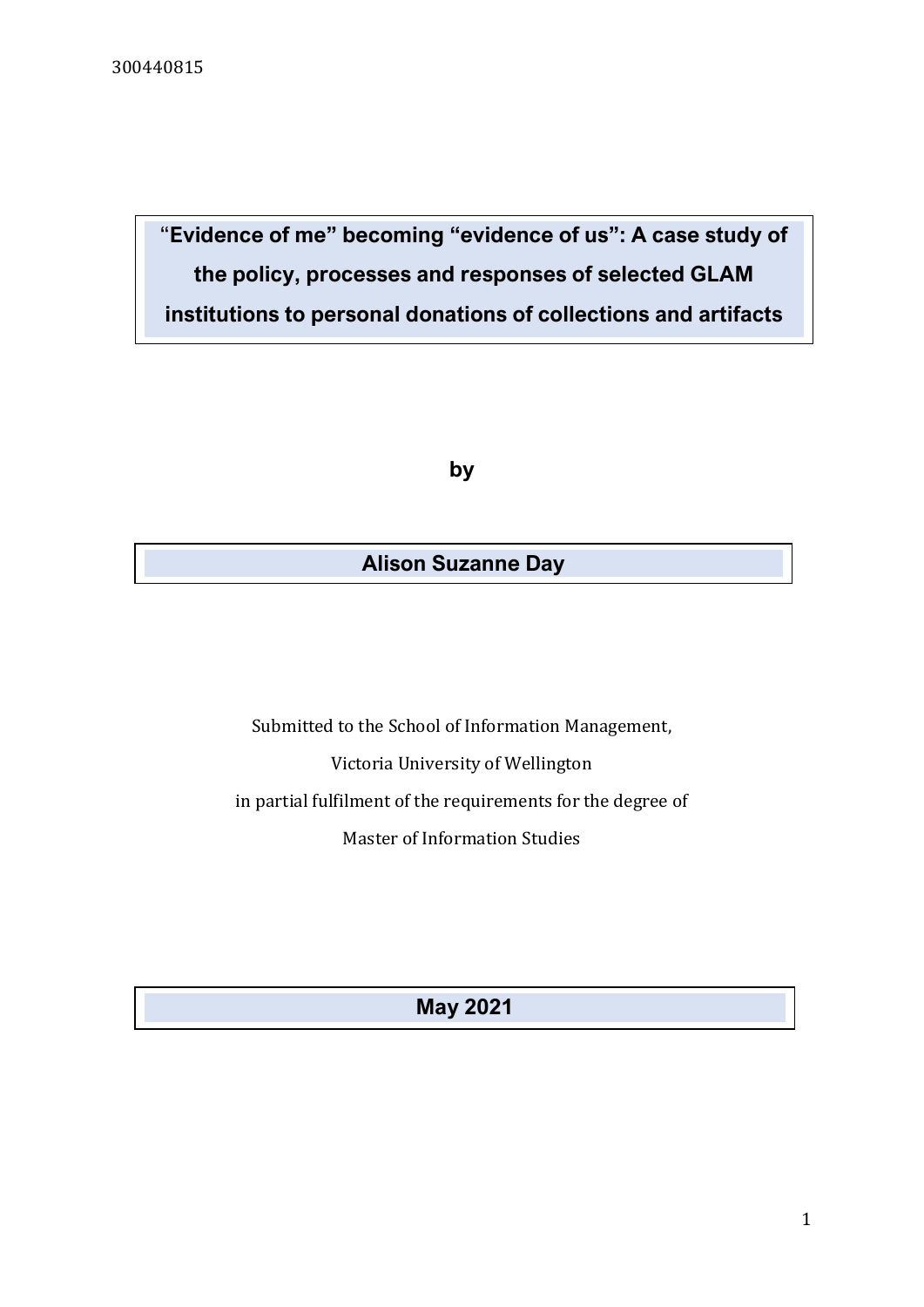## <span id="page-1-0"></span>**Abstract**

*Research problem*: Donors are important contributors to collection development in GLAM institutions, yet interactions with potential donors and communication of procedures and policies is under researched. To address the gap this research project investigates the policies and processes of selected institutions to manage personal donations and examine the challenges and responses this has raised.

*Methodology*: A case study research design used two methods of data collection for each institution. Nine participants from five GLAM institutions were interviewed using semistructured interviews, three each at the two larger institutions and all were conducted face-to-face. A donation webpage content analysis was performed for each of the five participating institutions.

*Results*: Collecting policies and principles were found to be critical components of all institutional appraisal processes, although there was evidence of some flexibility in implementation. Relationships with donors were based on collaboration and trust. Participants valued these relationships and invested time building them, facilitating respectful discussions over more challenging aspects of donation including restrictions and ownership. Institutional donation webpages were more diverse, demonstrating that institutions held different views over the value of this platform as a donor communication and information resource.

*Implications*: While the selected institutions have, from their perspective, developed positive donor relationships this research provides some recommendations regarding website presence to make webpages a more valuable resource for donors. Future research could focus on the donor perspective of gifting to the selected institutions, or investigating website use by donors and whether it is perceived as an important source of information.

*Keywords:* donation, collection policy, heritage collection, archival theory, personal information management, donor relationships

2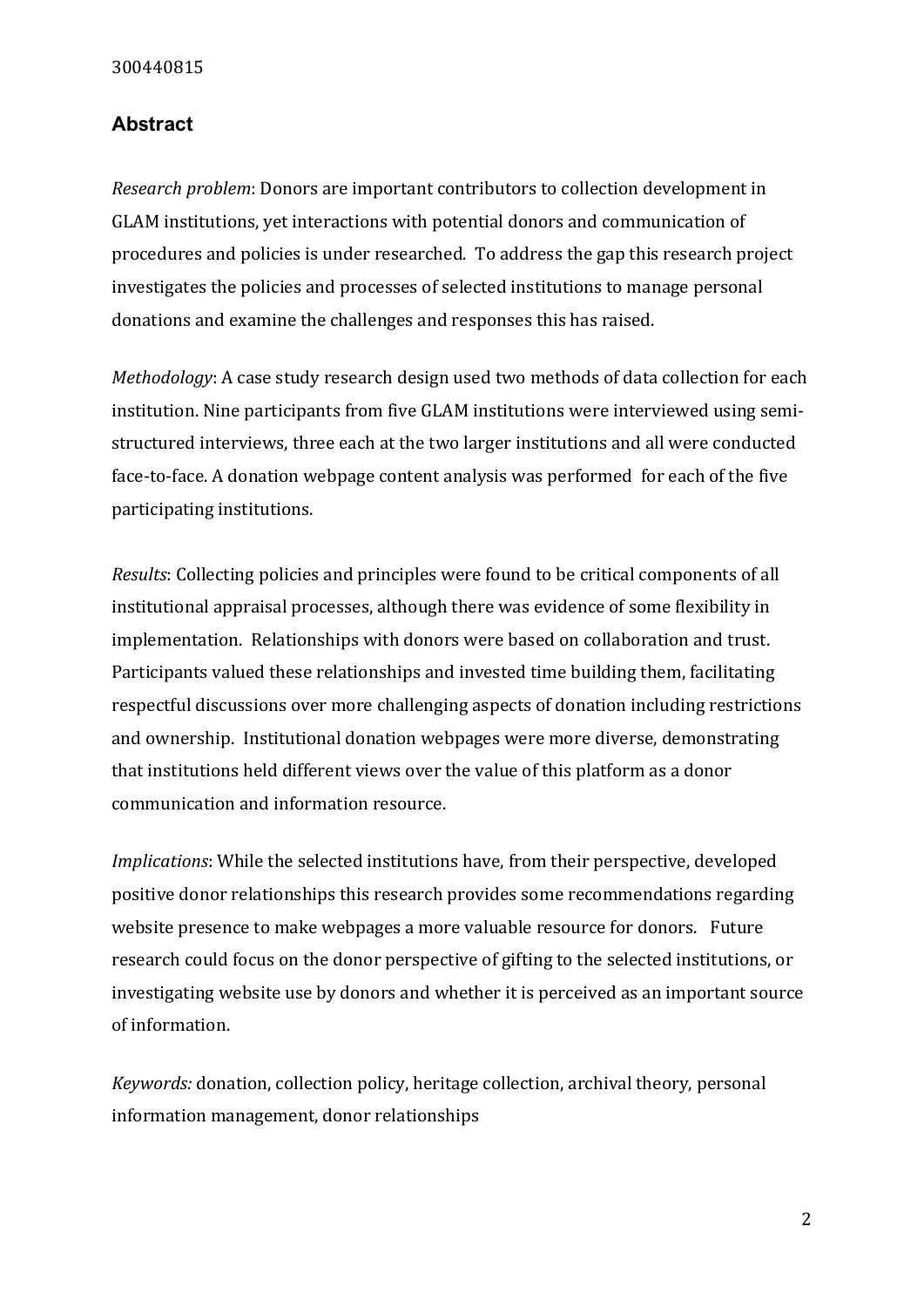# <span id="page-2-0"></span>**Acknowledgements**

I would like to thank my supervisor, Dr Maja Krtalić, for her very valuable support, advice and guidance during this project.

I would also like to thank those who participated in my research for contributing their time and for sharing their knowledge and experience with me.

Finally, I would like to thank my husband Colin for all his help and support during my degree.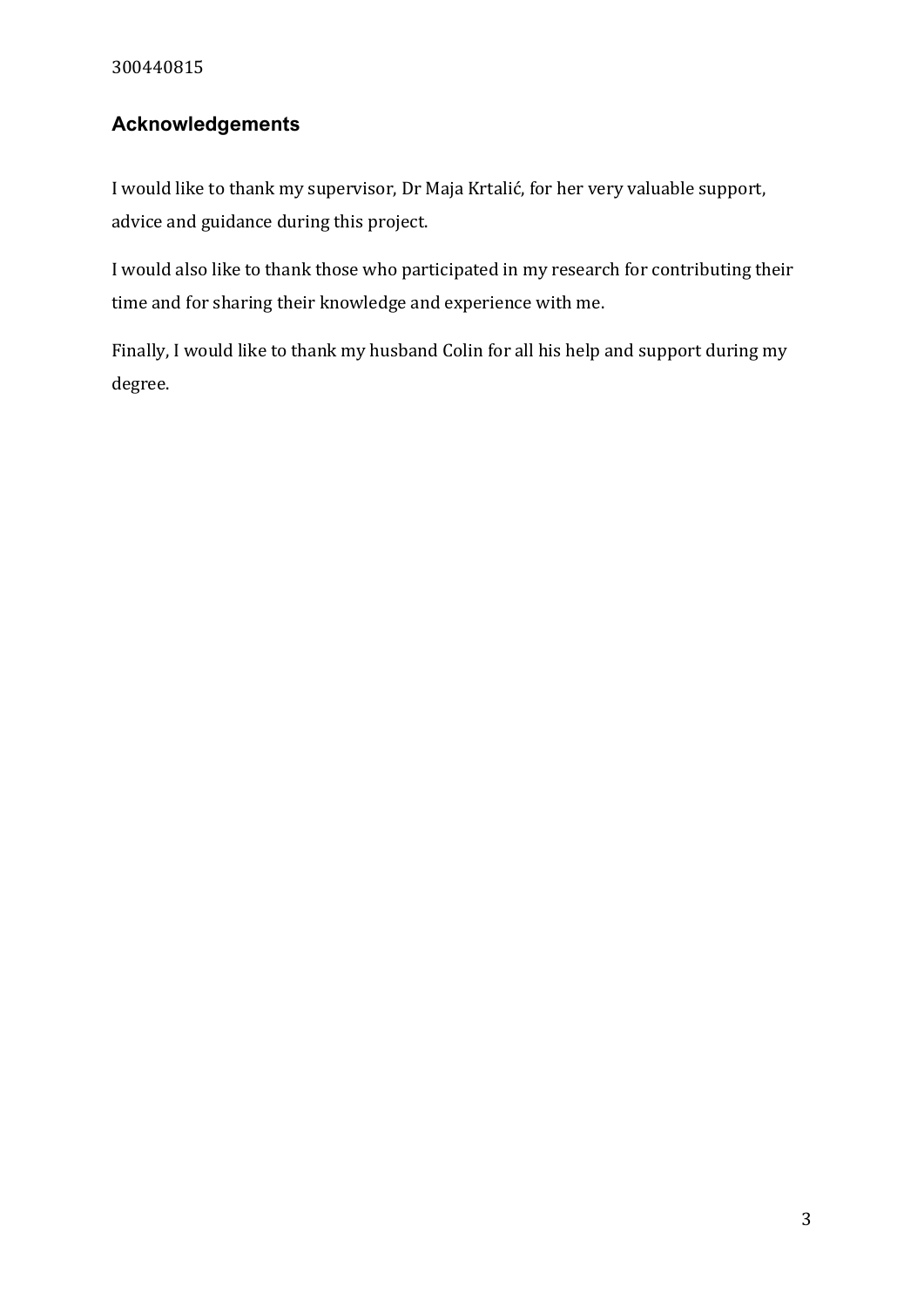# **Table of Contents**

| 1. |  |
|----|--|
| 2. |  |
| 3. |  |
|    |  |
|    |  |
|    |  |
|    |  |
|    |  |
|    |  |
|    |  |
| 4. |  |
| 5. |  |
|    |  |
|    |  |
|    |  |
|    |  |
|    |  |
|    |  |
|    |  |
|    |  |
| 6. |  |
|    |  |
|    |  |
|    |  |
|    |  |
| 7. |  |
|    |  |
|    |  |
|    |  |
|    |  |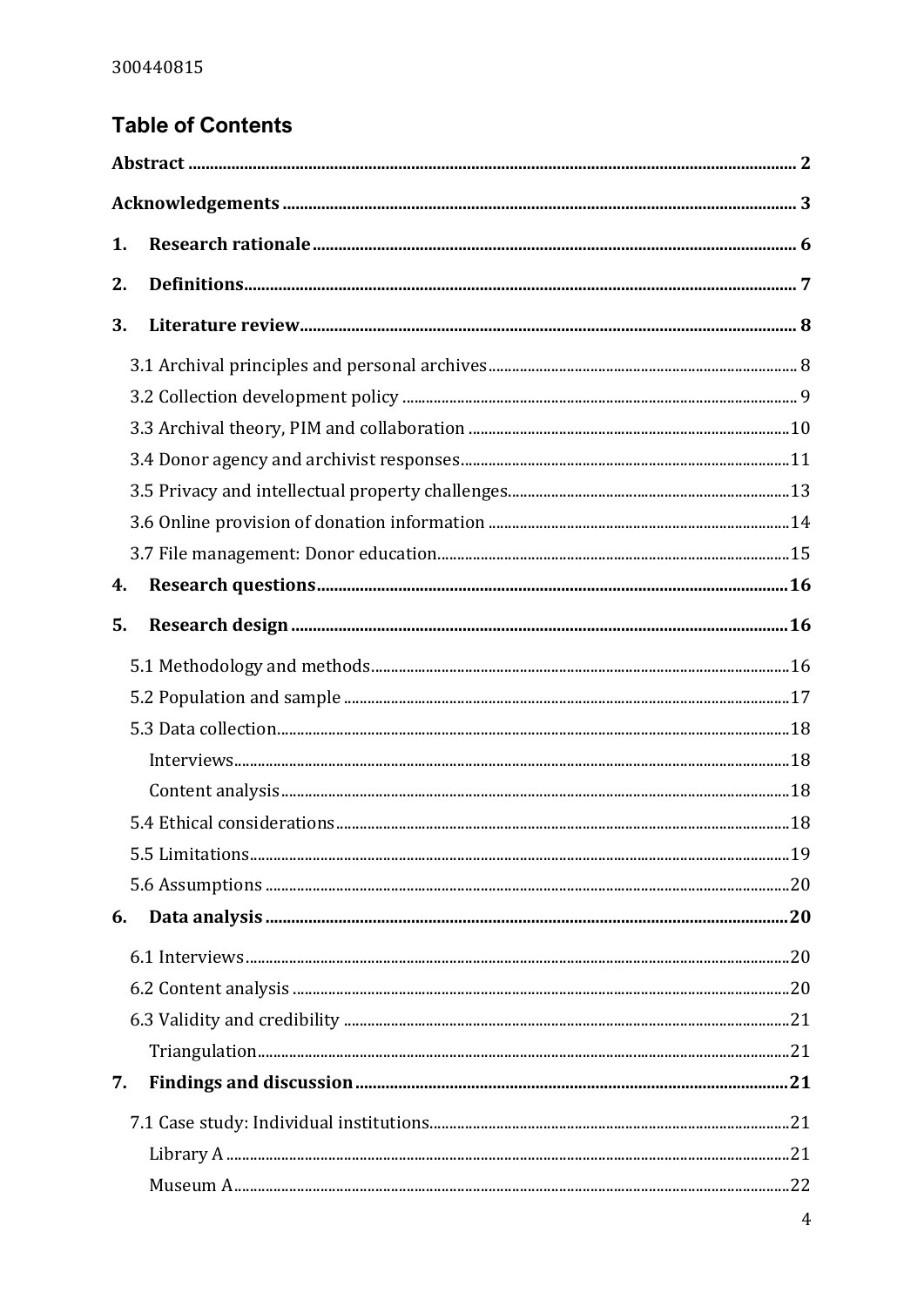| 7.2 |  |
|-----|--|
|     |  |
|     |  |
|     |  |
| 7.3 |  |
|     |  |
|     |  |
|     |  |
|     |  |
|     |  |
|     |  |
|     |  |
|     |  |
|     |  |
|     |  |
|     |  |
|     |  |
|     |  |
|     |  |
|     |  |
|     |  |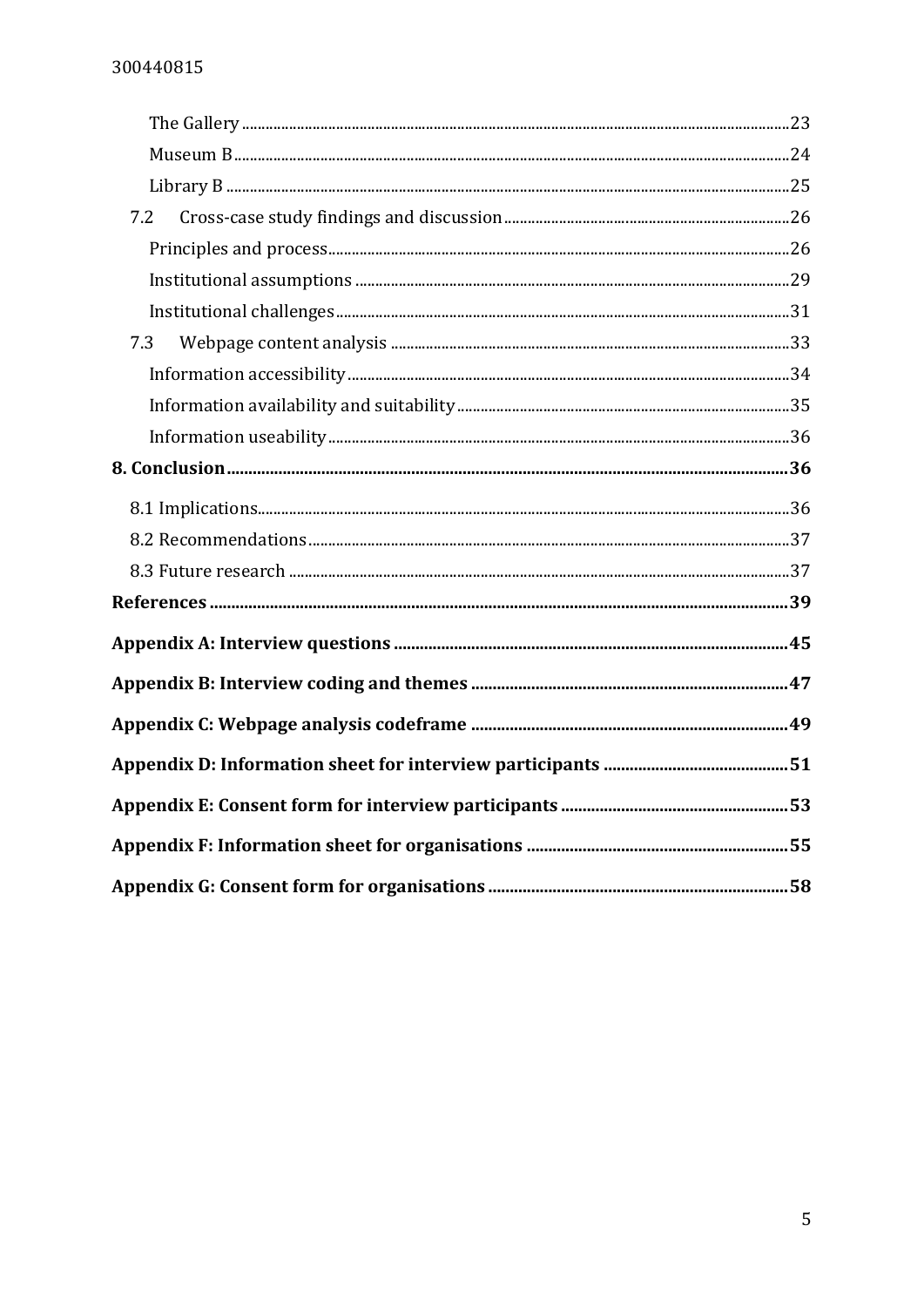#### <span id="page-5-0"></span>**1. Research rationale**

Managing the donated personal collections within the arts sector is the domain of the galleries, libraries, archives and museums (GLAM) sector. Personal collections may include family papers, various types of unpublished writings, paintings and electronic records and are significant for their contribution to cultural heritage and collective memory. Furthermore, personal collections are important communally and nationally for their historical and research value, thus enabling researchers to understand not only broader trends in society but the history of families, communities and organisations (Society of American Archivists (SAA), 2013).

Deciding what will become part of the enduring historical and cultural record is "arguably the most important and central aspect of an archivist's work" (Pollard, 2001, p.149). However, preliminary research from Victoria University's Hidden Heritage project on personal collection organisation has demonstrated that significant individuals, such as authors, and/or their family intending to donate to an institution have frequently discovered the processes are unclear and clarifying information difficult to locate (Krtalić, Dinneen, Liew & Goulding, 2020). This may impact substantially on the collection's future and whether or not it is donated.

Despite this, how institutions approach personal collection management, including interactions with potential donors and communication of their procedures and policies, is under researched. According to Pollard (2001) personal papers and collections have been marginalised in archival theory development, the literature focusing primarily on government and company records. This has ramifications for policies like appraisal which Hobbs (2001) contended may not adequately recognise and reflect the value of personal collections. However, neither study examined in detail the implications for personal collection acquisition and management by institutions. Condron (2019) found a similar disparity for personal digital archiving (PDA), identifying a gap between the PDA of individuals and the processes of libraries and archives. Both institutions and individuals can "gain context for their own processes by understanding the motivations of the other group" but Condron (2019, p.35) did not explore how this relationship manifested itself in situ. Donor agency was examined by Fisher (2015), finding that donors and their influence are overlooked in professional literature with archivist and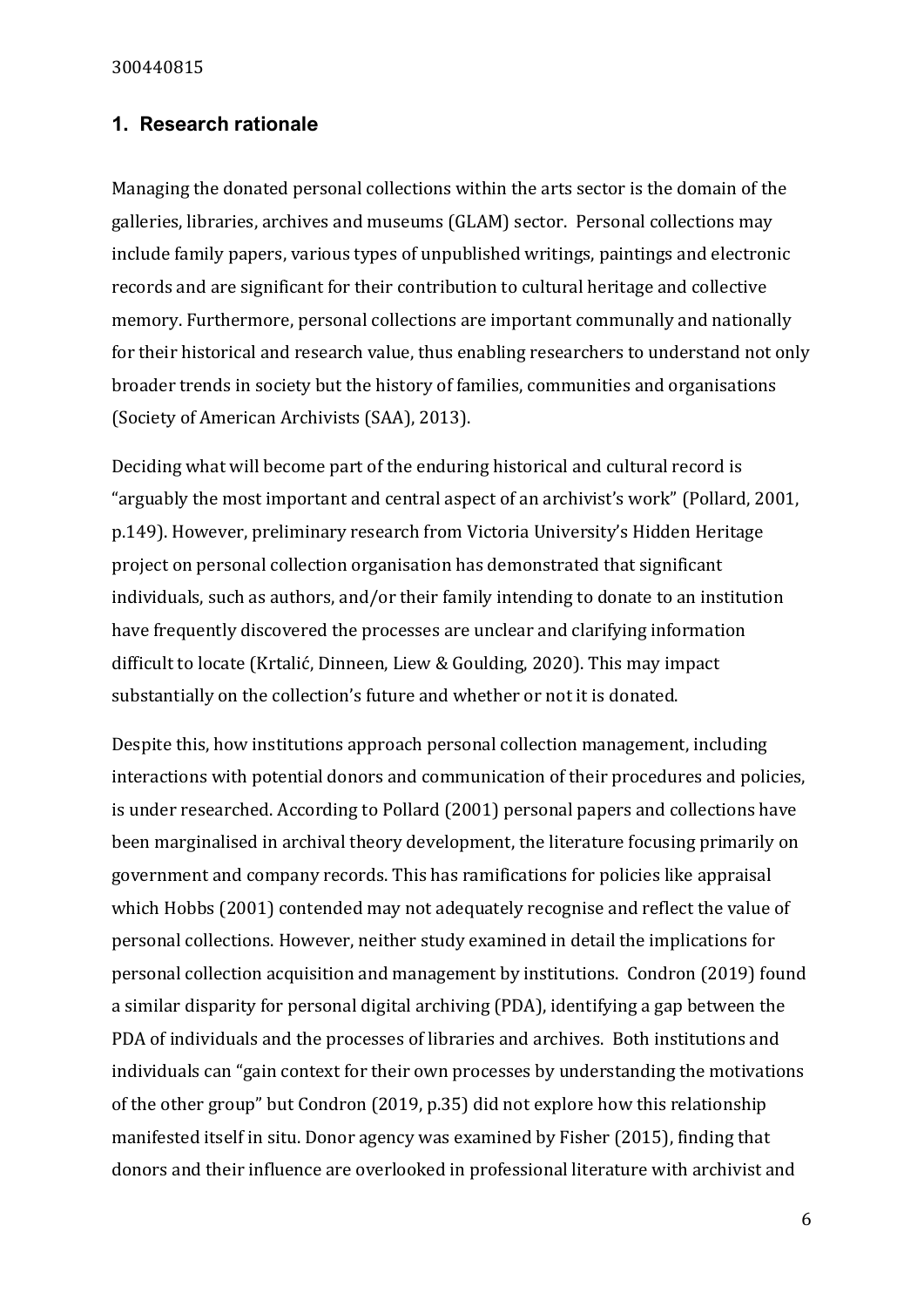donor experiences rarely researched. Archival literature on this subject are often unsubstantiated personal opinion papers. Dhuibhne (2012, p.161), a manuscripts archivist, claimed from her personal experience that the institutional acquisition system in place is not understood by "readers and writers" but did not explain if, and how, institutions dealt with this problem. The research gap concerning how the GLAM sector communicate their donation policies and processes to the public was emphasised by Empey (2017). Her webpage analysis focused on Canadian academic libraries, suggesting the need for further research across other GLAM institutions and locations.

It is these significant research gaps in the donation processes of institutions, especially around the dynamics of donor/archivist interactions and realities of personal collection management and archival theory, that forms the rationale underpinning this research.

## <span id="page-6-0"></span>**2. Definitions**

The terms frequently used in this report are defined herein.

*Artifact:* A library or archival resource that has value as a physical object in addition to its informational value (SAA).

*Acquisition:* The process of seeking any materials from any source by transfer, donation or purchase (SAA).

*Appraisal:* The process of determining whether records and other materials have permanent (archival) value (SAA).

*Collecting policy:* A document defining the scope of existing collections and describing processes around deaccession, retention, preservation and storage, providing guidance for archival staff, organisations and individuals interested in donating. (SAA).

*Deaccession:* The process by which an archives, museum, or library permanently removes accessioned materials from its holdings (SAA).

*Donor:* An individual or organisation who gives property or money to another without reciprocal compensation (SAA).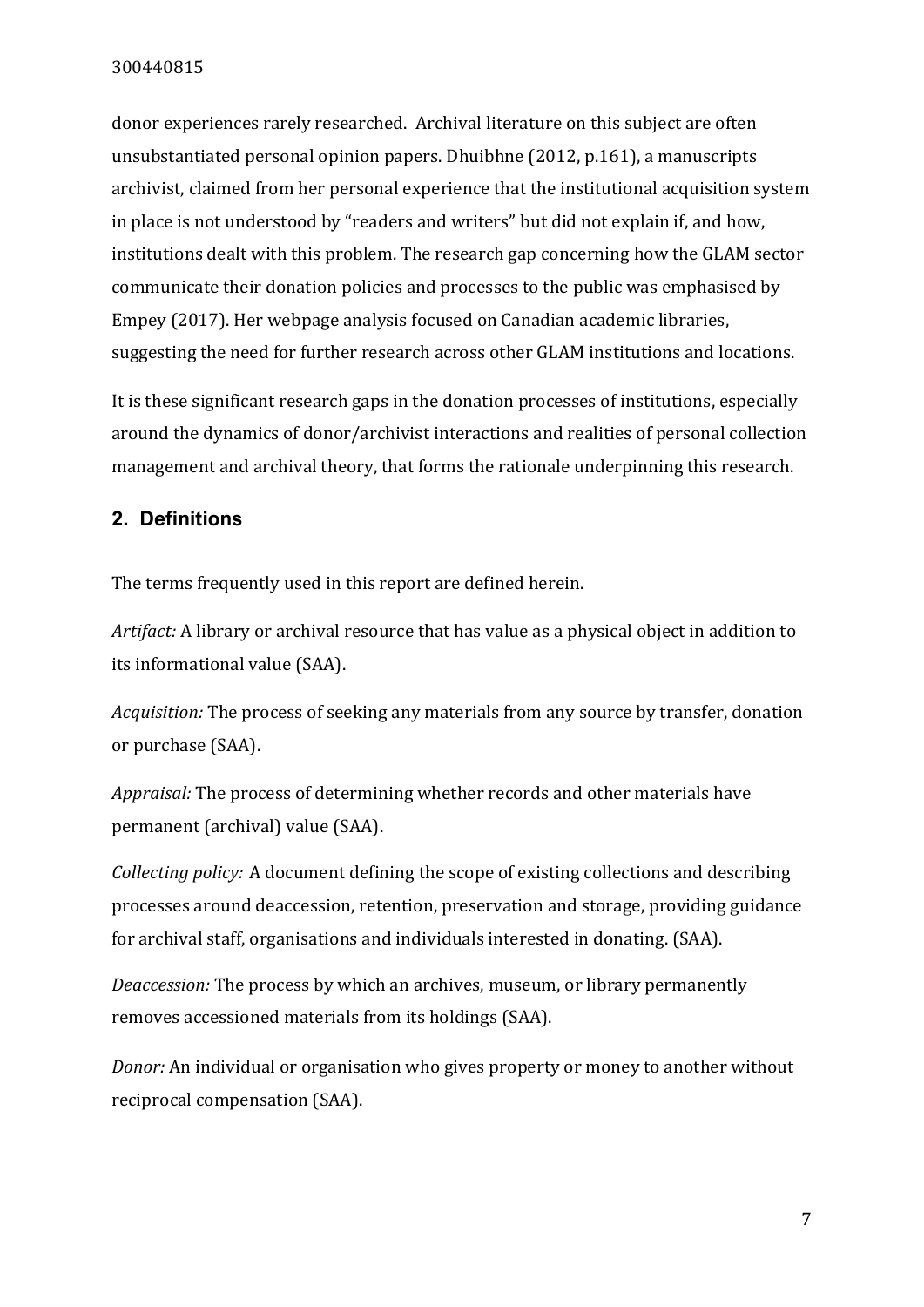*Preservation:* The protection of materials by minimising chemical and physical deterioration and damage to limit the loss of information and to extend the life of cultural property (SAA).

#### <span id="page-7-0"></span>**3. Literature review**

This research sits at the intersection of several areas of theory including archival principles, collection development policy and personal information management (PIM). These theories underpin the decision-making processes regarding the acceptability of a proffered donation for inclusion in an institution's collection. This literature review therefore presents a thematic discussion on how these theories and other factors can influence institutional donation processes and donor relationships.

#### <span id="page-7-1"></span>**3.1 Archival principles and personal archives**

A key theme in the literature is the predominance of traditional archival principles and practice while personal archiving has been marginalised. "Under-theorised and oversimplified" is Douglas' (2018, p.29) view of archival provenance in the personal records domain. Archival theory expresses the viewpoint of those in national and institutional archives and has not yet "grasped the significance of what might be called the flotsam of individual life" (Hobbs, 2001, p.131). Accordingly, personal records require different concepts and treatment by archivists to fully document the subtleties of individual lives and personalities. Traditional archival theory posits that archives have a single creator (provenance) and are impartial as they have not been created for posterity. Yet Douglas' research on writer archives demonstrates the complexities of what constitutes a creator in PIM by revealing five different creation types for consideration when dealing with personal collections. Moreover, the concepts of multiple and parallel provenances with successive and simultaneous creators respectively (Hurley, 2005) indicate that limiting provenance to just one creator is inhibiting. Particularly pertinent to personal papers, Hurley serves to emphasise that archival principles could be more flexible to reflect the dynamic nature of records.

Likewise, the principle of original order does not address personal archiving realities or contextualise personal records (Meehan, 2010). How significant individuals choose to organise and sequence (or not) their collections is important as it reflects their personal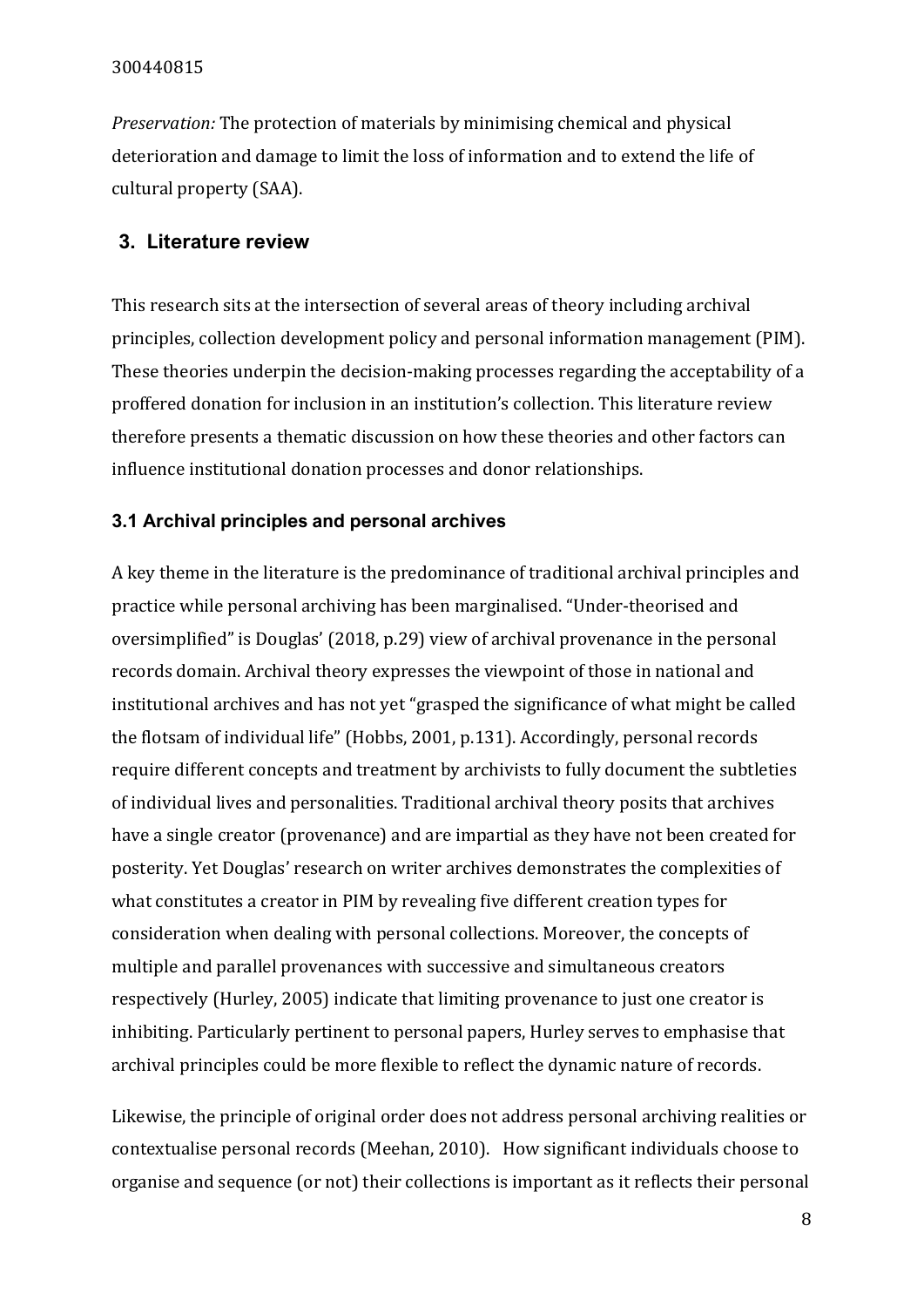creatorship and contextualises how they engage in their work. Meehan (2010, p.44) suggests that original order is seen as a reference frame for dealing with "the complicated physical realities of records created by individuals and families" while retaining the principle's core essence. This challenges the archival concept of impartiality as original order is affected when an archivist engages in the intellectual and physical arrangement of the personal collection to facilitate discovery (Douglas, 2018). Original order is also dynamic, changing over time and space as different archivists intervene in the order, thereby altering the meaning and authenticity of the records (MacNeil, 2008). The dilemma for archivists, it seems, is what practical action to take regarding donor collections knowing they are influencing the original order to integrate with archival systems.

## <span id="page-8-0"></span>**3.2 Collection development policy**

The International Federation of Library Associations and Institutions (IFLA) advocates that collection development, management and donation policies are vital components of the gift process to inform potential donors what constitutes acceptable and unacceptable donations (Cassell et al., 2019). The literature in this field (Sauer, 2001; Grgic, 2011; Horava & Clark, 2016) support IFLA's view, recommending that institutions should have policies in place to encourage offers of donations and expediate the process of appraising, acquiring and managing these materials. Moreover, written policies are viewed as valuable when interacting with donors with the predominant reason for donation rejection cited as being extraneous to the collection development policy (Sauer, 2001).

While written collection development policies are recommended it does not necessarily follow that institutions have embraced these documents. Research findings in this area differ, Horava and Levine-Clark (2016) found that 68.7 percent of surveyed North American academic libraries had collection development policies, while for specific donation (gift-in-kind) policies, 98 percent of surveyed New York State public and academic libraries had these in place (Williams, 2014). In surveyed Croatian libraries donation policies were much less in evidence, averaging 32 percent for public and academic libraries (Grgic, 2011). The differences are likely attributable to national and regional variances and possibly to Sauer's (2001) view that some archivists remain unconvinced of the benefits of such policies.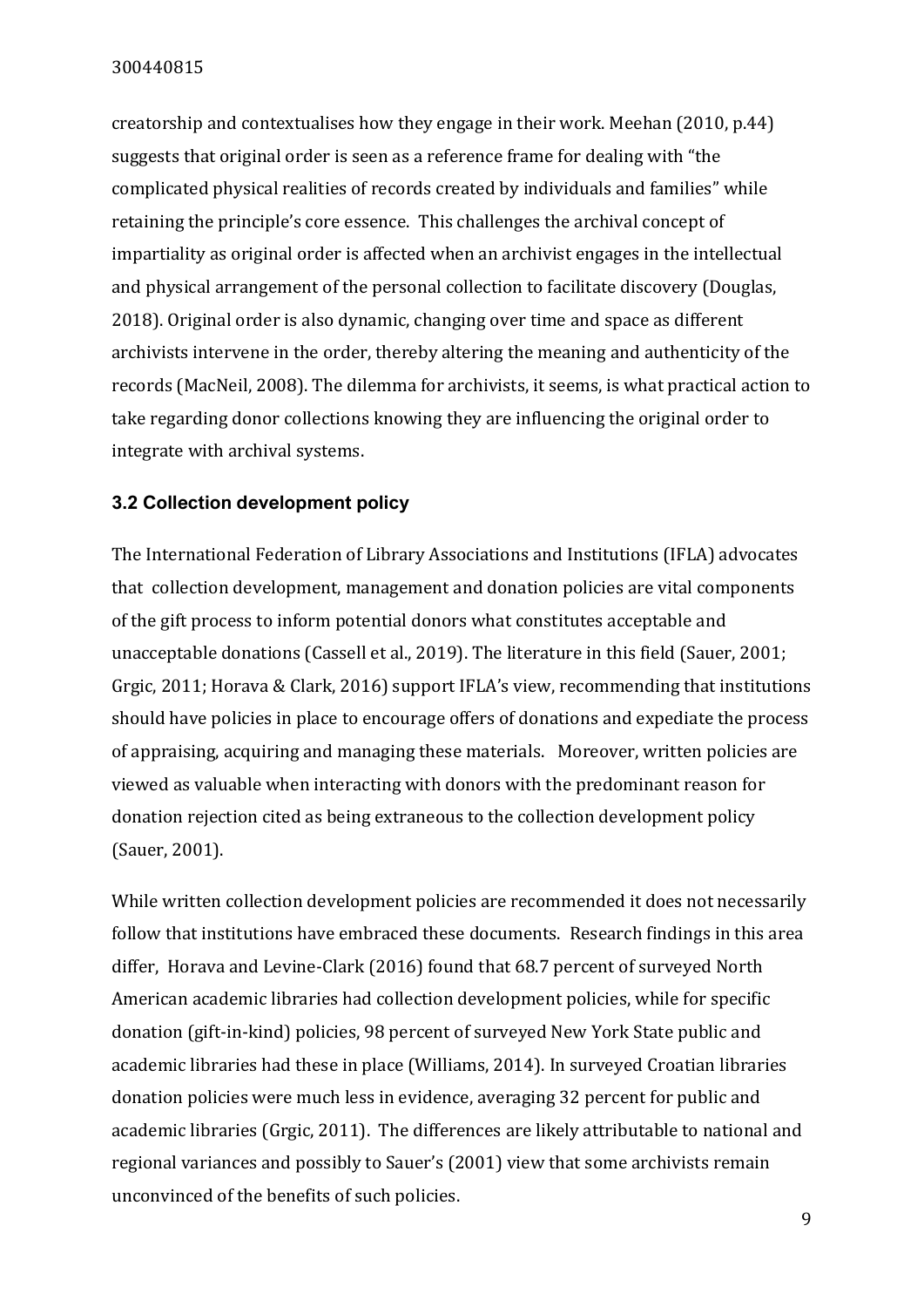In recent years, there has been notable shift from detailed and complex policies to more simplified ones (Horava & Levine-Clark, 2016). Policies that are clear with inbuilt flexibility and a broader objective (Vickery, 2004) are more easily understood by donors and facilitate archivist decision-making to shape collections that meet both organisational requirements and resourcing uncertainties. Making policies publicly available avoids donor misinterpretation of information communicated from institutions (Grgic, 2011) although this is still not standard practice across institutional websites (Sauer, 2001). Having simple and accessible collection development and donation policies is arguably an important part of the donation process. How this is manifested by institutions and what emphasis is placed on policy and/or flexibility will be explored in my research.

## <span id="page-9-0"></span>**3.3 Archival theory, PIM and collaboration**

As well as being significant for the donor/archivist relationship, archival theory and PIM can be contentious, viewed either as incompatible or as areas for potential collaboration. Appraisal theory interpretations that are PIM-related highlight some of the evident areas of dispute in attempting to bridge this gap. Archivist decision-making is traditionally driven by use-based values and the collecting policy of the institution. Adopting a different approach, Pollard (2001) advocates the appraisal of personal papers should focus on the social context of record creation and the motivations of their creators, as archival appraisal theory does not account for the differences between personal papers and those of public and corporate organisations. While this view has merit, Pollard does not offer practical examples in support. Furthermore, concentrating on societal relationships and popularity to determine the value of personal papers could mean enduring value, the long-term usefulness of a collection, is overlooked in the appraisal (Cuervo, 2015).

A potential area of collaboration for archival principles and PIM is around value. Archival appraisal can inform PIM in terms of value assessment as people find disposal decisions difficult regarding their collections (Cushing, 2010). Conversely, PIM and archival value are arguably dissimilar because the continuing value of an artifact in PIM is defined by use, but archival value is shaped by an array of factors, for instance, compliance and making marginalised groups visible (Lee & Capra, 2011). The different strategies that underpin appraisal also challenge Cushing's view of value. PIM is focused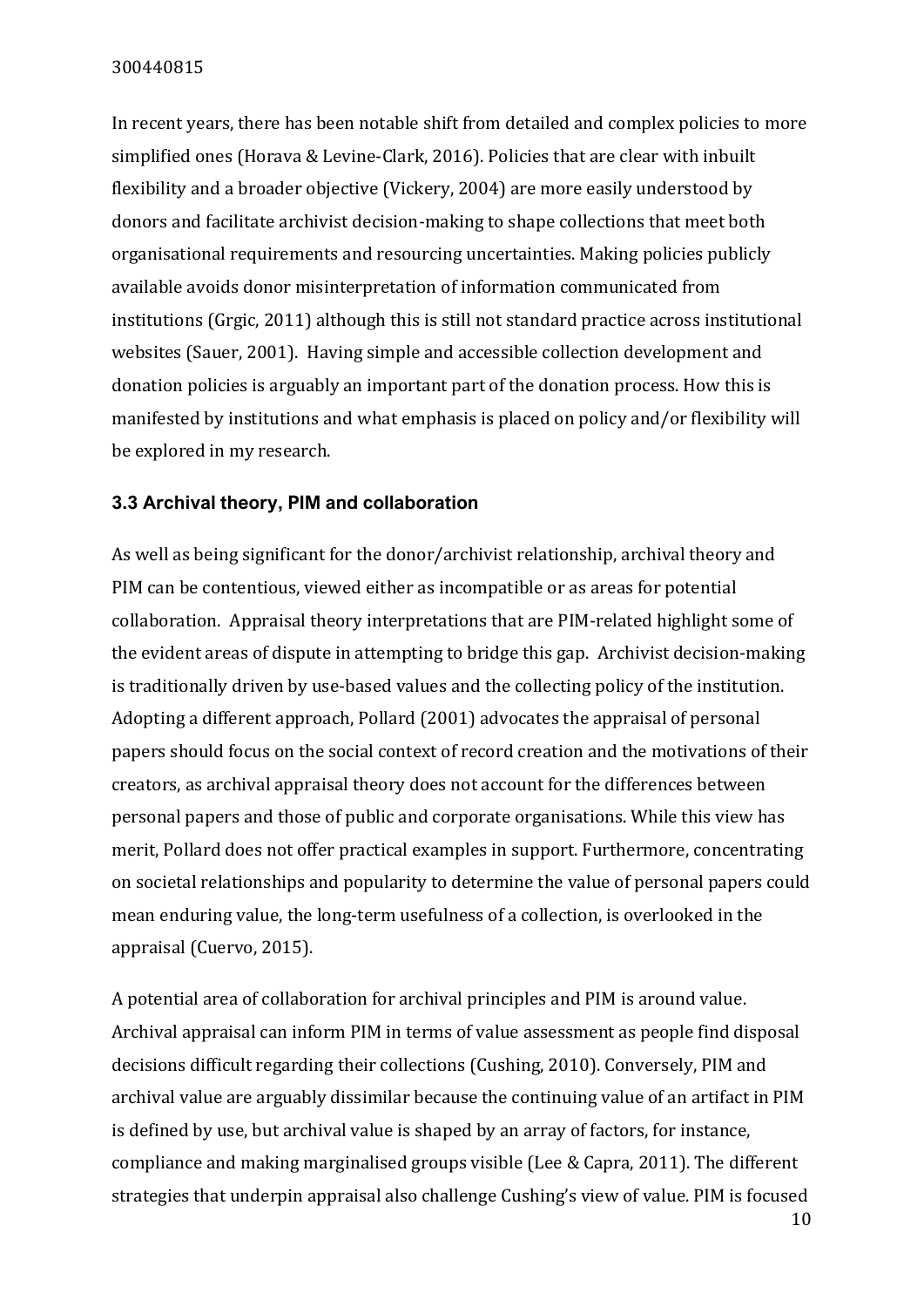on saving and retention while in archival practice elimination is viewed as a positive strategy (Lee & Capra, 2011).

Another area of possible collaboration is the 'reproduce and reuse' PIM practice and the archival principle of long-term preservation (Lee & Capra, 2011). However, expecting users to change their personal management systems is unrealistic (Condron, 2019), as "donors are a poor fit in overarching or universal theories of archives" which feature stable and organised processes in contrast to the dynamic and seemingly disordered world of PIM (Fisher, 2015, p.97). It seems these differences could mean institutions will implement their own structures and practices when dealing with donors and their PIM, indicating inflexibility.

Within archives and underpinning these various perspectives are two schools of thought; those who view personal papers as within the domain of the records continuum model to which structured recordkeeping practices can be applied, and those who believe alternative approaches should be taken that are tailored to personal archives. The latter view posits that archival theory should focus on exploring how and why an individual operates in a particular way and implement a framework that validates their perceptions of value and significance within their collection, rather than around institutional structures and functions (Hobbs, 2010). Whether this approach is a valid option for personal collections is open to question as Hobbs omits any practical examples. These varied theoretical considerations and challenges should be investigated further as there is little discussion in the literature regarding how these might appear in reality. Furthermore, I would suggest it is possible to have flexibility within an archival framework by implementing a much broader and simpler interpretation of archival principles to negotiate an individual donor's PIM. Consequently, the extent to which institutions take account of donors' personal systems and how this looks and works from a theoretical and practical archival perspective will be investigated in my research.

#### <span id="page-10-0"></span>**3.4 Donor agency and archivist responses**

Donor agency, a donor's capacity to initiate and direct actions in a particular situation, can affect the donor/archivist relationship dynamic and subsequently impact how the collection is managed by the institution. Donors are usually not passive, they have the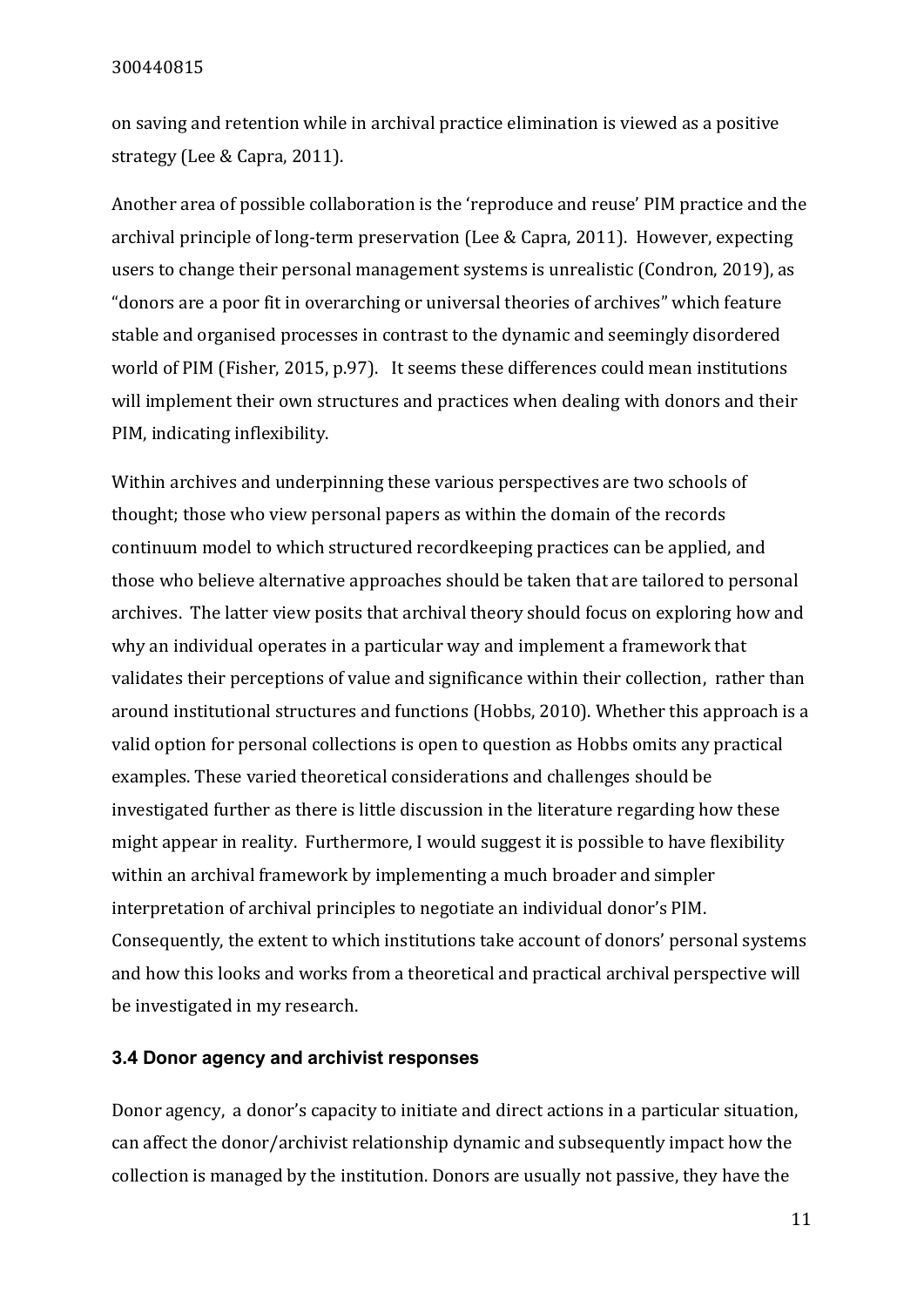ability to "promote their interests and influence archival practice", particularly if they acquire 'archival consciousness' and want to safeguard their collection for posterity (Fisher, 2015, p.94). Nevertheless, some individuals will have more leverage than others depending on their status, while some institutions will be keen to acquire certain personal collections. How and if donor agency is exercised will depend on the relationship with the archivist as trust can make the difference between collections being donated or dumped (Fisher, 2015).

Donor engagement is essential to developing a successful relationship, with archivists advised to combine "specialist knowledge with bedside manner" (Hilton et al., 2010, para. 24). A prerequisite of relationship building and developing trust in the archivist is imparting knowledge and understanding of archival processes to the donor (Belovari, 2018). Equally, other archivists may take a different view. Zastrow (2016) reduces the donor's role to one of archival assistant with little acknowledgement that the donor might have an alternative perspective on value or recognition of the donor's expert knowledge of their own collection. Nor are donors a homogenous group, requiring a variety of personal approaches. Institutions should exercise care and caution with certain donors but have sound donation and collection policies in place so staff can manage forceful donors effectively (Andrews & Richey, 2012). The literature evinces a range of archivist responses to donor agency, although these studies are based on personal experience and opinions. Producing evidence-based research of different institutional views and processes to broaden existing knowledge will be an important outcome of this study.

Another area of collection management that can potentially impact donor relations is the deaccessioning of collection items, including personal donations. Some institutions are governed by legislation to retain items in perpetuity, such as the National Library of New Zealand in the 2003 National Library Act. Other public and private institutions include deaccessioning in their collection management policies and prefer to transfer these artifacts to other institutions to increase the chance of reuse (Charlton, 2019).

Nonetheless, damaging relationships between institutions, donors, researchers and the public are cited as reasons for not deaccessioning material (Huggard & Jackson, 2019). Even if carried out carefully, deaccession could be perceived by donors as a breach of trust by the institution (Streit, 1997). Despite this, Huggard & Jackson noted very few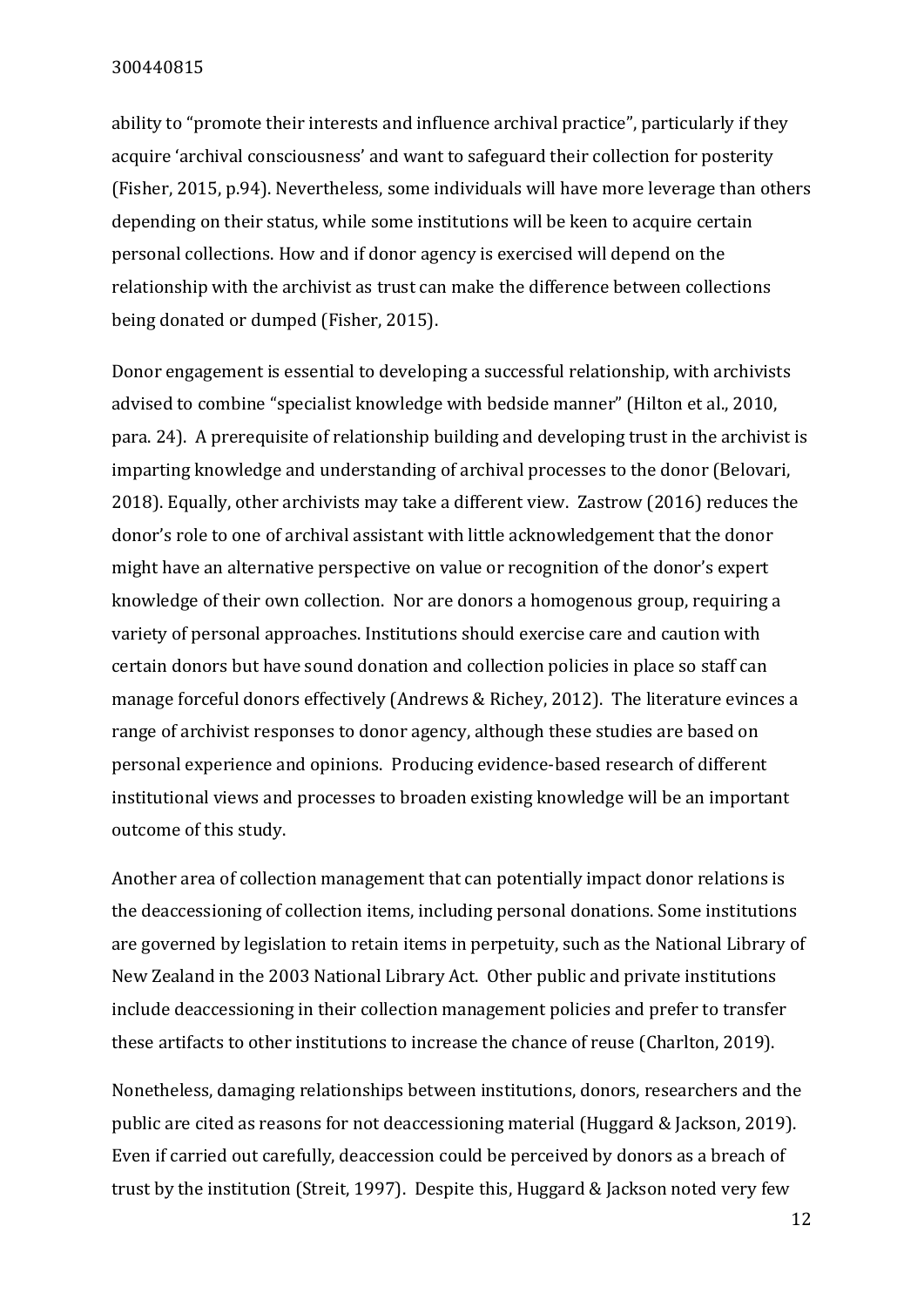instances of a negative effect on donor relations after deaccessioning, pointing out that involving donors in the process can improve relationships through greater awareness and understanding. Loud's (2013) research on the reappraisal and deaccession processes at Wellington Museum found that the greatest benefits were relational, reconnecting with donors and building relationships with other institutions. Involving donors is, therefore, an essential part of the deaccession process, most donors appear content that their items are rehomed at another institution with a more germane collecting scope (Buehn, 2013). Explaining institutional policy from the outset to donors, involving them in the process and being transparent around process and decision-making are key concepts that would facilitate the development of more trusting donor relationships.

#### <span id="page-12-0"></span>**3.5 Privacy and intellectual property challenges**

Privacy raises ethical and legal challenges for institutions around promoting access to information while safeguarding the privacy of individuals featured in personal collections. Hodson (2004) examines this theoretical dichotomy, highlighting the challenges of confidentiality and privacy for institutions especially if the individual is still living. Privacy can be the "most forceful manifestation of donor agency that affects interaction with archives", in reference to well-known authors who deliberately shape their own archives by removing personal items prior to donation (Fisher, 2015, p.114). Proactive archivists should therefore institute donor discussions early to decide the necessary legal and privacy restrictions, although this may not always be as easy as Hodson suggests. Some donors may have ongoing privacy and security restriction requirements and it can become a significant institutional and archival challenge to balance the need for researcher access with those of the donor (Carroll et al., 2011).

Dealing with collaboratively authored works and intellectual property (IP) are other issues that face archivists. It is important to acknowledge that more than one author will need to act to facilitate donation, while recognising authors may have been employed at different organisations, with claims to intellectual property (Marshall, 2008). To forestall any potential problems, it is advised to implement well-defined and publicly accessible privacy and IP policies explaining what information may, or may not, be available to researchers (Kelly & Rosenbloom, 2019). While some literature advises institutions should set clear boundaries, it is likely that further discussion by the

13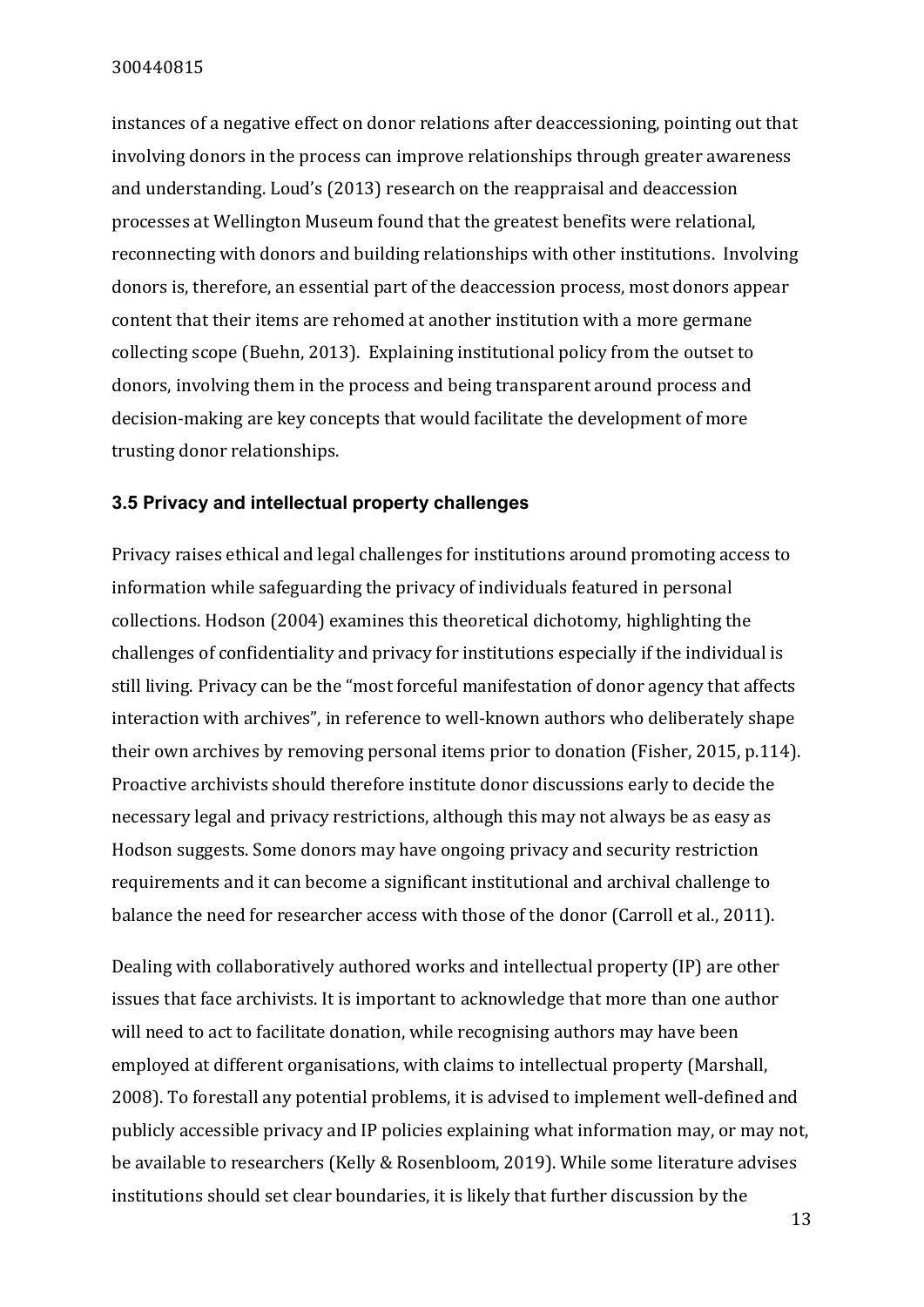archivist and perhaps compromise, depending on individual circumstances, would encourage more meaningful donor interactions.

#### <span id="page-13-0"></span>**3.6 Online provision of donation information**

One potential resource for donors seeking information about collection donation and contact details is the institution's website. Although perceived as an important communication channel, there is limited research on donation webpage content (Empey, 2017). The frequently asked question (FAQ) technique is used by some institutions who perceive it as an effective way to disseminate collection policy material (Andrews & Richey, 2012). However, FAQ is not universally endorsed as other institutions found it unsatisfactory for communicating educational information to donors, seeing it as too passive (Hilton et al., 2010). Consequently, different methods of webpage communication could be required depending on the type of information to be conveyed.

Content analysis formed the basis of Empey's (2017) research on donation-related webpages demonstrating the method's worth for this type of study. Although she concluded that libraries face comparable challenges and handle them using fairly similar approaches, there is more diversity than Empey acknowledges. Information presented on topics such as appraisal and valuation processes revealed a lack of unanimity or omission by some institutions. A 2014 survey of academic and public libraries also revealed differences in the provision of information on donation policies and practices (Williams, 2014). Both these studies suggest that while some basic information such as contact details are standard, institutional policies and procedures vary along with online availability. Overlooked by both Empey and Williams is social media provision which might be an important communication tool for donors. An indepth analysis of the provision of donation information and the use of different online approaches, including social media, by the institutions seems warranted as part of my research.

Being able to access the right information quickly and in an easily readable format on a GLAM website are important considerations not just for potential donors but for other users. These "archival users all want efficient and effective ways of finding the material they are looking for" (Nimer & Daines, 2008 p.230). Nonetheless, finding the most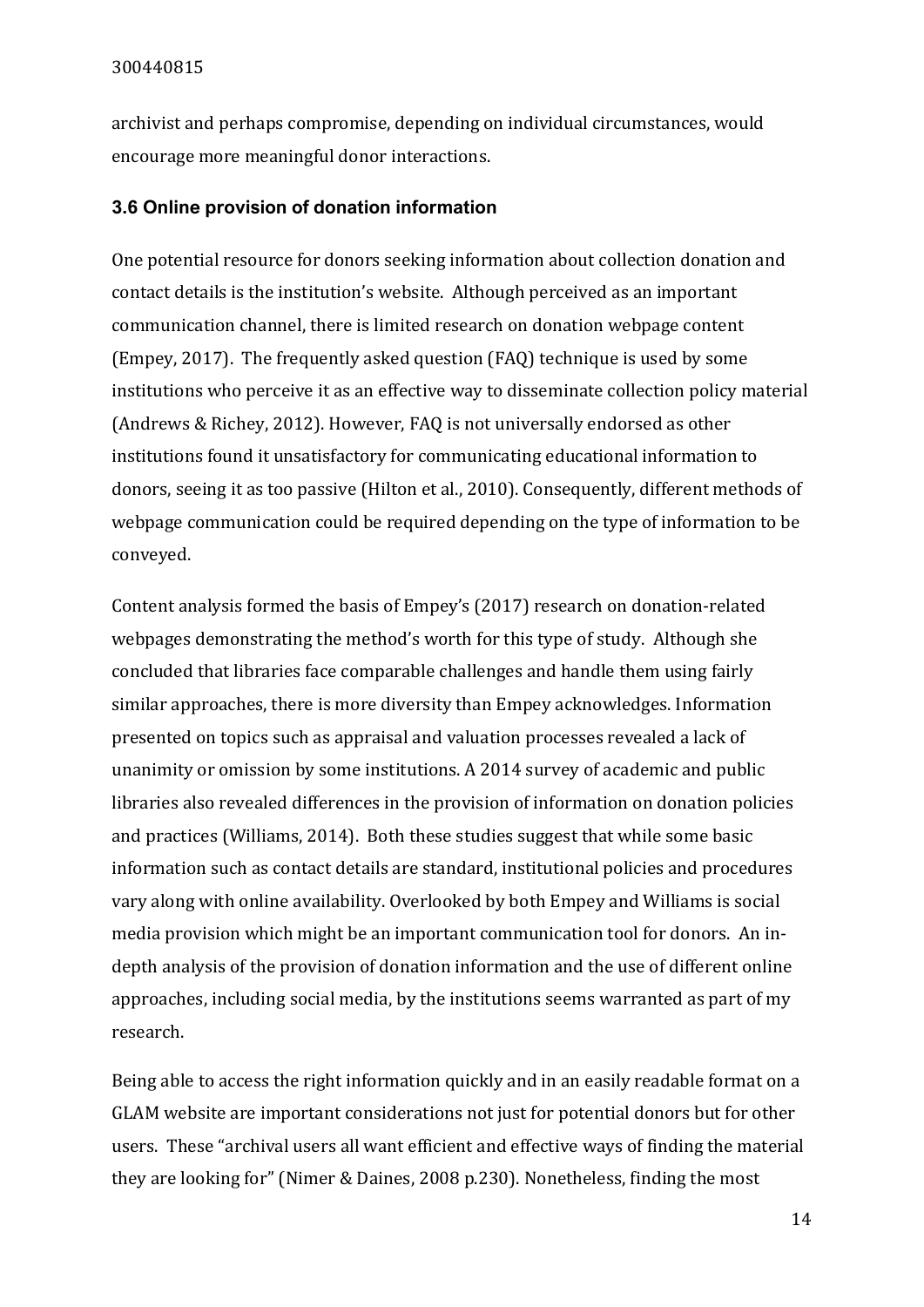efficient pathway is not always obvious or may not suit the user's preferred search techniques (Walton, 2017). The clickability factor, the number of clicks required to reach the desired information, is arguably a good indicator as to how easily information can be located (Walton, 2017). Users frustrated by click inefficiencies may not complete their information searches. Click minimisation is advised to facilitate ease of access to the sought-after information. Other users may prefer keyword or subject searches over menu functionality (Schaffner, 2009). Being able to navigate an institution's search mechanisms for successful results generation is vital to promote a positive user interaction and will be investigated for each institution.

Another problem that could affect a donor's experience of institutional websites is the use of archival terminology in the information which may be unfamiliar (Daniels & Yakel, 2010). Furthermore, the use of archival terminology could be inconsistent across institutional websites which might impact on users (Freund & Toms, 2016). The use of archival terminology, which could be quite extensively applied online for donations, could also affect information accessibility and possibly the level of agency in the donor/archivist relationship if donors are not conversant with such language.

#### <span id="page-14-0"></span>**3.7 File management: Donor education**

Educating donors in file management is a reoccurring literature theme as personal archiving is usually seen as incidental. Marshall's (2008) theory of benign neglect, which contends a file's value is evident in how it is treated, has gained traction in the PIM sphere. Nonetheless, Becker and Nogues (2012) found writers valued their digital files even if their personal management indicated neglect. This disorganisation was attributed instead to a lack of file management skills, resulting in the suggestion that archivists should proactively educate writers in effective digital practice to increase file value and survival. To effectively educate donors the institution "must understand the practices of potential donors in a range of contexts" and how these practices can be specifically directed towards individuals and groups, such as writers or musicians (Kelly & Rosenbloom, 2019, p.249). Adding an incentive such as legacy planning could be persuasive, particularly for individuals wishing to preserve their legacy through donation. As the literature reviewed does not discuss the institutional motivations and practicalities of file management education this is an area for further research.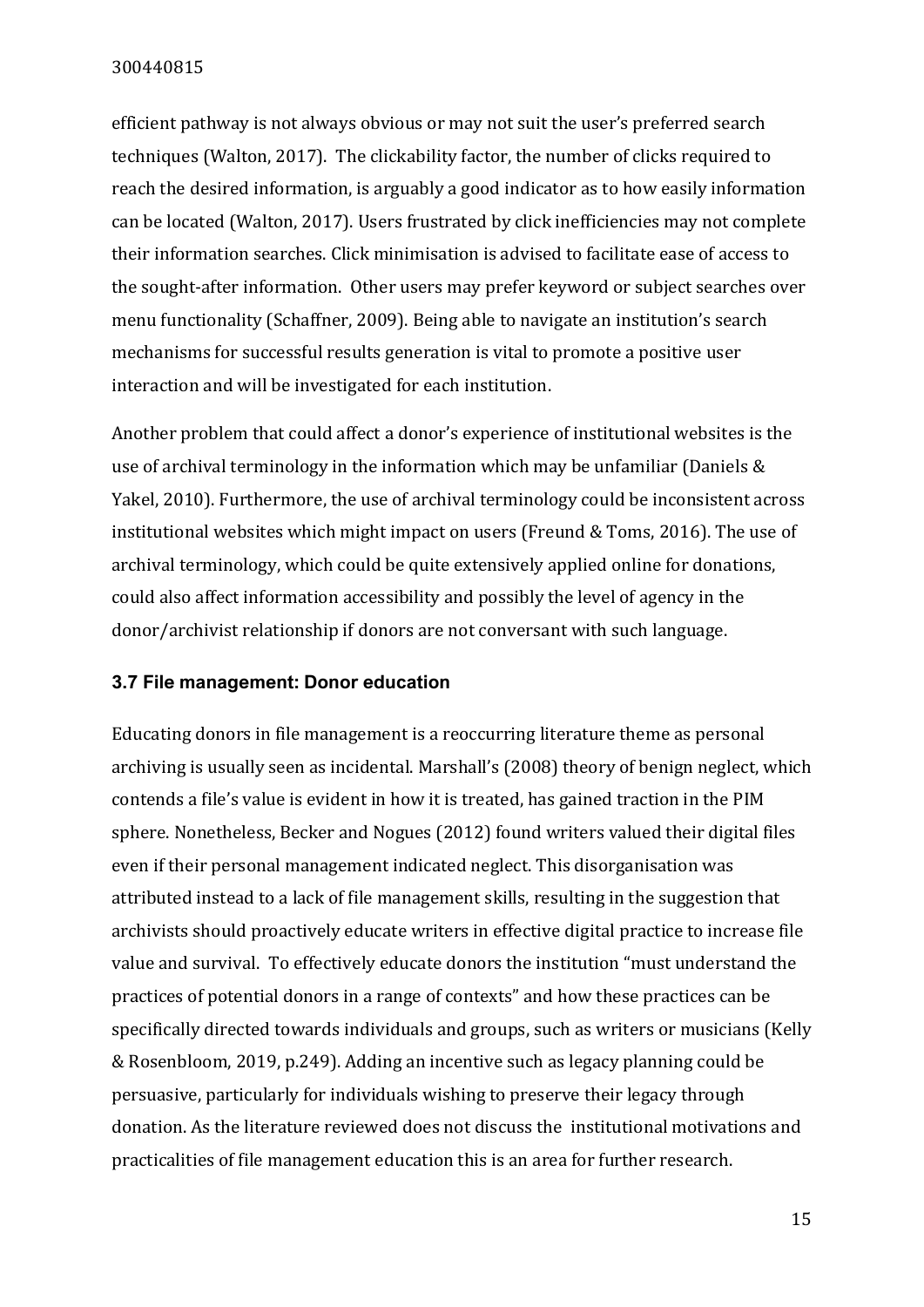This review has highlighted some important areas for further investigation, including how institutions communicate, interact and convey information to donors through personal and online contact. Donors and their influence are seldom considered in the professional literature, while donor and archivist experiences in this area are researched infrequently (Fisher, 2015). There is also limited examination of the practical approaches taken by institutions to manage the intersection of archival theory and the PIM of donor collections. It is these gaps in the literature that the research questions will address.

## <span id="page-15-0"></span>**4. Research questions**

This research will aim to discover:

A. What policies, processes and communication methods are in place to manage the personal collections and artifacts of donors at the designated institutions?

- 1. What are the individual views and opinions of selected staff regarding their institutional donation procedures and are there differences?
- 2. What challenges do institutions/staff face when implementing policies and procedures and how do they frame their responses?
- 3. What assumptions do institutions/staff make regarding the prior knowledge and understanding of donors regarding the donation process?

## <span id="page-15-1"></span>**5. Research design**

## <span id="page-15-2"></span>**5.1 Methodology and methods**

To gain a thorough understanding of the research problem, a qualitative research approach was selected as qualitative methods depend on data gathered from words, experiences and observation affording deep insights (O'Leary, 2017). The nature of qualitative research is based on interpretation and understanding of the social truth (Kankam, 2019). Participant voices are critical elements in interpretivism enabling the researcher to make sense of the actions, interactions and behaviours that shape each participant's perspective of their world (Williamson et al., 2002). In this project, interpreting the donation experiences of information professionals and how they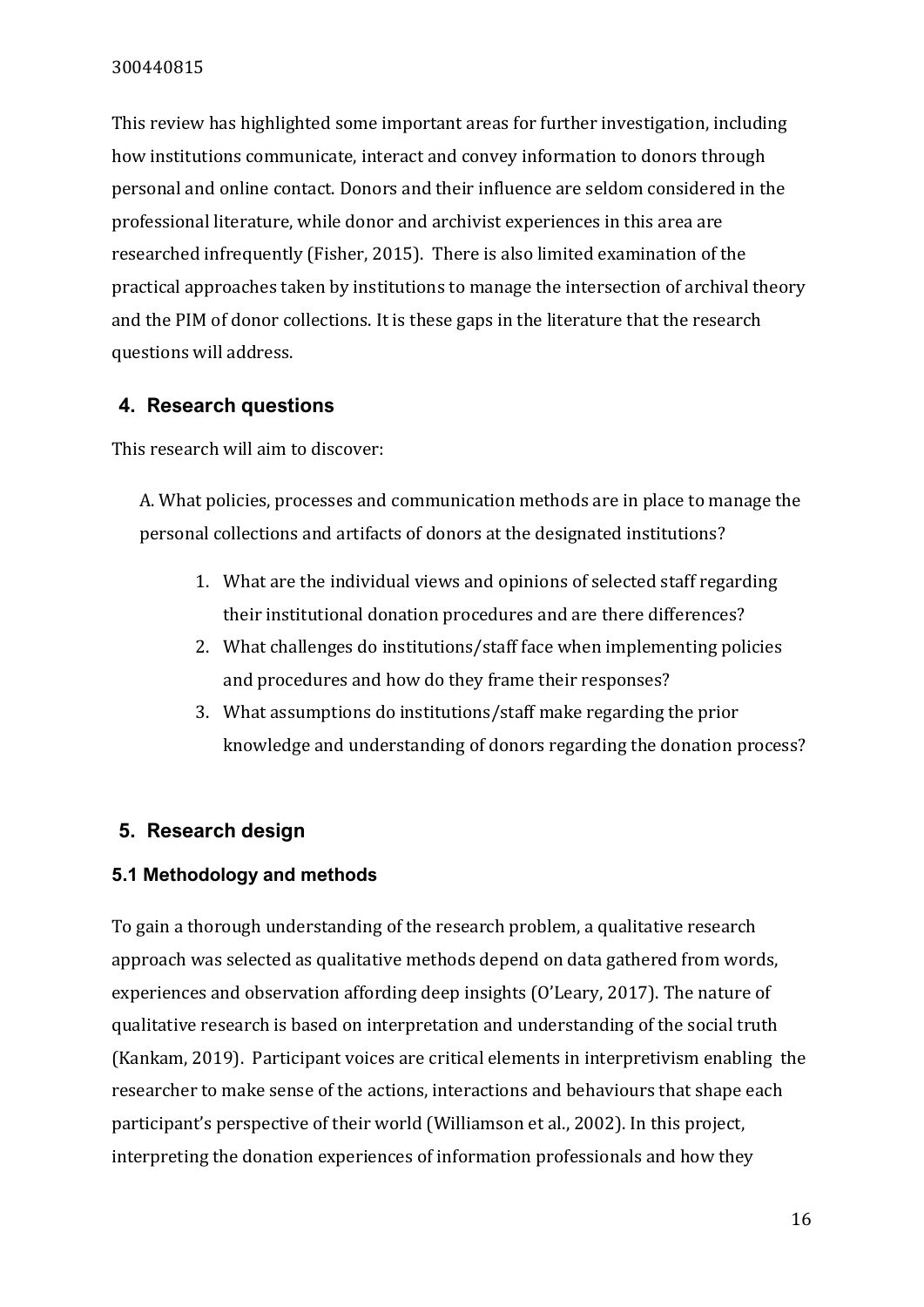communicated and constructed their own social and organisational reality at a point in time forms the core of research.

A case study research design was implemented to generate "an in-depth analysis of the phenomena in context" and guarantee "that the observed phenomena are authentic representations of reality" (Gagnon, 2009, p.3). Each institution was the subject of an individual case study and part of a multiple case study design enabling a cross-case comparison and analysis of the donor phenomenon in different settings. A multiple case study design offers more robustness than a single study by facilitating the use of multiple qualitative research methods (Yin, 2014). The case studies incorporated two methods of empirical data collection; content analysis and interview, as observations were unable to occur. Using different qualitative methods to gather evidence added depth to the case study, situated it in a real-world context and permitted interpretation of a range of perspectives and meanings (Yin, 2015).

## <span id="page-16-0"></span>**5.2 Population and sample**

Five New Zealand heritage institutions, two libraries, one gallery and two museums were critically selected as the units of analysis for this case study as they:

- Accept personal collection donations
- Have staff experienced with handling donations
- Are Wellington-based for ease of access

Sampling for interviews was purposive to select information-rich participants who could most knowledgably answer questions about donors and donation procedures. At the two larger institutions, a library and a museum, a homogenous sampling strategy helped to identify three staff involved with donors. At the remaining three institutions, one staff member with donation responsibilities was interviewed.

The content analysis sample comprised of the webpage(s), social media and internal collection development policies of each of the five institutions' websites that related specifically to personal donations.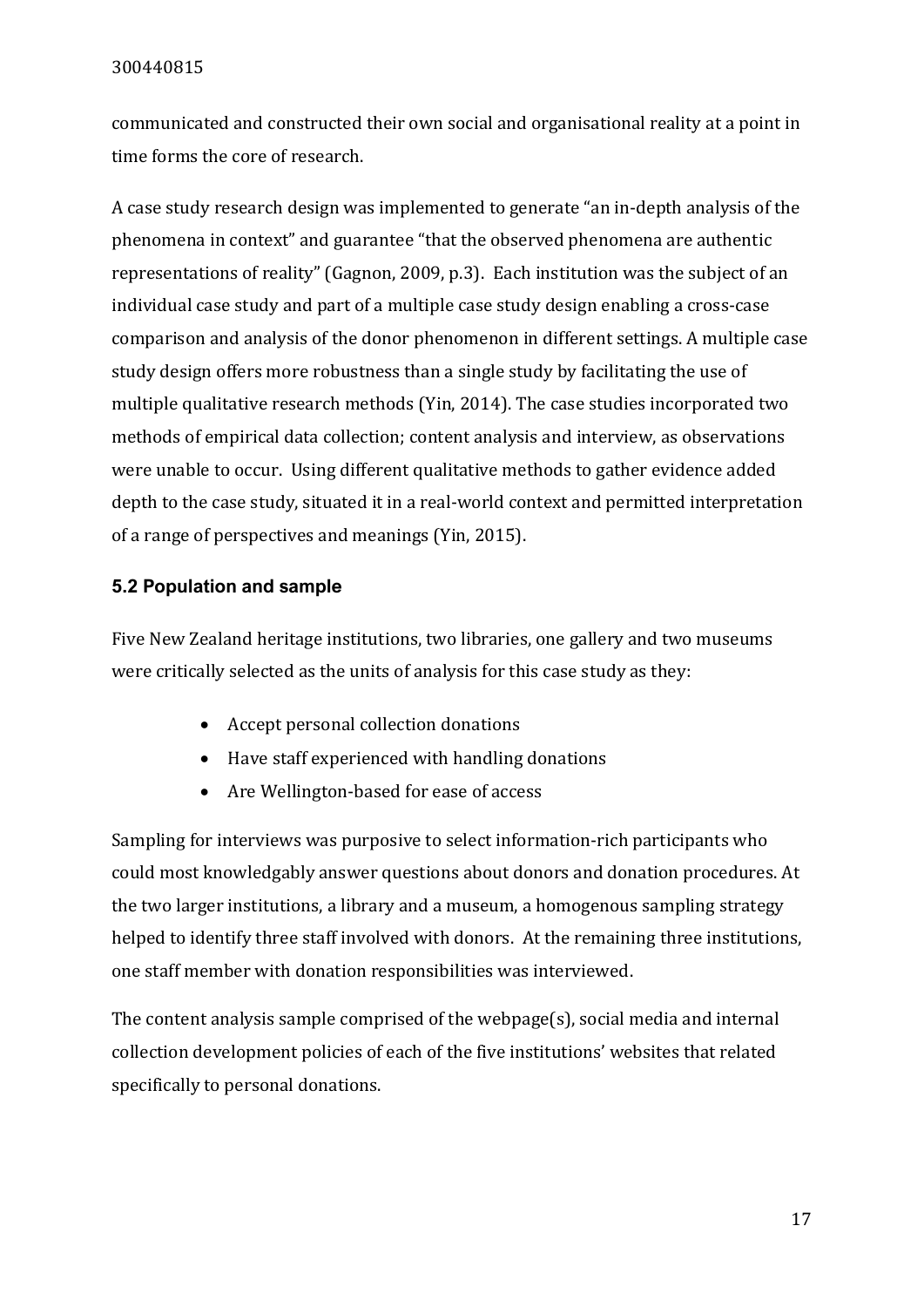## <span id="page-17-0"></span>**5.3 Data collection**

Data collection consisted of empirical data collection through interviews with secondary data collection via a content analysis.

## <span id="page-17-1"></span>Interviews

Interviews are a major source of evidence for case study research (Yin, 2014) and were the primary method used to obtain the views and insights of nine participants who were interviewed at their place of work. The interviews were conducted between December 2020 and February 2021. A semi-structured question format (Appendix A) was designed to elicit answers to all the research questions and was sent to participants prior to the interview. This approach offered participants the flexibility to make their own contributions during the interviews, often occurring in areas of interest they wished to explain in more detail. Adopting an interpretive researcher role during the interview permitted respectful listening and enabled the views of the participant to be heard, while recognising that researcher presence and biases affected the data acquired (Rubin & Rubin, 2012). The interviews were recorded and fully transcribed by the researcher for the purpose of rigour and sent to participants for their comments. Two participants requested minor alterations to their transcripts which were made as a result of this verification process.

## <span id="page-17-2"></span>Content analysis

The particular research focus was the document as a resource for potential donors seeking out information, analysing "how the texts came to be, what they mean, what they can tell or do" (Krippendorff, 2013, p. 266). The content of each institution's webpage was examined using a framework based on the three categories of availability, accessibility and usability born out of the research questions. The codeframe employed a question format for the subcategories, applied to each institutional webpage (Appendix C) for data collection.

## <span id="page-17-3"></span>**5.4 Ethical considerations**

As my research involved human participants approval was sought from the Human Ethics Committee (HEC, 2018) and received before data collection commenced. Individual consent forms, approved by the HEC, along with information explaining the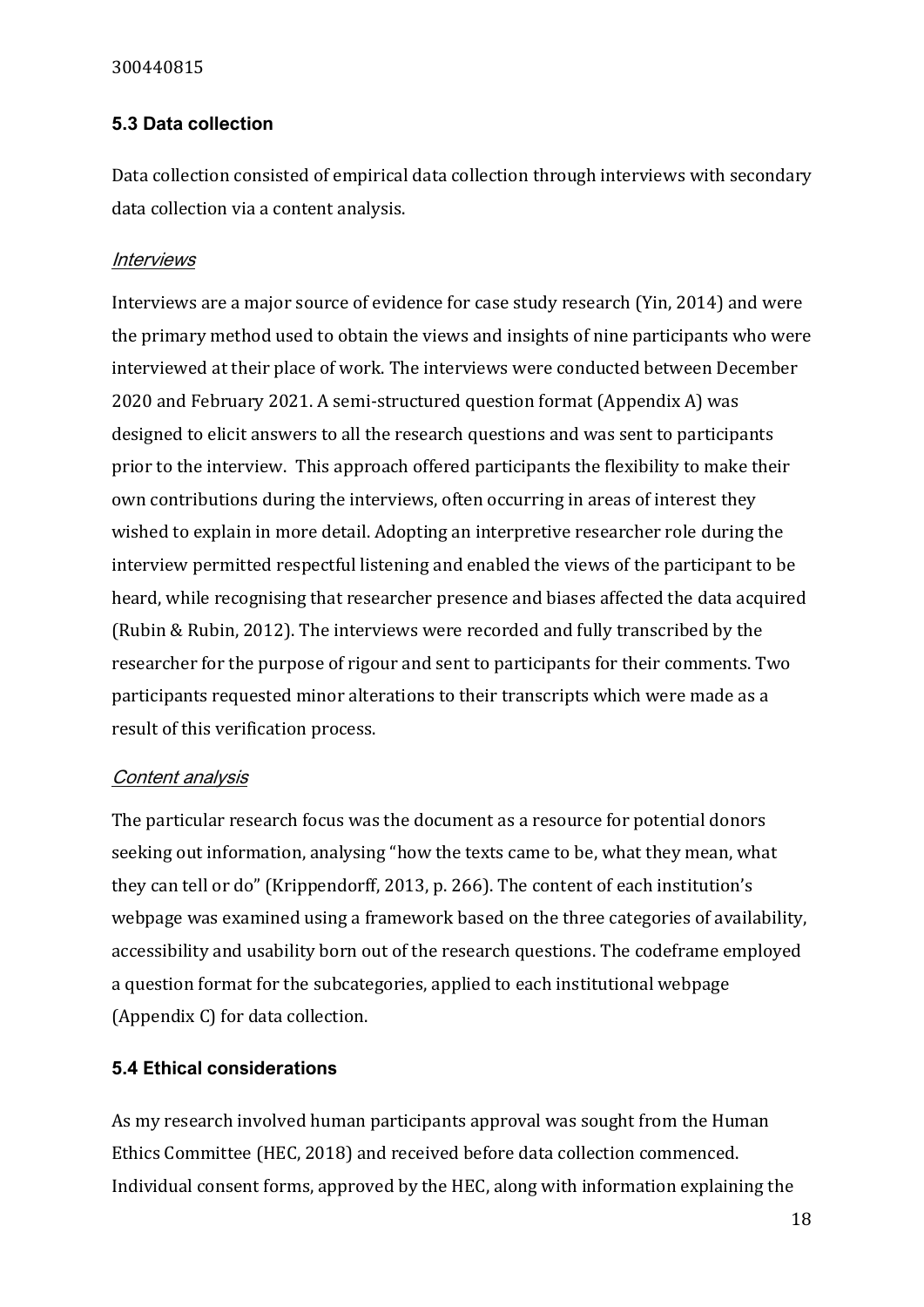purpose of the research, were sent to each participant prior to the interview. Organisational consent forms were sent to the designated staff member at each institution for completion. All participants were informed that participation was voluntary.

There is the possibility in Wellington of identity transparency and participants were advised accordingly (Pickard, 2013). Reporting has preserved anonymity and the nine participants are coded from P1 to P9 while the institutions are referred to as Library A, Library B, Museum A, Museum B and the Gallery.

## <span id="page-18-0"></span>**5.5 Limitations**

One limitation centred on sampling as participant selection was made by two institutions. A participant at one institution was discovered to be less involved with donors than the other participants. At another larger institution staff availability meant only one participant could be interviewed.

Owing to the timeframe and organisational difficulties observations of donor and staff meetings could not occur due to unfeasibility, including uncertainty around possible changing COVID levels.

The difficulties of generalising from case studies is a known methodological criticism (Yin, 2014). It is not possible to make generalisations given the small sample of Wellington institutions as the findings apply to the specific phenomenon, although comparable institutions would find the results to be of benefit (Walsham, 1995). A further limitation for results validation is that it is difficult for other researchers to replicate a case study (Gagnon, 2009).

Case study research is affected by reflexivity as data collection and analysis rely heavily on researcher interpretation, which is subject to personal bias, although this limitation is applicable to other qualitative methods (Darke et al., 1998). There may also be unknown factors present at each of institutions which could bias participant(s) responses.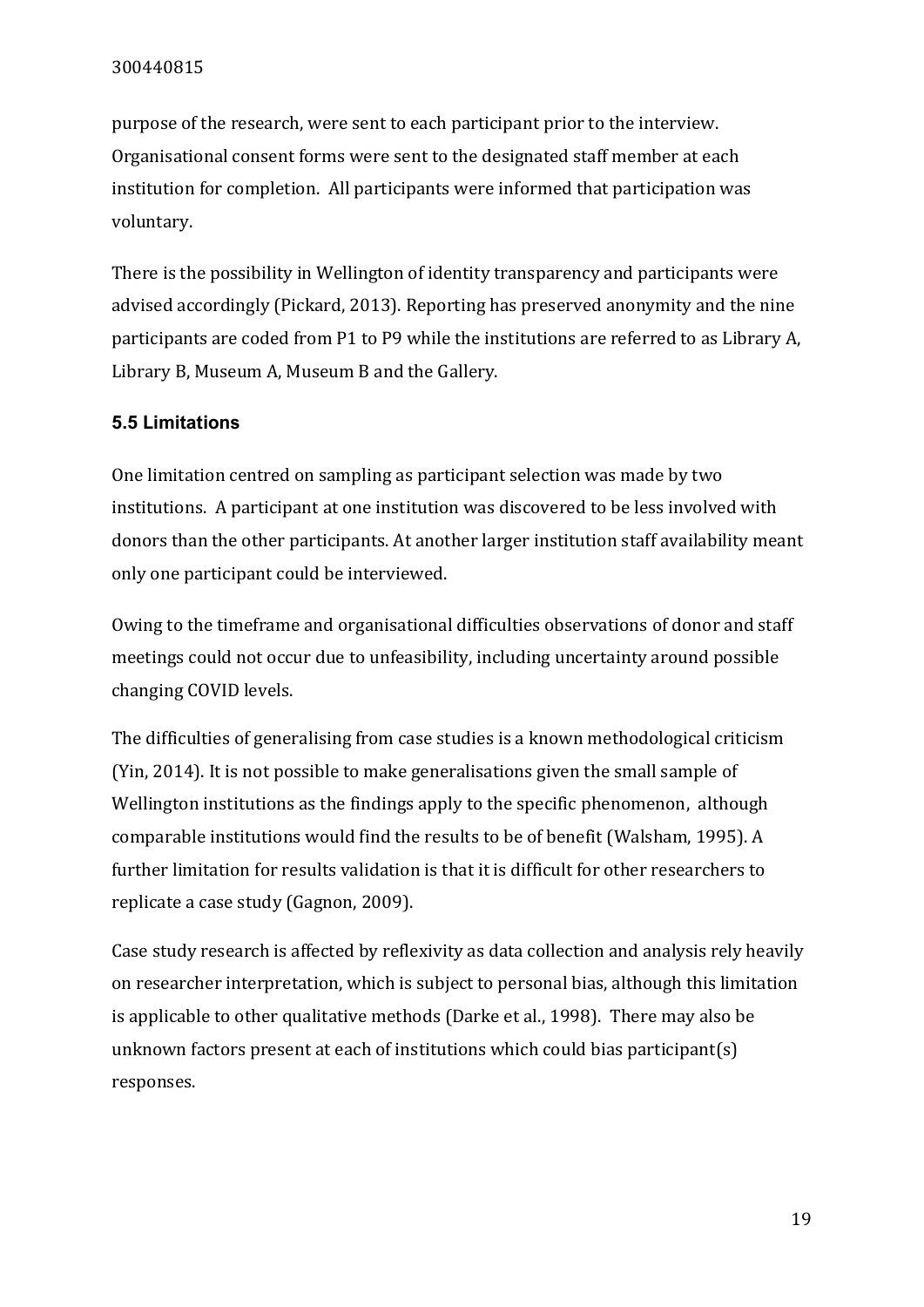## <span id="page-19-0"></span>**5.6 Assumptions**

In the interviews it was assumed that participants had sufficient knowledge and experience to respond in-depth to the questions and feel comfortable doing so. It was also presumed that participants agreed to take part in the research from sincere motives, not for other reasons, and that they spoke honestly and candidly about the topic.

Other assumptions included that the participants possessed a similar understanding of archival concepts, such as original order, and that participants all had some archival or museum qualifications. However, this latter assumption was disproved, as only one participant possessed such a qualification.

## <span id="page-19-1"></span>**6. Data analysis**

## <span id="page-19-2"></span>**6.1 Interviews**

Qualitative research is inductive as meaning and theory are generated by researchers from the data collected, in this instance from interviews. Data analysis was conducted in nVivo and was a combination of lean coding (researcher-generated) and in vivo coding (participant-generated). As more data became available codes were expanded and refined as patterns, trends and disparities emerged through the iterative process of interpretation and analysis (Boeije, 2010). This was followed by a code reduction process involving combining and renaming similar codes (axial coding) which generated the key themes (Leedy & Ormrod, 2016) and concepts unique to each institution. These themes (Appendix B) were used to develop theoretical propositions in response to the literature as the basis for answering the research questions and realising the project aims.

## <span id="page-19-3"></span>**6.2 Content analysis**

For the content analysis a codeframe of categories and sub-categories was developed using a combination of a theory-driven (inductive) and data-driven (deductive) approach. Some sub-categories were *a priori*, based on the literature review, while others were generated after a preliminary reading of the data. These were refined through the iterative analysis process following the emergence of new data. The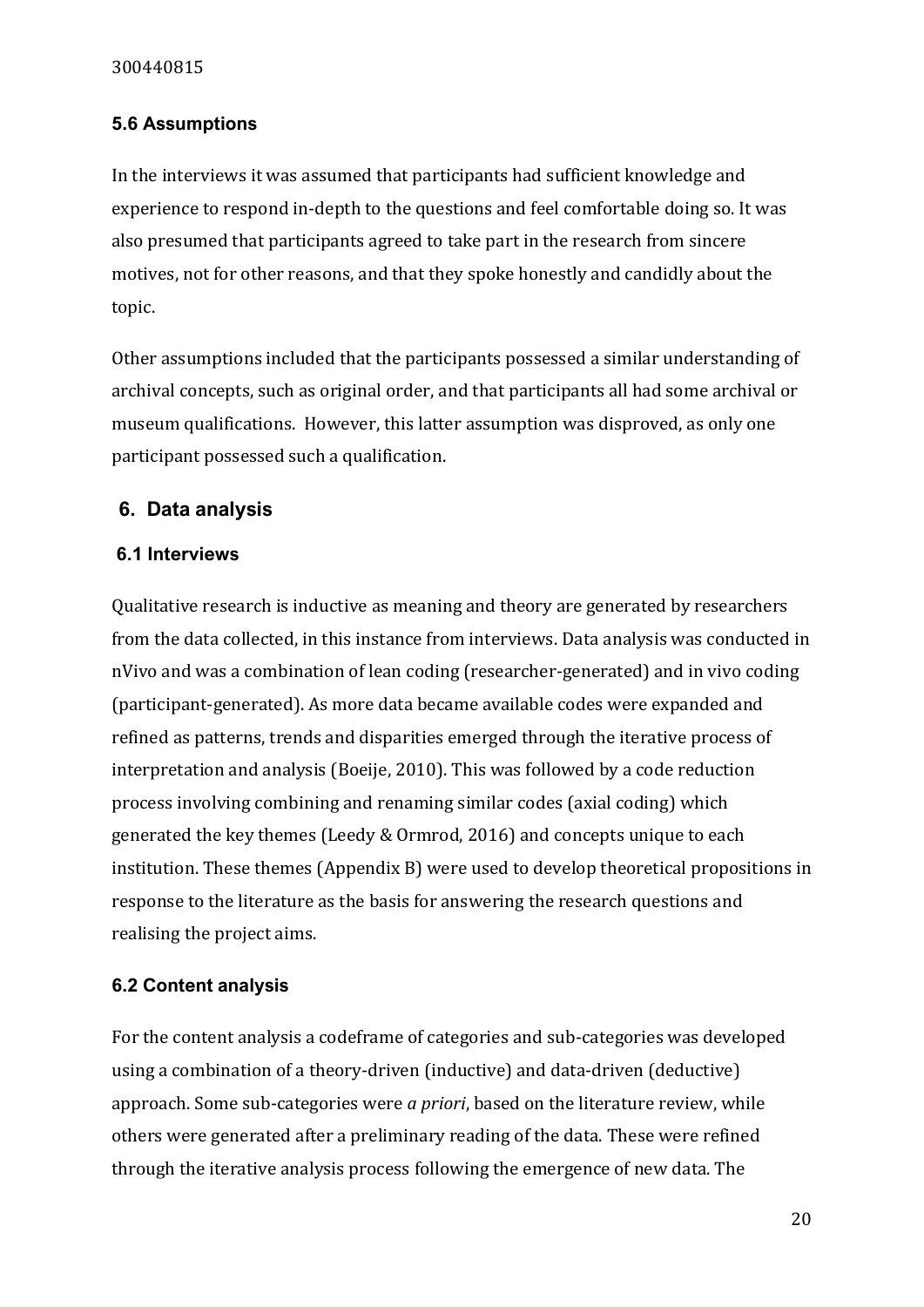findings for each sub-category were coded on the frequency of occurrence across all institutions and for each individual institution as "code frequencies provide an important overview of the data landscape" (Guest et al., 2012, p.137). As part of the interpretation process the webpage contexts were reviewed to maintain an understanding how the findings related to the institutions. Where possible, findings from both data sources were aligned to expediate analysis of trends unique to each case and cross-case themes. All interview-generated coding and the codeframe processes were documented for reliability.

## <span id="page-20-0"></span>**6.3 Validity and credibility**

To demonstrate the credibility of this case study research data collection, detailed notes were kept as evidence of the data collection and analysis processes to show the reliability of findings and that the project has been carried out in a transparent and ethical way (Yin, 2015). The use of archival theory demonstrates rigour through supporting or rebutting certain concepts and expediates discussion around adaptation (Gorman & Clayton, 2005).

## <span id="page-20-1"></span>**Triangulation**

Triangulation was used to validate the consistency of findings using the different data collection methods of interview and content analysis. Williamson et al. (2002, p.36) justifies using triangulation as "conclusions are likely to be more reliable if data are collected by more than one method and from the perspective of more than one source" as well as being able to counterbalance any method limitations. The findings from these data sources were used in conjunction to support themes and highlight differences.

## <span id="page-20-2"></span>**7. Findings and discussion**

## <span id="page-20-3"></span>**7.1 Case study: Individual institutions**

This section will discuss the policies and processes that are in place to manage potential donations and communication methods for each case study.

## <span id="page-20-4"></span>Library A

Library A is a research library and collections contain millions of artifacts of national significance in a range of formats, including manuscripts, oral histories and websites.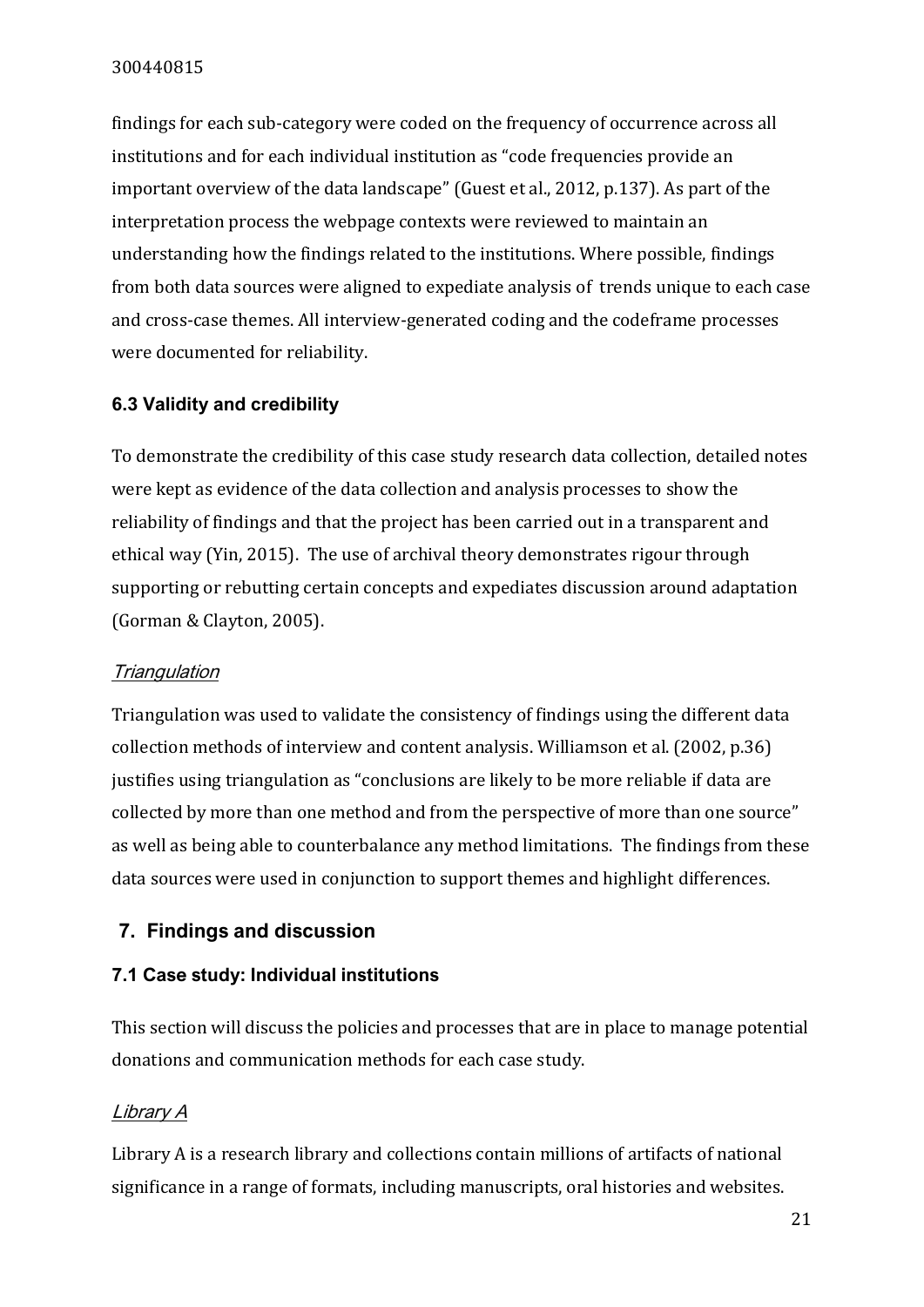Library A also provides specialist research services in an array of different topics and the three participants (P1, P2, P3) are team leaders, responsible for managing acquisition and appraisal within their specialist areas.

Teams are structured by subject or format and each team has their own collecting plan, constituting part of the library collection development policy, which is the basis of donation appraisal procedure. Participants revealed that appraisal has undergone some changes with the introduction of a donation form and request for a full collection inventory. All participants believed that donors were the best qualified to define their collection, plus it has become too resource intensive for the staff to undertake the necessary research and arrangement.

Team leaders have the authority to accept or decline donations after discussions with their team or other specialists, including Māori and Pacifica team leaders, or if the donation is multi-format. Only if the donation involves sensitive material or has significant associated care costs would approval be required from the head of Library A. The same appraisal process is followed by each team and may include visits to the donor to appraise the collection or donors may be asked to bring the artifact into the library. There is flexibility in the system, determined on a case-by-case basis, if an item does not quite meet collecting plan priorities. Donors are asked to sign the Deed of Gift form to transfer the donation as the final part of the process.

Potential donors frequently use email to contact the Library which can be found on the Library's donations webpage, although other channels including phone and social media are used too. The Library has Twitter and Facebook accounts, accessible via the website, and donor communiques come via the Social Media team. Offers also arrive through the 'Ask a Librarian' web enquiry form, showing that the website is an important contact mode for donors. Conversely, email predominates for library staff to make donor correspondence easily locatable using the Library's tracking system, RefTracker. One participant saw this system as really "important for professionalism so you don't end up having the same conversation twice" (P3).

## <span id="page-21-0"></span>Museum A

Museum A hosts their collections online and as physical exhibits including nature and artworks. Like Library A, collections are managed by teams who are specialists in their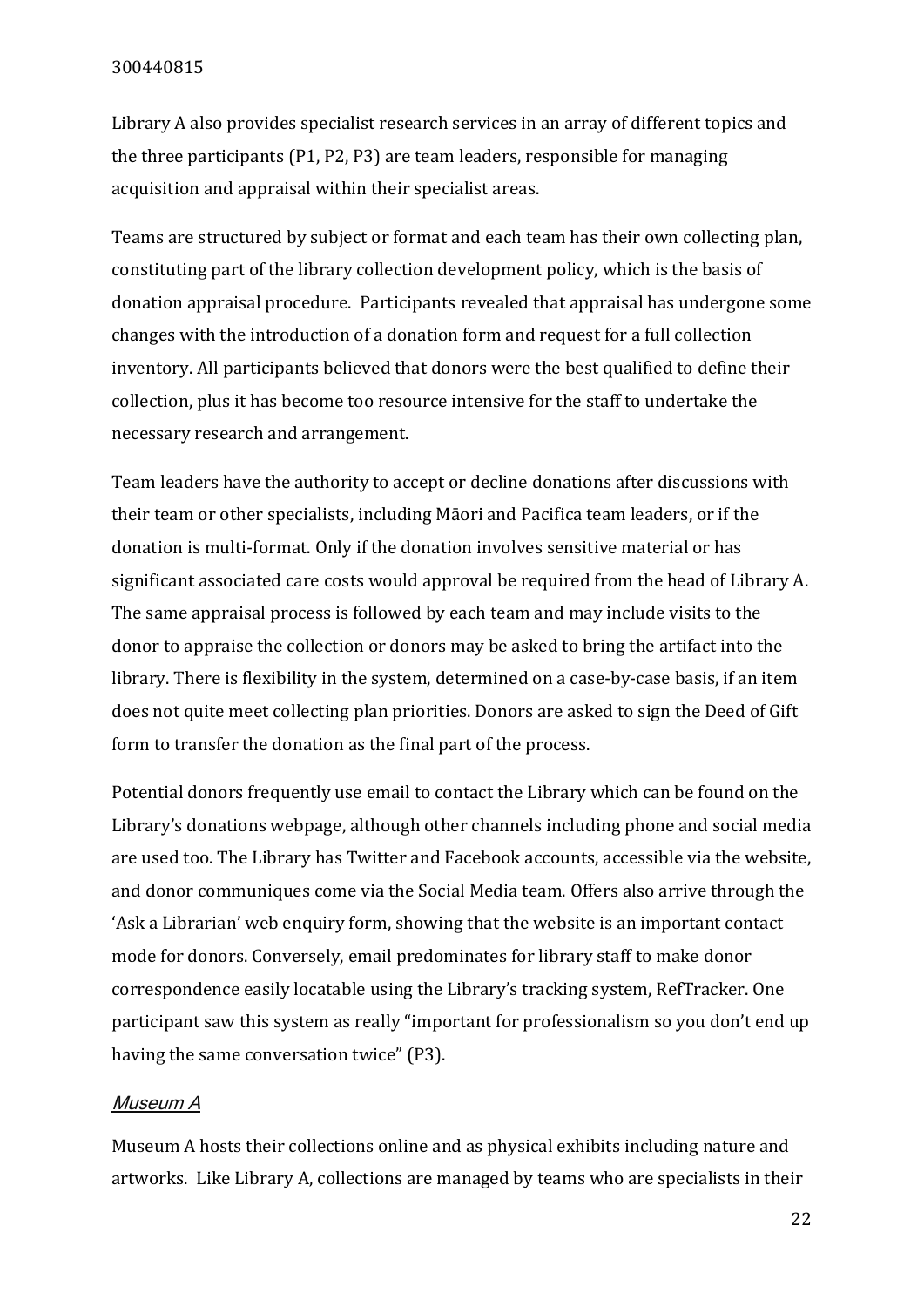respective collecting areas. During 2019-2020 Museum A was visited by over 1.1 million people with the website receiving over 3.4 million visits, demonstrating its popularity.

Three team leaders and members (P4, P5, P6) participated in the research and all gave identical descriptions of the rigorous donation appraisal process. After a team discussion the team leader completes an acquisition proposal form for each recommended donation. Convincing and persuasive arguments are required to explain the donation's significance and how it meets the collecting policy. The proposal was viewed by P4 as "quite a good test and because it takes a lot of work it really helps you as it is hard to say no". The final decision is made by the Collection Development Committee and if accepted, a Deed of Gift is signed by the donor. Despite the strict procedures and policies in place all participants agreed that there is some flexibility within the system, noting that "you are trusted as the expert" (P6) and artifacts can be accepted even if they do not quite fit the collecting policy.

Offers are communicated to Museum B using a range of channels. Favoured methods include using the Museum's general email, or one to specific staff, if known, and the website enquiry form. Participants pointed out that donor communication methods vary according to culture and demographic, the Pacifica community prefer the social media platform Facebook while elderly people often handwrite letters. Staff have to be across these different communication channels, however once the initial contact is made, like Library A, email becomes the preferred communication mode, thus allowing correspondence to tracked. Face-to-face discussions and visits to donors to view the donation are also part of the staff remit.

#### <span id="page-22-0"></span>The Gallery

The Gallery's collection consists of over 230 works of art, primarily paintings, and annually hosts three to four art exhibitions, which also tour nationally, in its two gallery spaces. Much of the gallery's holdings are available to view online. The gallery also runs a local programme of public events and workshops throughout the year.

The Gallery participant (P7) asserted that the donation process and the collecting priorities are clearly set out in the gallery's comprehensive Collection Policy describing the process as "quite transparent". Donors complete a donation offer form which is sent to the Director, who, after consideration, may present it to the Programme and

23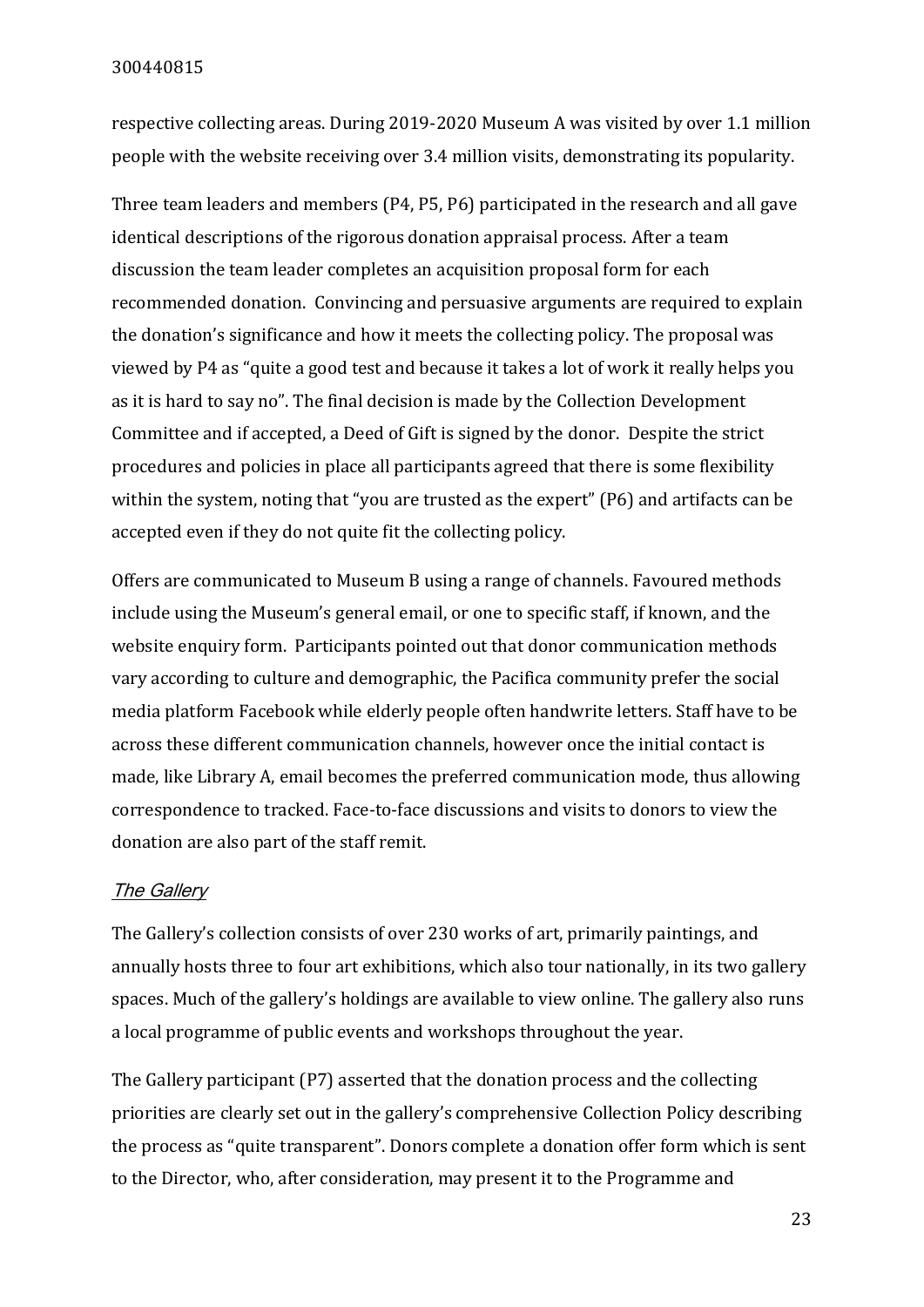Acquisitions Committee. This is a body of external experts, who have the authority to accept or reject donations. The donor signs a Deed of Gift if the donation is accepted. At present there is little flexibility as the donation process is affected by external factors, no storage space and lack of a conservation budget.

The participant explained that the Gallery's collecting policy has adapted to meet the circumstances. The collection was built up by a previous director through donations and purchases, quickly reaching the storage limit. Consequently, the Gallery is not "expanding the collection actively as we have nowhere to put it and we can't pay for offsite storage" (P7). To free space and reduce costs, the Gallery has introduced a new policy that long-term loans will no longer be accepted, and current loans will be returned to their owners or sent to another institution.

The main method of communication with donors is via email, although occasionally donors prefer to write letters. Phone calls are less frequent and although the Gallery has monitored social media platforms, this channel has not been used to offer donations or for communication, unlike Museum A and Library A.

#### <span id="page-23-0"></span>Museum B

Museum B has several site locations and collections are diverse, including ephemera and textiles, possessing some cultural and historical significance for the Wellington region. In 2019/2020 Museum B received over 420,000 visitors and 110,444 online visits were made to Museum B's website, showing it is a useful information resource.

The donation process at Museum B resembles the process at Museum A as donations are referred through a structured appraisal hierarchy. Upon receiving an offer, the Museum B participant (P8) confirmed they might visit the collection onsite, or the artifact may be brought into the Museum for an initial assessment. An Acquisition Proposal Form is completed, including a statement detailing why the artifact is significant and fits with the Collecting Principles. The Proposal is presented to the Acquisitions Group for discussion and the decision is agreed by the heads of each area, Content, Collections and Exhibitions, with the final approval from the Director. "Usually it is a democratic process, the majority wins" (P8) indicating that there is flexibility within the appraisal process. However, external factors were also highly influential, poor condition, size and storage requirements, could preclude acceptance even if the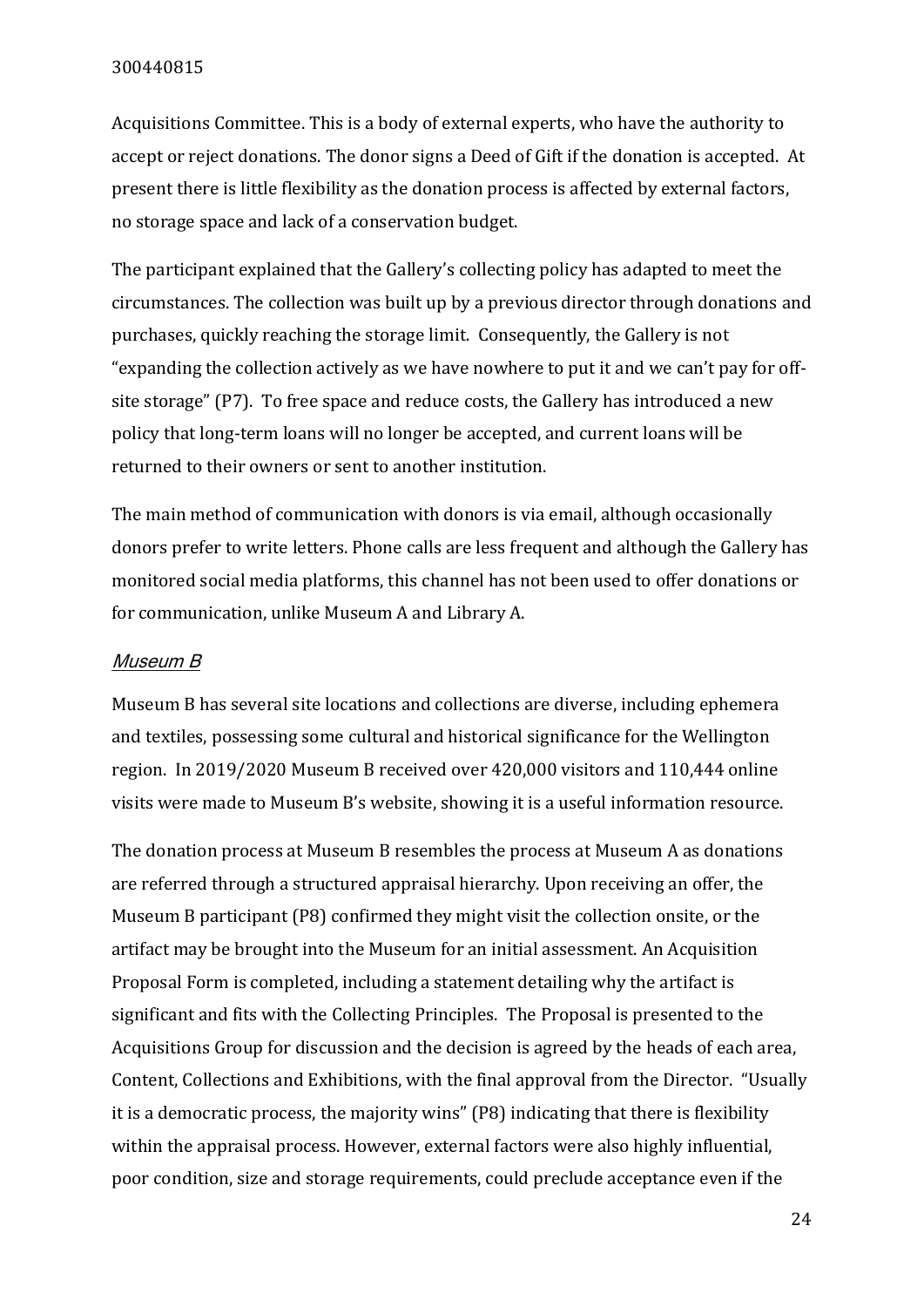artifact or collection was deemed significant. Once a donation has been approved donors sign a Donation Agreement. Like Museum A, the appraisal process is rigorous, requiring steps to be followed and the input of various staff members in the decisionmaking process.

In recent years, the collecting policy for Museum B has changed to one that reflects "the heritage and histories of tangata whenua and other people of Wellington" (P8). Subsequently, Museum B is perusing a more active policy of seeking donations rather than passively waiting for donors to offer items, through "having a very distinct sense of what we want to do, what we should be acquiring and what the gaps are" (P8).

Communication with donors on a day-to-basis by Museum B is primarily by email, though for the initial donor contact, P8 commented, "we get anything". People bring items into front-of-house or occasionally telephone. Donors occasionally used Museum B's Facebook page to offer donations or made an enquiry through the website enquiry form.

#### <span id="page-24-0"></span>Library B

Library B holds the special collections of a University Library including a Literary Archives and the collections of significant individuals. The collections are available for onsite use only although material can be searched and requested online. The participant (P9) is solely responsible for the appraisal and acquisition of donated collections for Library B. The preference is for donations from academics with a significant international reputation while the Literary Archive contains current and past New Zealand writers with a University connection.

The appraisal process at Library B is fairly flexible with each donation treated on a case-by-case basis. When an offer is made the participant will often work with other Library staff when conducting the appraisal, which usually occur onsite as collections are large. However, Library B actively encourages donors to self-appraise their collections, because of their personal knowledge and staff time constraints. Although Fisher (2015) sees this as the deliberate shaping of personal archives it may mean the difference between rejection and acceptance. Donors' diverse interpretations of value are evident, ranging from "a lidded box of stuff, really significant stuff" to another who "vastly understated the number of boxes" (P9), indicating the self-appraisal approach is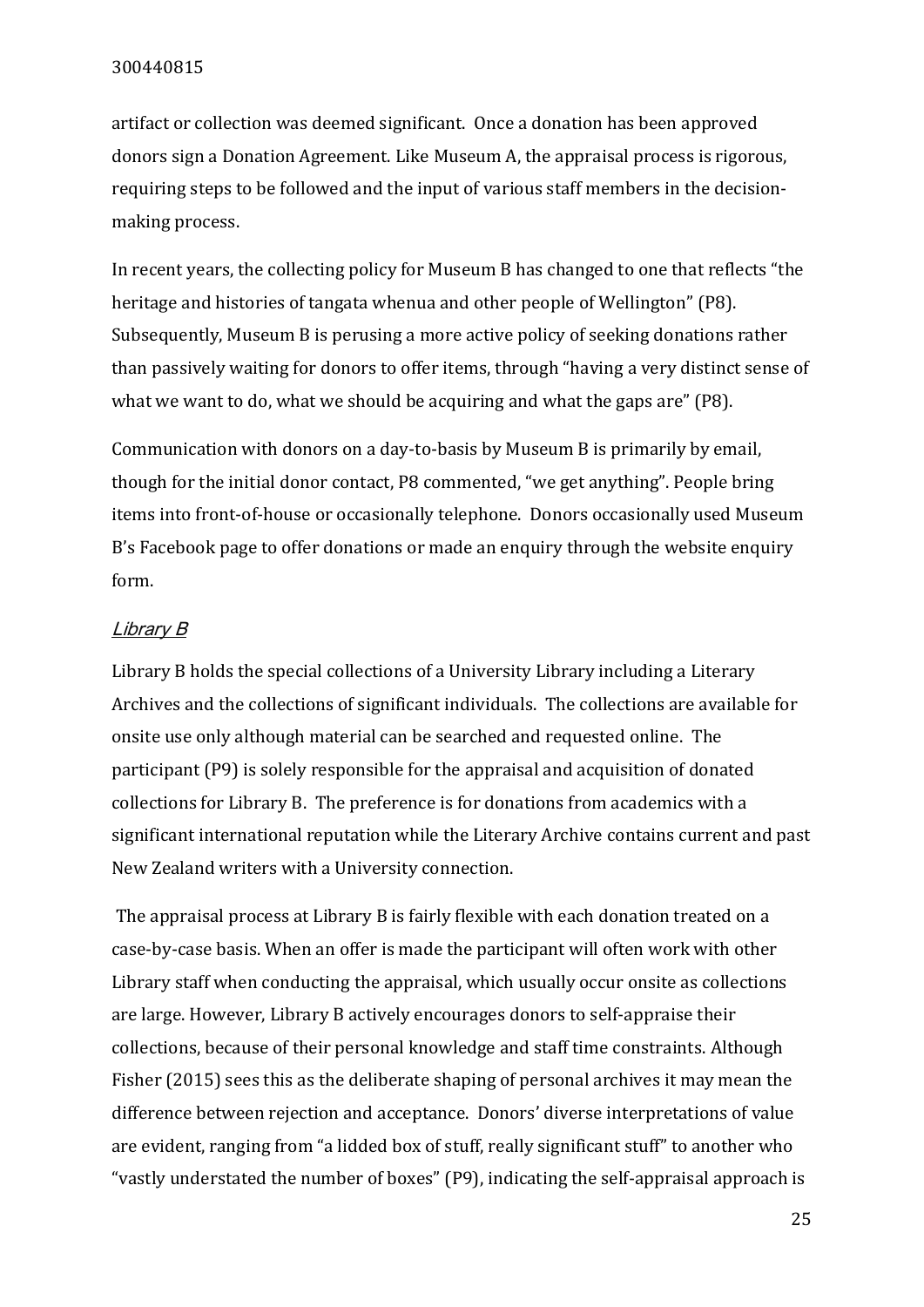problematic. Appraisal is also influenced by external factors, the need to preserve good relations not only with donors but with the University, as "sometimes it can be a pure collection decision, sometimes there can be relationships and politics involved" (P9). Maintaining and preserving these relationships is a critical aspect of the donation process and collections will be accepted "as they come" particularly when "it would normally be very unwise of us not to have the papers" (P9). The agency of donors is therefore directly related to their international reputation, even to the point of initially accepting unwanted material to secure the donation. Once a donation is accepted a Library B donation form for unpublished material is completed and signed as the online form is for published material only.

Donors communicate mostly by email in the first instance, but also by telephone and by personal visits to Library B. Social media is not utilised by donors and a web enquiry facility is not available.

## <span id="page-25-0"></span>**7.2Cross-case study findings and discussion**

This section will discuss the findings from a thematic perspective, drawn from the data analysis and literature review, to answer the research questions.

#### <span id="page-25-1"></span>Principles and process

#### *Collection policies*

All the institutions have collection policies which are available online. This belies Grgic's (2011) contention that institutions do not necessarily have these documents in place, instead demonstrating the institutions viewed collection policies as vital components of the donation process, aligning with Cassel et al., (2019).

Collecting policies and principles are at the core of the appraisal process across the institutions. Some, like Museum A, with broad collecting principles, have a structured, rigorous process and hierarchical decision-making. Others, like Library B, with a narrower collecting scope and less process had greater administrative autonomy. While donations were usually rejected if they did not meet collecting policy criteria, future resourcing, including costs of preservation, size and storage capacity were also critical considerations. Nonetheless all institutions confirmed if there was an out-of-scope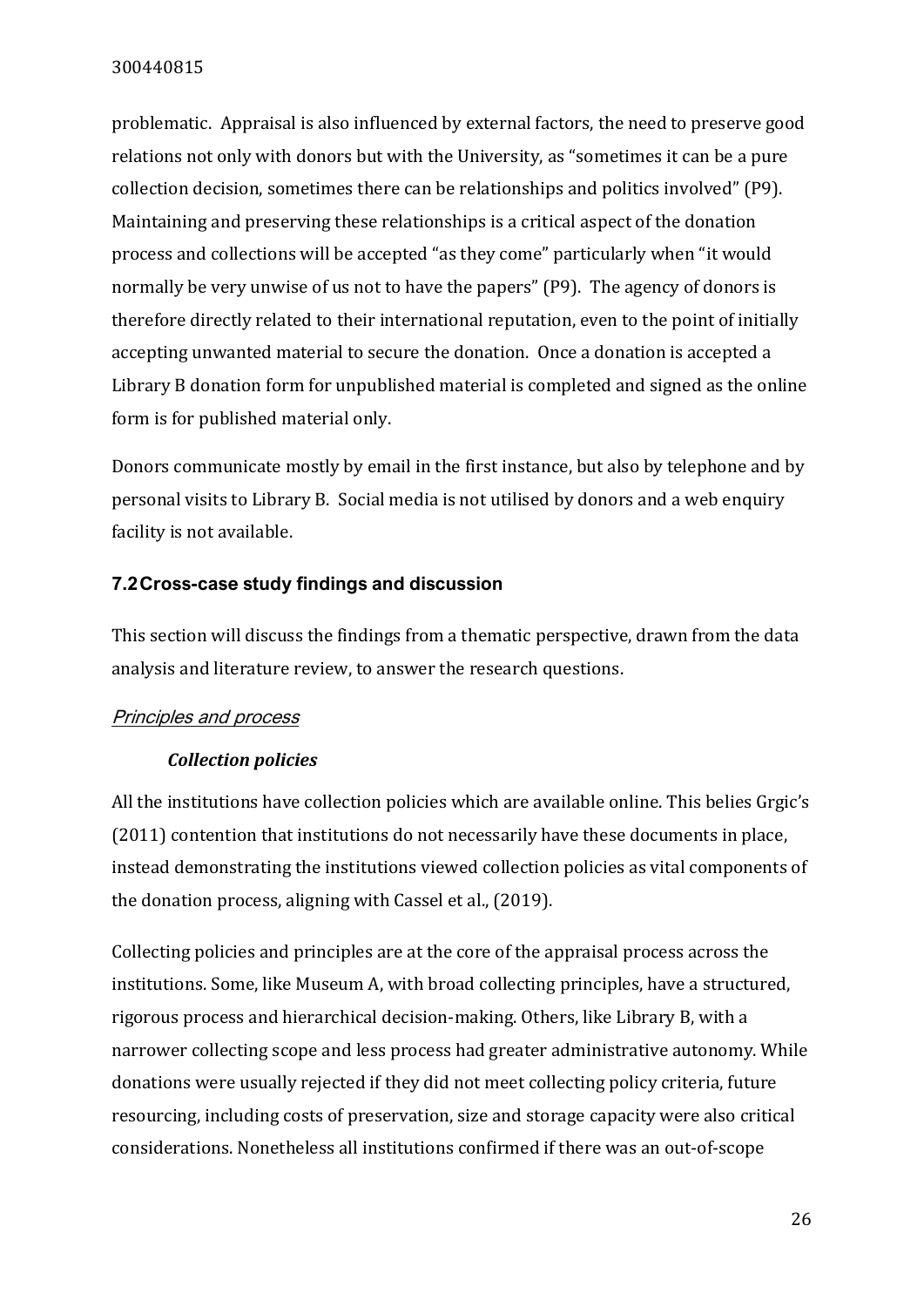collection or artifact they wished to acquire there was flexibility within their processes to be able to accept it.

If a donation is rejected, the participants would suggest alternative institutions to a donor, Library A (P1) stating, "we are still quite big on that part of the donor discussion, have you thought about this repository?" This preserves the budding donor relationship for the future and develops connections with other GLAM institutions. Accordingly, Libraries A and B have implemented a Memorandum of Understanding, sending the other potential donors whose collection might be more in scope.

Although institutions exhibited a traditional archival approach to appraisal based on the collecting policy, institutional type and purpose means some factors are more relevant than others. Libraries A and B are research-focused and consider not only the current research and heritage value, but also the enduring value of a collection and possible future research directions.

*Sometimes you can make a judgement of value based on known research interests, there is already ongoing work … In other cases, you are making a judgement that it will be of interest in the future if it isn't now active.* (Library A, P1)

#### *Original order and PIM*

At Museum A, how original order is managed varies depending on donor wishes, the particular collecting area and accepted best practice. For the Museum's insect collection, accepted international entomological practice is to classify according to species. In only one case has original order been retained for a donated insect collection as part of acceptance conditions. However, in another collecting area a large cache of receipts dating from 1860s-1870s are kept faithfully in their original three bundles (but not chronological) order. This emphasises the value and significance of institutions knowing how collections are ordered by creators and how this supports and contextualises the creator's work. A philatelic collection coming to Museum A will have a biography written of the donor "so people can understand in the way he has interpreted the collection" (P4) in terms of the philatelic practices of his generation.

Library A "respects original order as much as is practical" (P1) only intervening when necessary. Documented changes may be made to improve researcher accessibility, if,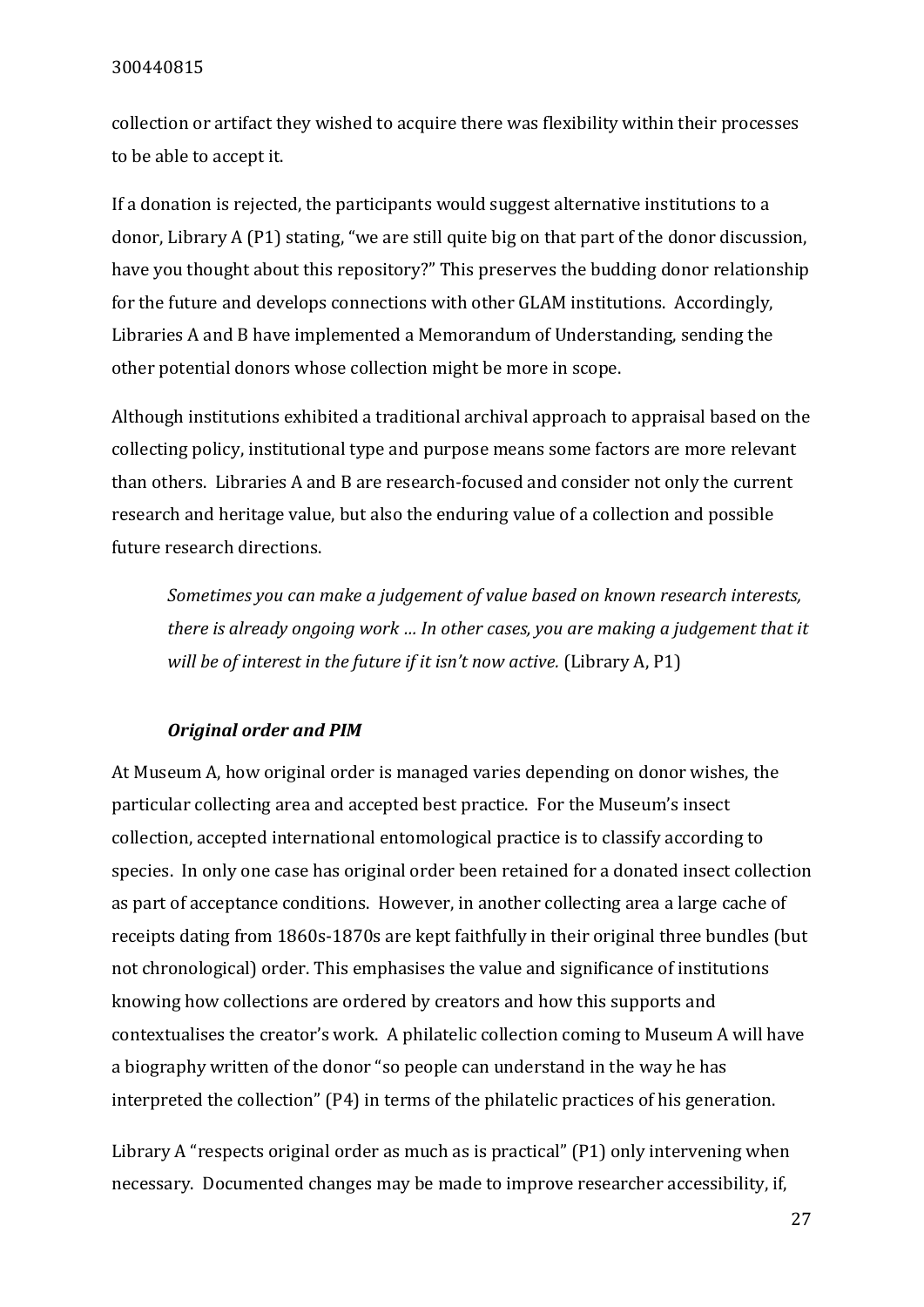for instance, there is no apparent original order. For some formats storage requirements might require physical separation for preservation purposes. Therefore, the collection will be kept together intellectually enabling researchers to understand how the creator conceived of their work. Library A recognises that retaining original order is integral "as a form of information that is contained in a collection. It reflects how the donor thought about their collection" (P1).

Sitting alongside original order the opinions and views of the institutions emphasise flexibility when faced with a donor's PIM, commenting "we don't try and impose any system of our own on their holdings" (Library A, P3) and "I wouldn't mess with their personal system if they had that" (Library B, P9). This suggests institutions set considerable store around retaining an individual's PIM, interpreting archival theory in a broader and adaptable, rather than structured, way.

These findings support Meehan's (2010) view that original order should be seen as a contextual framework, while also reflecting the donor's perceptions of the value and significance of their collection (Hobbs, 2010).

#### *Provenance*

The concept of provenance regarding creatorship and what constitutes a creator for personal archives is an area of debate in the literature (Hurley, 2005, Douglas, 2018). However, this is not apparent in the donation process as context is just as important as creatorship. For Museum B, ascertaining the context of an artifact or collection, or "chatty objects" (P4) is a significant part of the appraisal. Establishing provenance of how the donor connects to the collection or artifact to produce a narrative is "a big thing for us" (P4) and was evident in all the institutions. If this proves challenging then institutions will undertake research to fill in any gaps in the donor's records, for instance with a deceased estate. The depth of research varies depending on available resources, ranging from "efficient and economic" (The Gallery, P7) to more in-depth enquiries, including consulting the family and wider connections.

#### *Māori donation protocols*

Donations from Māori or of Māori-related material may require different procedures and protocol, which is driven by donor choice. This only occurred at some of the institutions, others, Library B and the Gallery, had not received such donations. At the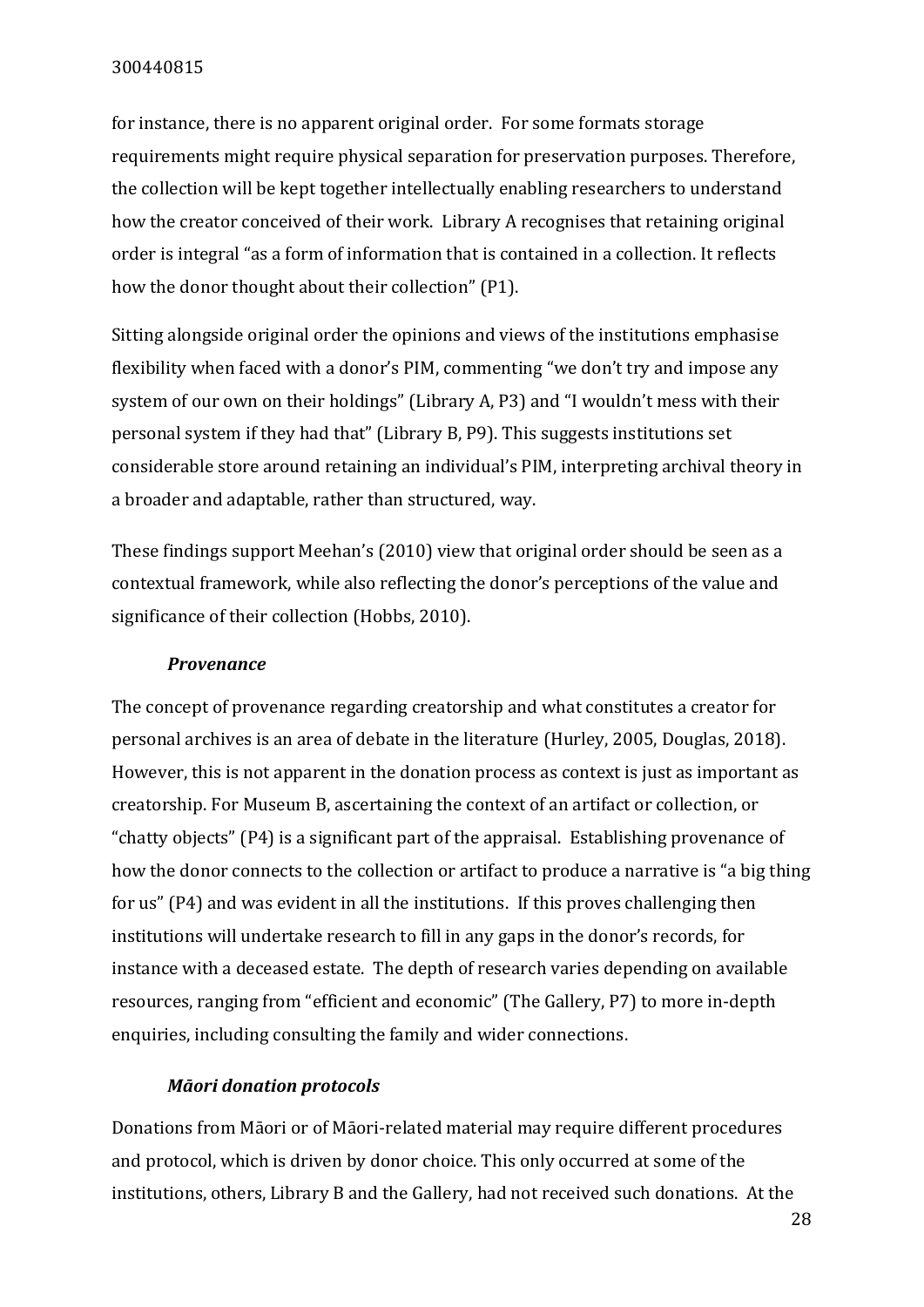larger institutions, Library A and Museum B, Māori specialists are involved in the appraisal process for Māori taonga. Library A made the key point that every case is unique and is treated accordingly. One particular protocol that takes place is a ceremony for the artifact to be formally transferred to the care of the institution, often including a pōwhiri.

#### <span id="page-28-0"></span>Institutional assumptions

#### *Donor knowledge and relationship development*

Even though all institutional websites have accessible collecting policies, the institutions did not expect donors to know about the process. Library A commented they "don't assume any prior knowledge" (P3) while Museum B summed up the prevailing view saying they did not "think any would be expected to understand the process, to be quite honest, it is not an everyday thing for anybody" (P8).

Consequently, all participants spend time with donors explaining the donation process to them, seeing this as a valuable and essential part of the procedure. This evidence supports Belovari's (2018) view that imparting of knowledge and information on archival procedures plays a vital role in building trust with donors. Trust is an integral part of the relationship as donors have to have confidence in staff and the process itself. At Library A, this might,

*start when they initially come in to talk about a collection and we talk about how we give them a deposit form, how we take the material in, how it goes through this process, we appraise the material based on all these criteria. (P3)* 

Museum B outlines the process to donors explaining they,

*have to write a proposal, this is what it contains, it gets circulated, then it goes to this committee for final approval and this will take two to three months. If it is approved we will send you a Deed of Gift and then we can arrange to pick up your things. (P4)*

Part of this process might involve the donor coming into the institution to meet with staff. Such visits are encouraged to help donors "understand what our Library does, our values, the care we take of things and the scale of operations for timeframes" (Library A,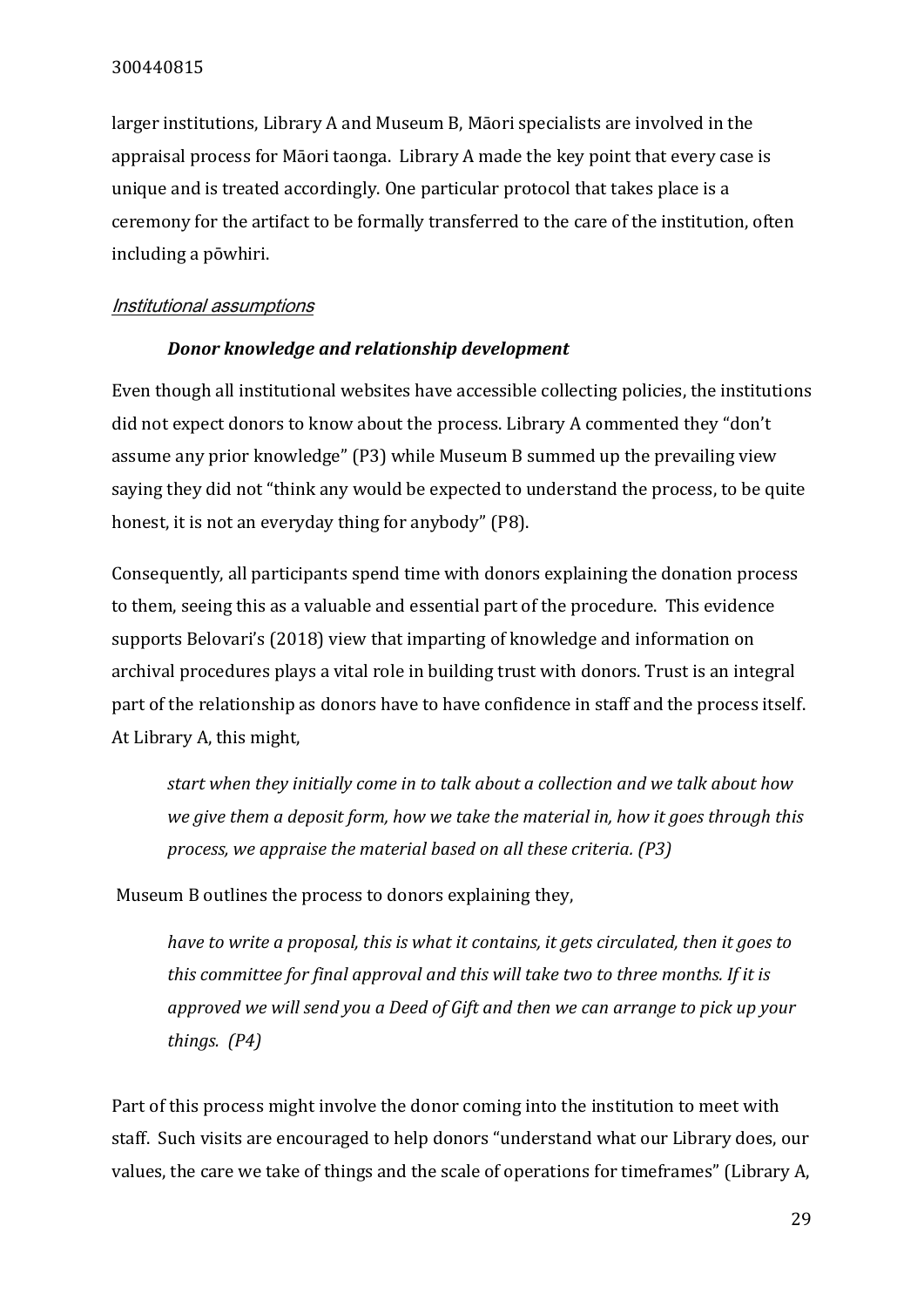P1). Nevertheless, donor's lack of prior knowledge regarding the donation process creates a power imbalance in the donor/archivist relationship which could be to the donor's detriment during discussions.

A different situation arises with serial donors, such as writers donating literary papers who regularly contribute over a long time period. Participants appreciate these donors already possess an understanding of the process and act accordingly, "those donors that come to us regularly, they often know what we need and what we want" (Museum B, P8). The ongoing relationship has evolved into one of mutual trust and understanding to the point where "if there is one thing amongst it that doesn't fit the scope then we are honest and explain it and hope that future offers will still come in" (Museum A, P6). Such engagement with donors is critical to building a successful relationship as Hilton et al., (2010) observed. Library B found honesty and trust were attributes donors respected, having "built reasonably good relationships with them so that I can sometimes be pleasantly blunt" (P9). Other participants gave examples of how pleased donors were with the efforts made on their behalf, one collection at Museum B which had condition complications was made "into a nice education display, and that woman was so pleased" (P6). Another Museum B participant described donors as generally "pretty lovely, we have good relationships" (P4).

#### *Donor collection care*

Donors are frequently assumed to lack collection care knowledge. Observations made by participants during an onsite visit will result in advice being offered if, for instance, current storage puts the collection at risk of deterioration. All participants confirmed they would offer such advice if the situation arose. Nonetheless, only Library A and Museum A have online resources available on collection care. Library A offers face-toface monthly preservation workshops and Museum B sporadically runs free public workshops on protection and preservation of artifacts and taonga. Contrary to Becker and Nogues' (2012) suggestions, file management is not covered by the online resources or workshops as this was not assumed to be of interest. Participants confirmed preservation, rather than organisation, is the chief concern of donors and collectors as they frequently receive requests for help and advice on the preservation of physical and digital artifacts. This aspect of personal collection management fits well with the archival principle of long-term preservation, the evidence demonstrating collaboration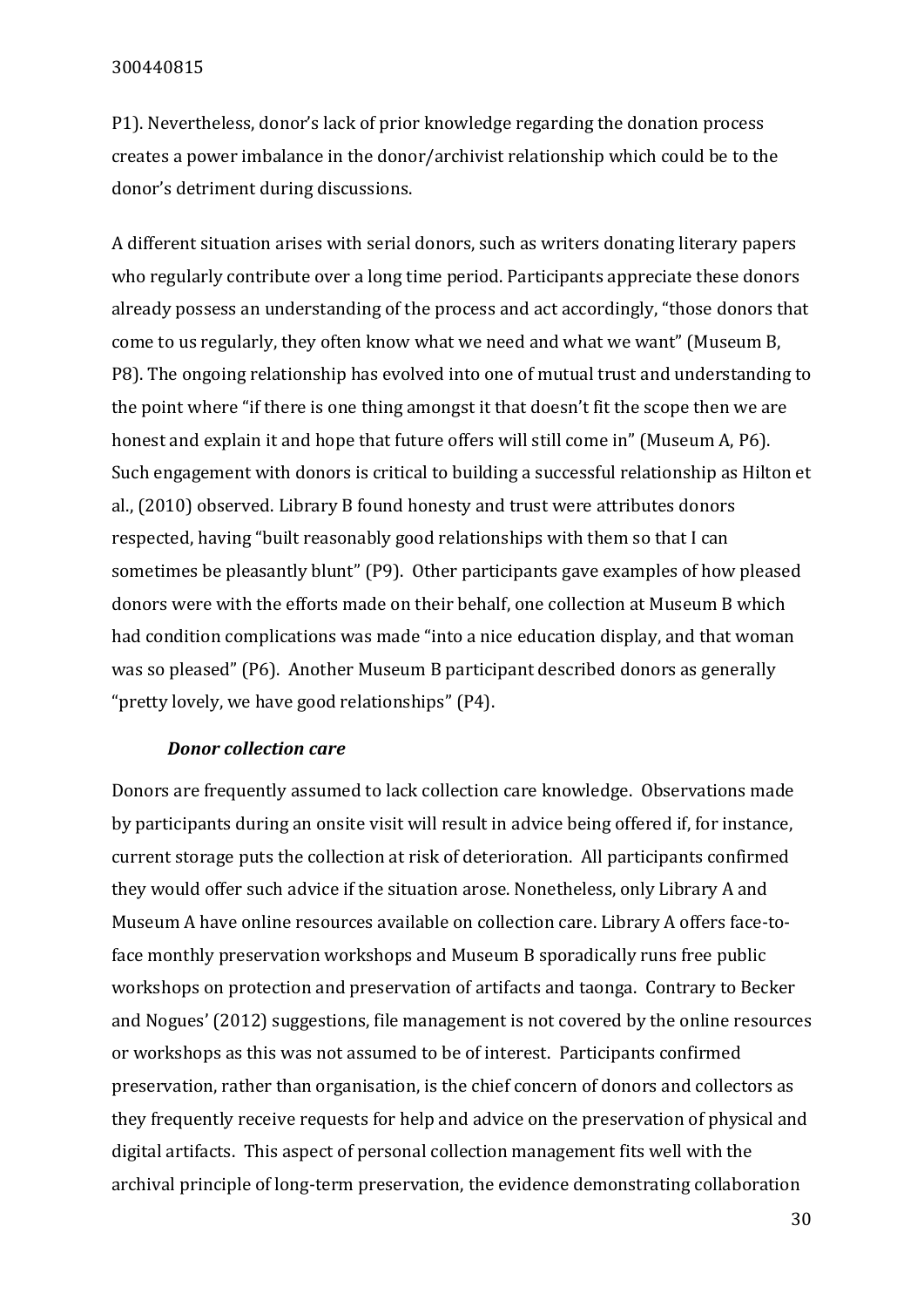between the two. These enquiries are valued by institutional staff, supporting the Kelly and Rosenbloom (2019) argument that institutions should understand the needs and practices of their donors. Museum B, P6 commented, "I always reply personally to emails then I add some prepared stuff but I make it very personal". Personalised attachments, links to articles, guides and websites are also provided in these emails. Some collectors are presumed to be legacy planning, contemplating making a future donation when enquiring about preservation and storage. Therefore, institutions proactively tailor their online resources and workshops to meet the expressed need of donors and collectors around preservation, both digital and physical. Moreover, as institutions retain the original order of collections whenever possible, this is unlikely to change.

#### <span id="page-30-0"></span>Institutional challenges

#### *Donors use restrictions*

One topic that could feature in discussions to a greater or lesser degree is the imposition of use restrictions by some donors on parts or all of their collection. As recommended by Hodson (2004) these important conversations occur early in the process as "privacy is getting stricter and stricter… all that personal information, society is getting more and more aware of it, so we are more aware of it" (P2). Libraries A and B said they discuss various options, such as review periods and release times for privacy restrictions on how the collection is accessed and used.

Donors have agency at all the institutions to make conditions and as Fisher (2015) rightly argues, influence archival and institutional practices for their benefit. Library A maintained that it is "really working out what is appropriate on a case-by-case basis in terms of the collection, its significance, what the issue is, what the risk is" (P1). Library B commented that usually "we would just accept the restrictions unless they were so draconian we thought they needed to be negotiated" (P9).

An important aspect of the donor conversation is finding the balance between respecting donor wishes and making material accessible for researchers. One Library A participant commented that the "donor always has control of the access and use restrictions. I think that is paramount as intellectually it is their material... We do try and balance it with researcher access and the value to researchers" (P3). A Museum A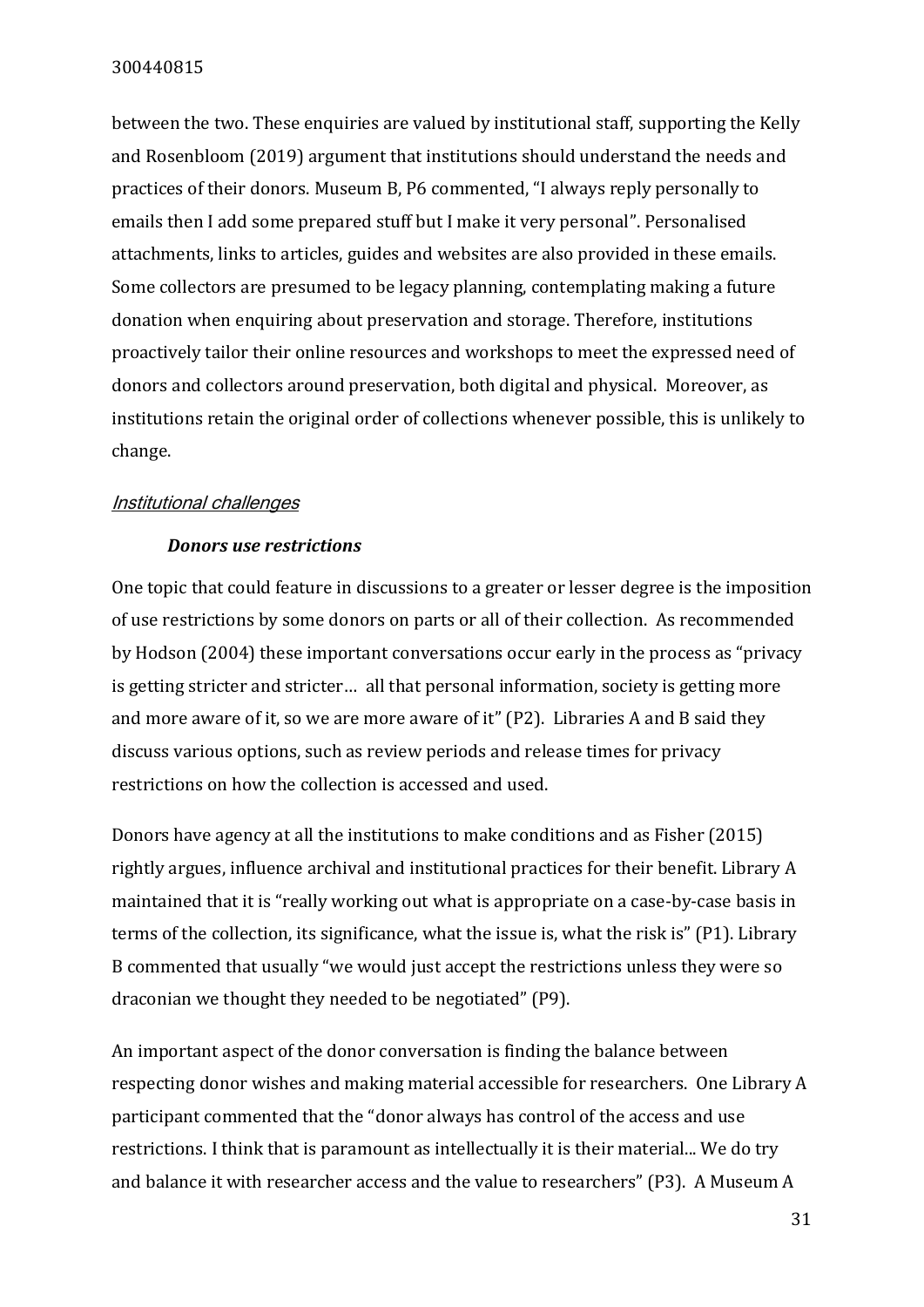participant stated that "in my view I don't think we are particularly restrictive. I rather hope we are being perceived as very accessible and approachable" (P4). This is the prevailing perception among the institutions, who seem quite willing to accommodate reasonable donor use conditions, attesting to the success of developing positive donor relationships which, in turn, helps facilitate collection access for researchers. This evidence contradicts Carroll et al., (2011) who argued that institutions could find it a significant challenge to balance donor restrictions with those of the researcher.

#### *Deaccession of donations*

Deaccession of an artifact or collection could prove challenging for donors and impact on the trust relationship (Streit, 1997). All institutional collecting policies (aside from Library A) refer to deaccession designating that a process has to be followed. In most cases deaccession follows on from another institution's request for the collection or artifact, according with Charlton's (2019) findings that transfer to another institution was the most common outcome. Museum A believed that,

*It is very important if we deaccession, especially something that was gifted by someone in particular, that we go through the process to contact any descendants of the donors because we have to offer it back to them or ask what they want to do just to make sure there are no surprises.* (P6)

Maintaining good donor relations is perceived as a critical part of deaccession. Donors are involved in the process to a greater or lesser extent, depending on their wishes, thereby preserving rather than damaging the relationship. This finding supports Buehn's (2013) views that donors are content if their items are sent to another institution, and disputes Streit's argument that relations could be harmed.

#### *Ownership transfer*

Collection ownership and transference, overlooked in the literature, is an area where misunderstandings can and do occur. Evidence of donor ownership, for instance through inheritance documents, is established during the appraisal process. This can be more challenging if the donor is a part-owner, such as of a family collection, or if it is part of a loan. All institutions require confirmation that every owner has consented to the donation which may raise complications. Another area of possible confusion is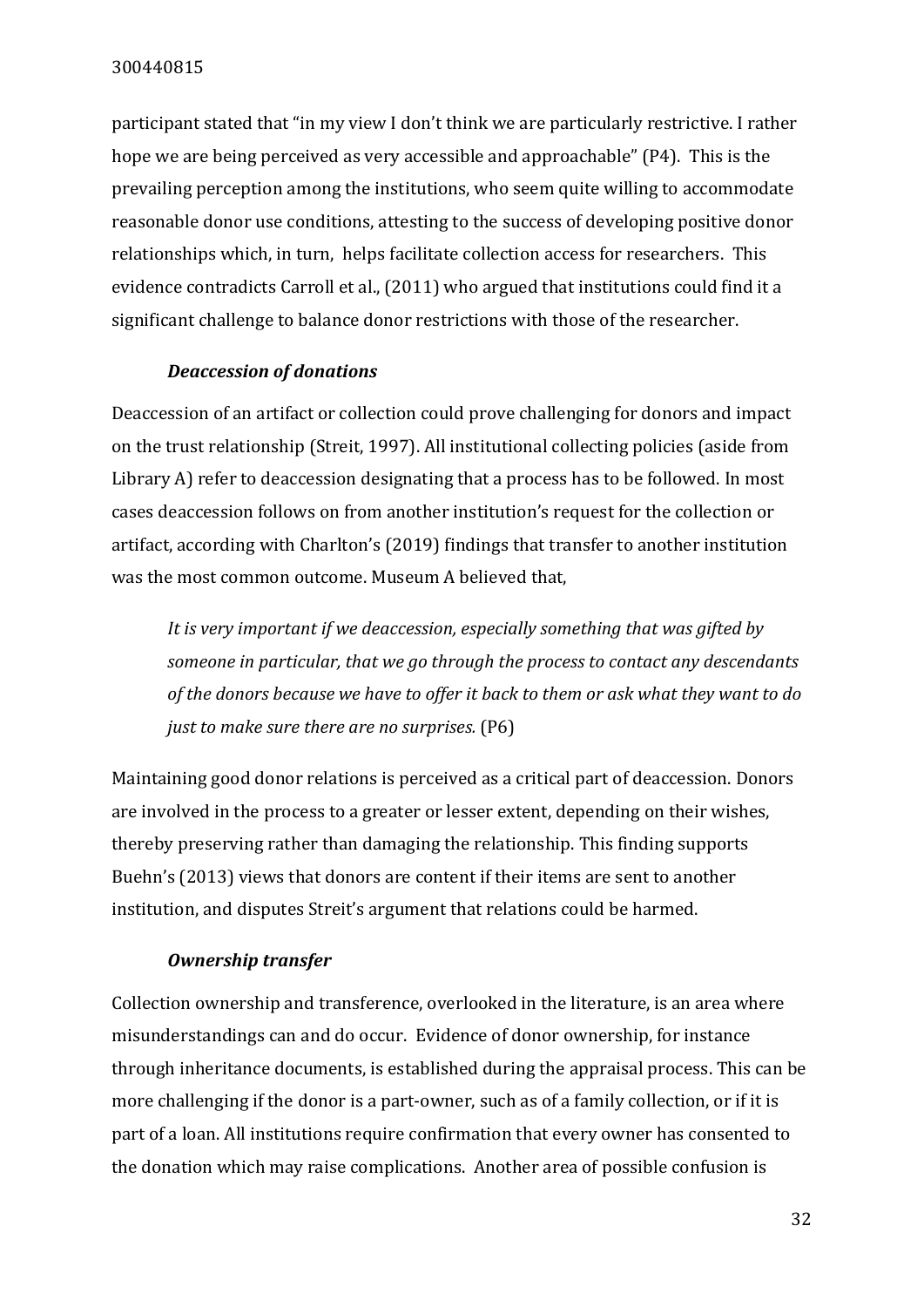when donors or their descendants do not realise that their donated collection is now the institution's legal property. Library A summed up the situation, "it is like people think that the ownership doesn't transfer and they can pop in in five years' time if they need it and take it back" (P2). Ownership transference is therefore a vital conversation topic for institutions to discuss the full implications with donors. Due diligence to verify ownership is another key response of institutions to prevent any possible ownership issues.

## *Copyright*

Another area that can be challenging for institutions are donors and copyright, although under-researched in the literature. The institutions all include copyright on their Deed of Gift forms for owners who are the copyright holders and the different options form part of the donor conversation. However, the owner is not necessarily the copyright holder meaning a copyright assessment may need to be conducted. Music donations to Library A can have layers of copyright in a single recording and each copyright holder would need to be identified and contacted for permission to use the recording. Donations by scholars to Library B often include photocopied articles for research use only by that person. The response is to keep only the front page of unannotated articles, thereby retaining the integrity and authenticity of the collection whilst abiding by the 1994 Copyright Act. Artworks can also be problematic as Museum B Pointed out, "we can own something but not have the right to reproduce it" (P8). All institutions therefore manage and negotiate copyright on case-by-case basis depending on how they intend to use it.

A related issue is third party copyright and privacy, for instance in a photograph, and permission to use the artifact has to be obtained. All institutions used due diligencebased procedures to try and obtain permission from third parties in the collection or image. Library A has the authority, made clear in the Deed of Gift, to be able to respond to third-party concerns. If the item has been displayed it will be removed and made unavailable for public use. The other institutions implement similar procedures.

## <span id="page-32-0"></span>**7.3Webpage content analysis**

One of the most obvious ways of communicating donation information is through the institution's website, more specifically through a dedicated webpage. Challenges centre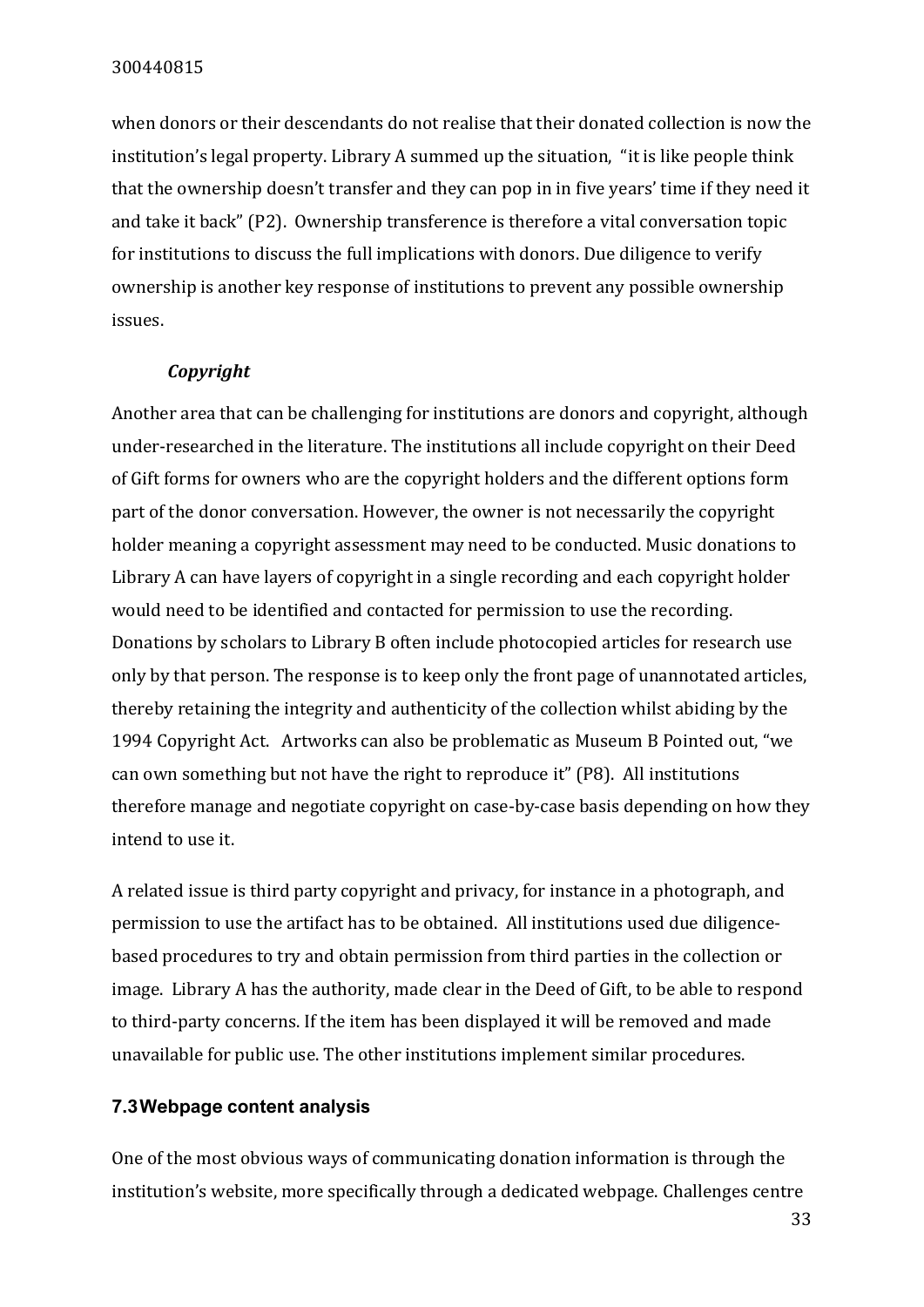around institutions appreciating the value of this method of communicating information. Diversity in accessibility, availability and useability across institutional webpage information was a key finding, supporting Williams (2014) who reached similar conclusions in his study regarding online information provision to donors.

Although all five institutions provided donation information on their website the analysis revealed there were a number of differences between them. Only three (Library A, Museum A and the Gallery) had a dedicated donation webpage, Museum B did not have one at all while Library B had a donation section on one of the institutional webpages. None of the webpages used FAQs, a method not favoured by Hilton et al., (2010).

#### <span id="page-33-0"></span>Information accessibility

Information accessibility, or information that is easily reachable or obtainable, differed across the different institutions. It was measured using Walton's (2017) 'clickability factor', the number of clicks to reach the donor webpage. Museum A was hard to access at four clicks, while Library B required five which may dissuade or frustrate potential donors seeking information. For the remaining three, the information was either accessible on the homepage or was one click away, although for Museum B this material was located in a sidebar.

Accessing information using the search term 'donation' proved harder. For Museums A and B, the search generated the financial donations webpage while for Library B the parent library policy page was the result. For Library A and the Gallery, the in-kind donation webpage was much more accessible, featuring near the top of the results list. For donors who prefer using the search box, the mechanisms of Museum B and the Gallery would be unlikely to yield a positive outcome for these donors.

Contact details for four institutions are easily accessible, three are located on the webpage, while Museum B's are in the homepage footer. However, Library B's contact information is not accessible in the donation section but located elsewhere on the webpage. Both Empey (2017) and Williams (2014) found that supplying contact details for donation purposes was standard for institutions which is also indicated in this study. Nonetheless, the preferred webpage contact methods varied across the five institutions. Two had a web enquiry form, one offered a phone number while the remaining two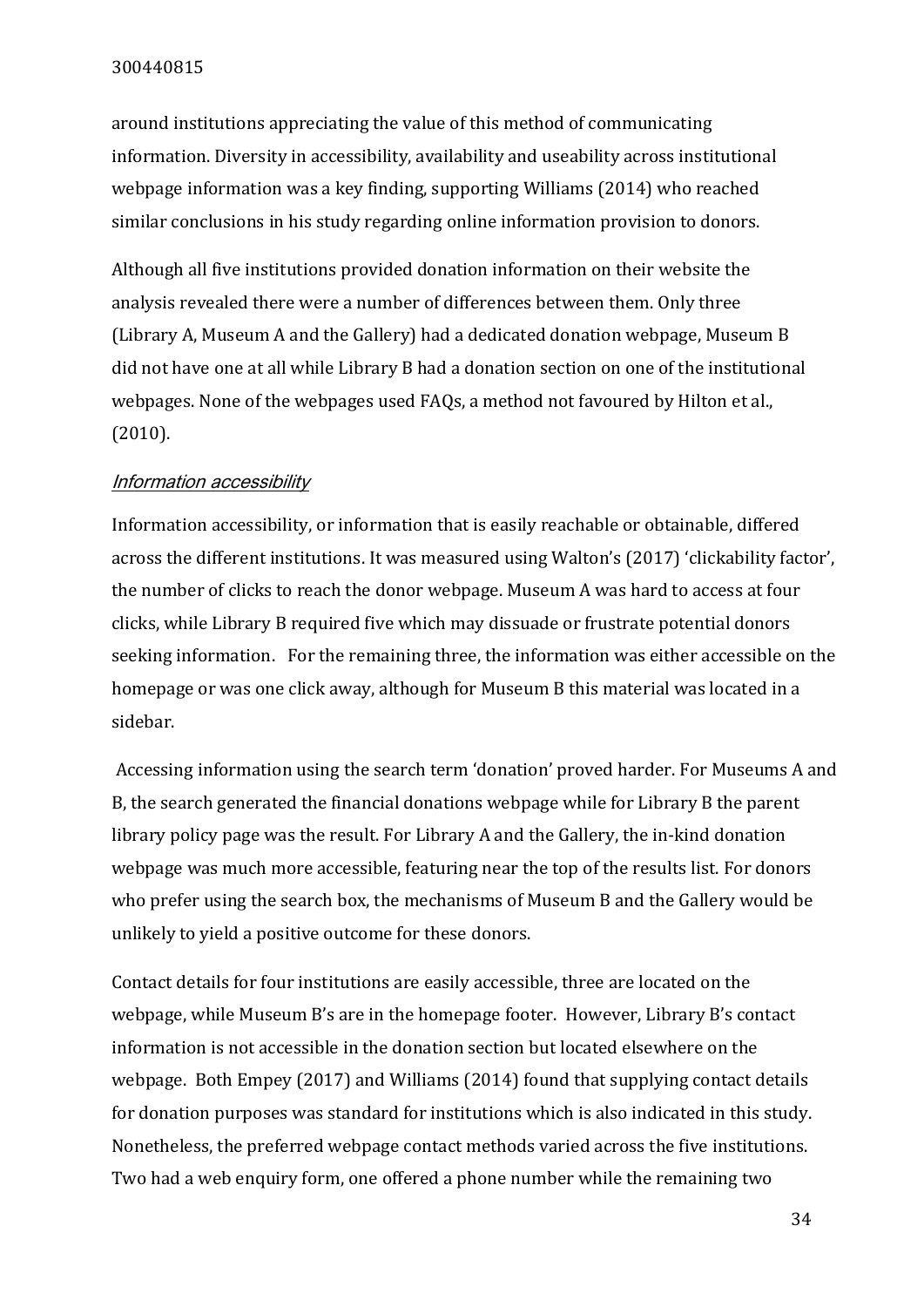institutions provided email addresses. Social media platforms are accessible on webpage footers for contacting four institutions; Library B does not have social media. The platforms are reportedly used occasionally to offer donations but is not seen by institutions as an important method of communication.

All five institutions had their collections policy obtainable online. In contrast to Museum B, the other institutions linked these policies to the donations webpage making them more easily accessible to donors.

#### <span id="page-34-0"></span>Information availability and suitability

All institutional policies included information about collecting priorities and donations. However, none of the institutions provided any suitable guidance regarding how the collection was to be presented for appraisal, although lists were asked for during donor discussions. Empey (2017) found in her study that the donation webpages of most institutions included an inventory request. Only three of the five institutions, Library A, Museum A and the Gallery mentioned an appraisal or approval process on their donation webpage but provided few details. This finding accords to some extent with Empey (2017) who found that approval process information was available on the majority of webpages in her study. Providing appraisal information is therefore advised for Museum B and Library B.

Only Libraries A and B referred to digital collection donation, B requested no obsolete formats, such as floppy discs, as the Library does not have the technology available to manage these formats. Library A had collection care information available including links to related resources for physical and digital collections. The other institution offering a range of collection care materials, including preservation, is Museum A. Links to such resources would benefit donors of the other institutions who wish to offer their collections.

Policies or statements on privacy and copyright available online for these institutions are less suitable as they are user rather than donor-focused, while transfer of ownership information is only available in the collecting policy. Empey (2017) found that most organisations placed ownership information on the webpage as well as in the policy. This not only increases donor awareness but offers a clearer understanding of the process to help avert future misunderstandings.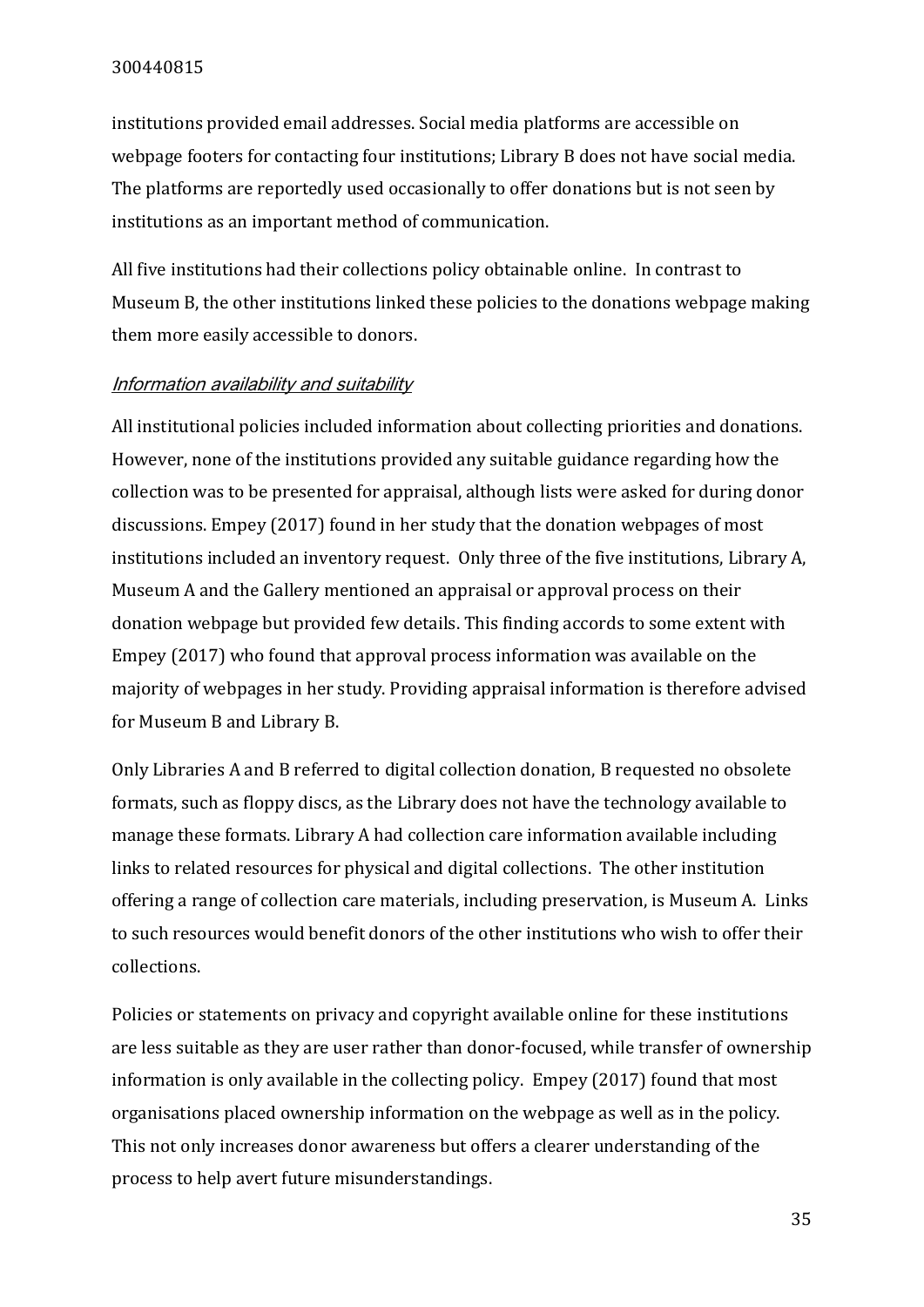#### <span id="page-35-0"></span>Information useability

While Museum B lacked a specific donation webpage, ones for Libraries A and B, Museum A and the Gallery were easy to use (useability). Based on Walton's (2017) interface criteria and my perceptions the fonts and colours selected made the layouts visually pleasing and easy to read. Navigation around each of the four donation webpages was also straightforward with working links to policy documents. Webpages used plain English, although this vernacular was not reflected in the collecting policies for Library A, Museums A and B and the Gallery which featured more complex language and archival terminology. Library B's parent library policies reflected a simpler language style. The level of complexity and use of archival terminology in policies could be an access barrier, rendering them less user-friendly as Daniels and Yakel (2010) pointed out donors may not be conversant with such language. All institutions commented that understanding among donors was limited regarding donating, "mostly they don't know anything about the process" (Museum B, P8). If donors do use online policies it seems doubtful they grasp their meaning, countering Grgic's (2011) view that making policies available online helps improve donor understanding.

#### <span id="page-35-1"></span>**8. Conclusion**

The research findings and discussion have answered all the questions posed in this report, resulting in several research implications and recommendations.

#### <span id="page-35-2"></span>**8.1 Implications**

These findings make an important contribution to the literature by offering rich insights into five institutions' perspectives, processes and practices towards personal donations. They have shown that the institutions have appraisal procedures in place for donations, some more rigorous than others, and that meeting collecting priorities is a vital component of the appraisal process. Moreover, all institutions made policies available on their websites.

Relationships with donors were characterised by collaboration and staff at all the institutions were seen to highly value donors and respect their views. This research will therefore benefit the donors of personal collections by fostering an understanding of what to expect when approaching institutions.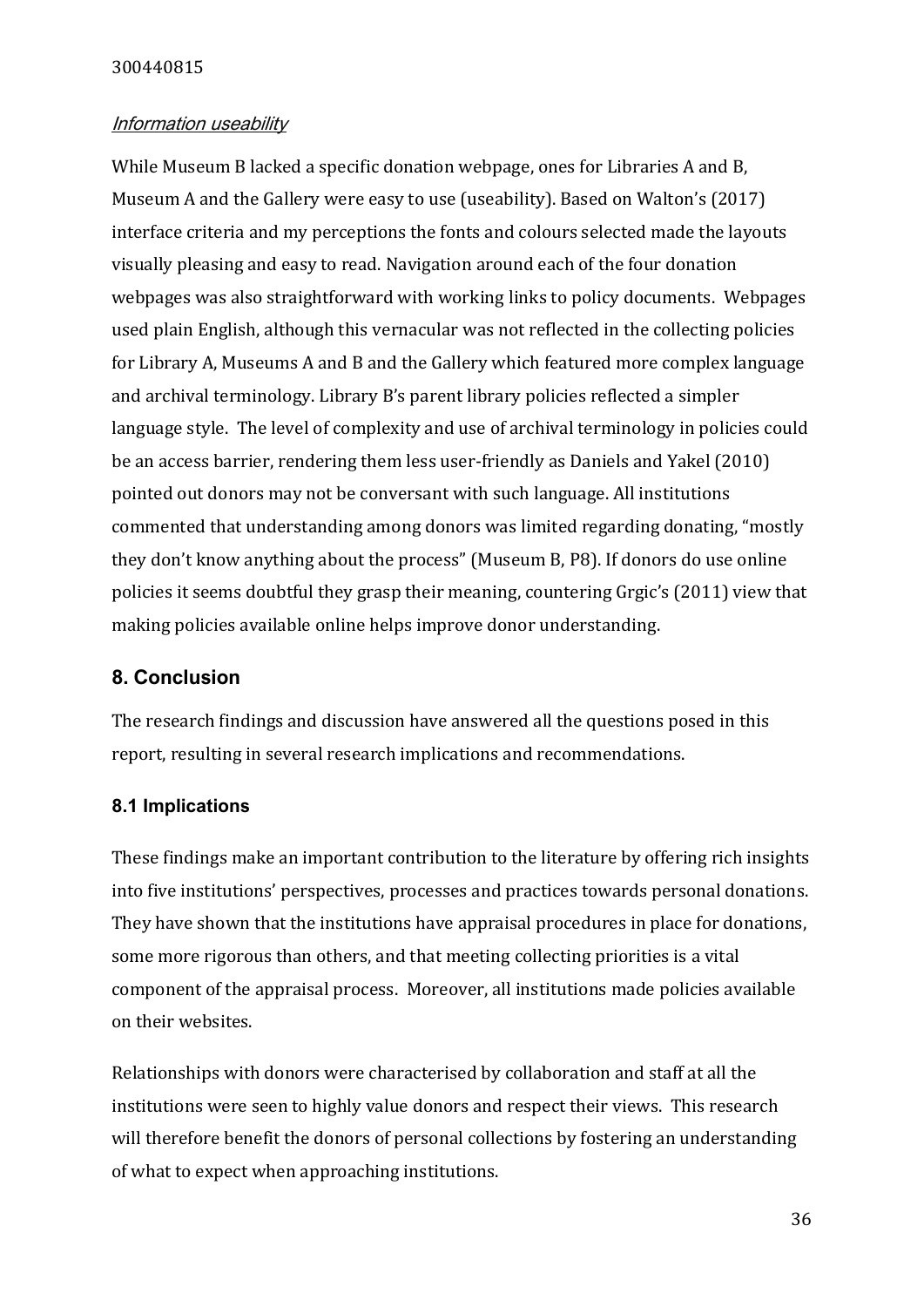This research will also enable the institutions to judge whether any aspect of their processes, policy and communication should be reviewed in light of the findings to facilitate ease-of-use for potential donors and afford more flexibility. Collections once lost are lost forever, therefore, promoting institutional communication and policy approaches that offer a constructive outcome, resulting in the preservation of cultural heritage and contributing to the collective memory, would be of significant value. Furthermore, it will afford a deeper understanding of the institutional perspective in the donor/archivist relationship and the process of "evidence of me" becoming "evidence of us" (McKemmish, 2011, p.143).

## <span id="page-36-0"></span>**8.2 Recommendations**

The research found there are inconsistencies between the donation webpages highlighting some institutions provided access to better information and resources than others. It is recommended that Library B and Museum B create dedicated webpages for in-kind donation information including contact details and direct links to policies and that Museum B places all donation-related policies online to increase transparency.

It is advised that Library B develops its own collecting policy and places it online along with the Library B donation form.

While some information on the appraisal process is available in institutional policies it is recommended that a checklist for donors is provided on donation webpages in plain English. This should include the need for a collection inventory or list, conducting a self-appraisal of documents and alerting donors to possible privacy and third-party issues. Clarity on transfer of ownership should be stipulated as this has proved somewhat problematic. To help alleviate possible donor confusion over archival terminology and address relationship power imbalances, it is advised to simplify policy language and upload a plain English description of the appraisal process on all the donation webpages to increase transparency and donor understanding,

## <span id="page-36-1"></span>**8.3 Future research**

Due to time and organisational constraints, it was not possible to conduct meeting observations between staff and donors. This would be useful in the future not only to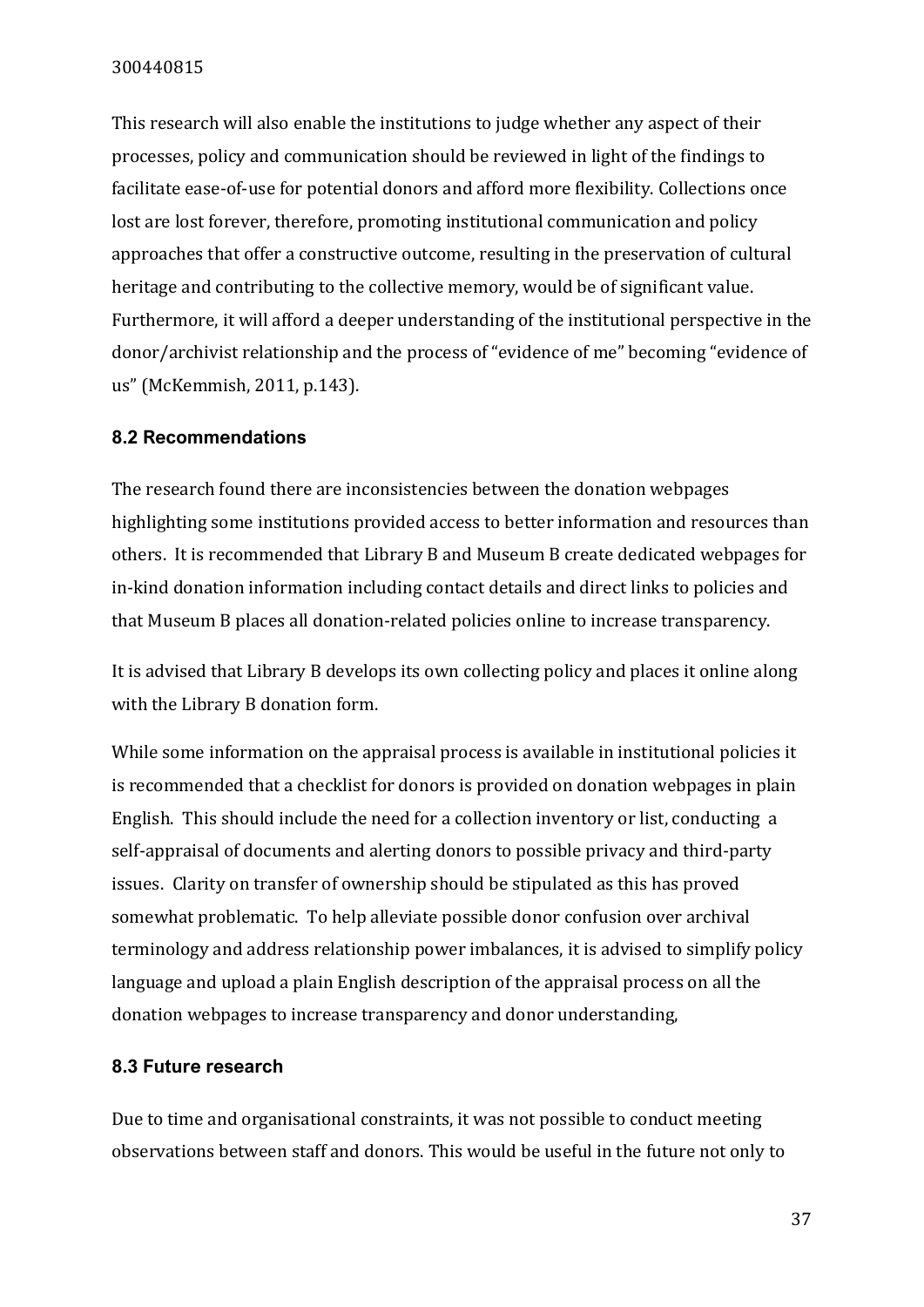confirm or challenge the findings of this research but to provide further insights into the donor/archivist relationship and ways this might be improved.

A further area of research would be to investigate the views and opinions of donors who have offered collections and artifacts to the selected institutions on their experiences of the donation process.

Conducting similar research in other New Zealand locations such as Dunedin or Auckland, or on a national scale, would provide further perspectives and understandings of the donation process from a city, region or national point of view.

Another suggested research avenue would be to examine institutional website use by potential donors, including if it constitutes an important information resource about donation and whether this could be improved to meet donor needs.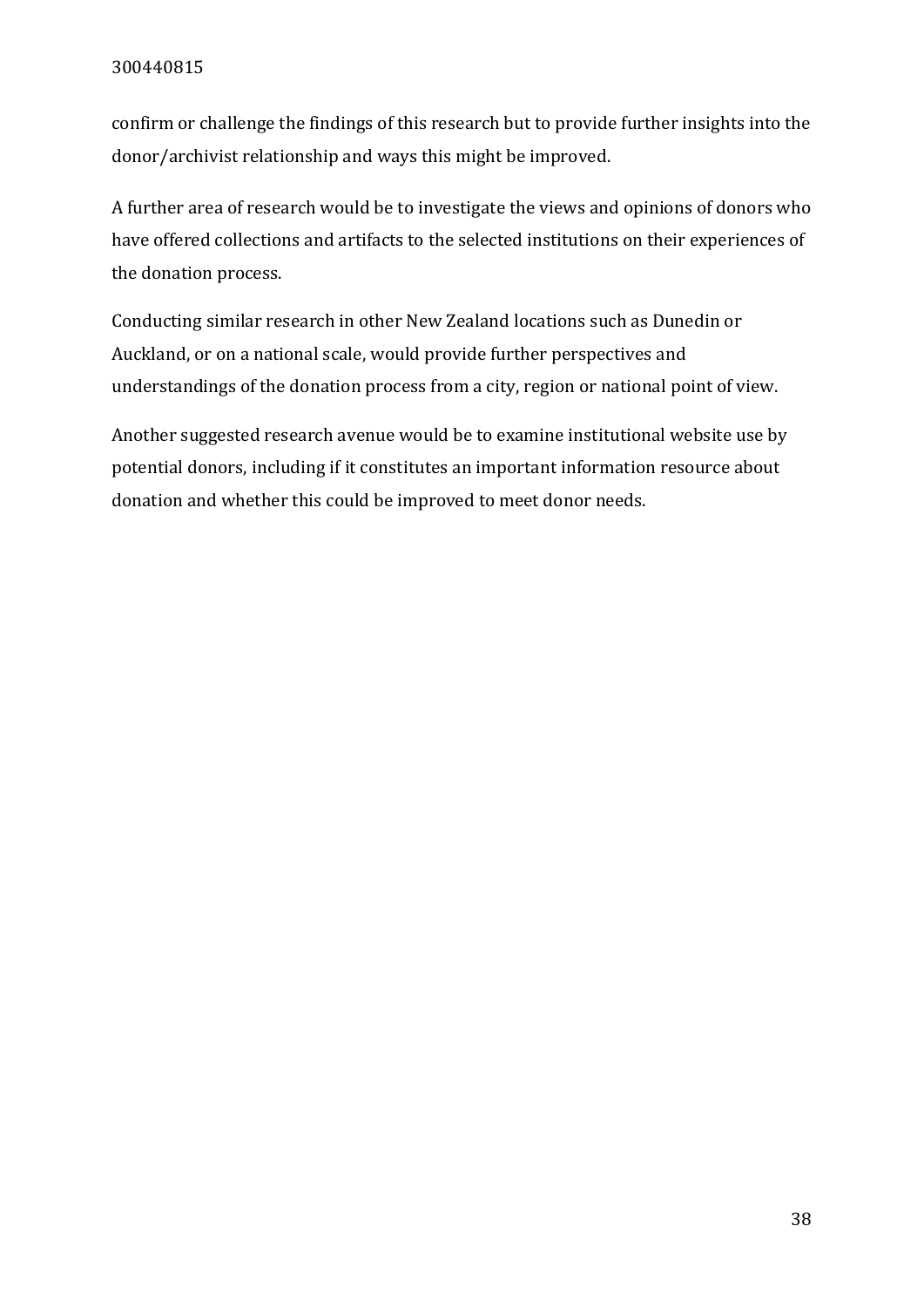## <span id="page-38-0"></span>**References**

- Andrews, A., & Richey, N. (2012). The gift of words: Issues in gift and donor relations. *Kentucky Libraries*, *76*(2), 6–9.
- Becker, D., & Nogues, C. (2012). Saving-over, over-saving, and the future mess of writers' digital archives: A survey report on the personal digital archiving practices of emerging writers. *The American Archivist, 75*(2), 482-513. [doi.org/10.17723/aarc.75.2.t024180533382067](https://doi.org/10.17723/aarc.75.2.t024180533382067)
- Belovari, S. (2018). Leaving a trail: Personal papers and public archives part two the archivist's story. *Archivaria*, *86*, 90-117. Retrieved from <https://archivaria.ca/index.php/archivaria/article/view/13645>
- Boeije, H. (2010). *Analysis in qualitative research*. Sage Publications.
- Buehn, C. (2013). The importance of reappraisal and deaccessioning in collegiate archives in the Pacific Northwest, *Journal of Western Archives*, *4*(1), 1-20. [doi.org/10.26077/a330-b954](https://doi.org/10.26077/a330-b954)
- Carroll, L., Farr, E., Hornsby, P., & Ranker, B. (2011). A comprehensive approach to borndigital archives. *Archivaria, 72*, 61-92. Retrieved from <https://archivaria.ca/index.php/archivaria/article/view/13360>
- Cassell, K., Fronty, J., Johnson, S., Kolgushkina, E., Koufogiannakis, D., Mansfield, … Zhang, S. (2019). *Gifts for collections: Guidelines for libraries* (Rev. ed.). Retrieved from International Federation of Library Associations and Institutions: [https://www.ifla.org/files/assets/acquisition-collection](https://www.ifla.org/files/assets/acquisition-collection-development/publications/gift_guide_2019_edition.pdf)[development/publications/gift\\_guide\\_2019\\_edition.pdf](https://www.ifla.org/files/assets/acquisition-collection-development/publications/gift_guide_2019_edition.pdf)
- Charlton, E. (2019). Reappraisal and deaccessioning. Applying a "dangerous practice" in New Zealand. In L. Jackson (Ed.) *Reappraisal and deaccessioning in archives and special collections* (pp. 123-138). Rowman & Littlefield.
- Condron, M. (2019). Identifying individual and institutional motivations in personal digital archiving. *Preservation, Digital Technology & Culture, 48*(1), 28–37. doi.org/10.1515/pdtc-2018-0032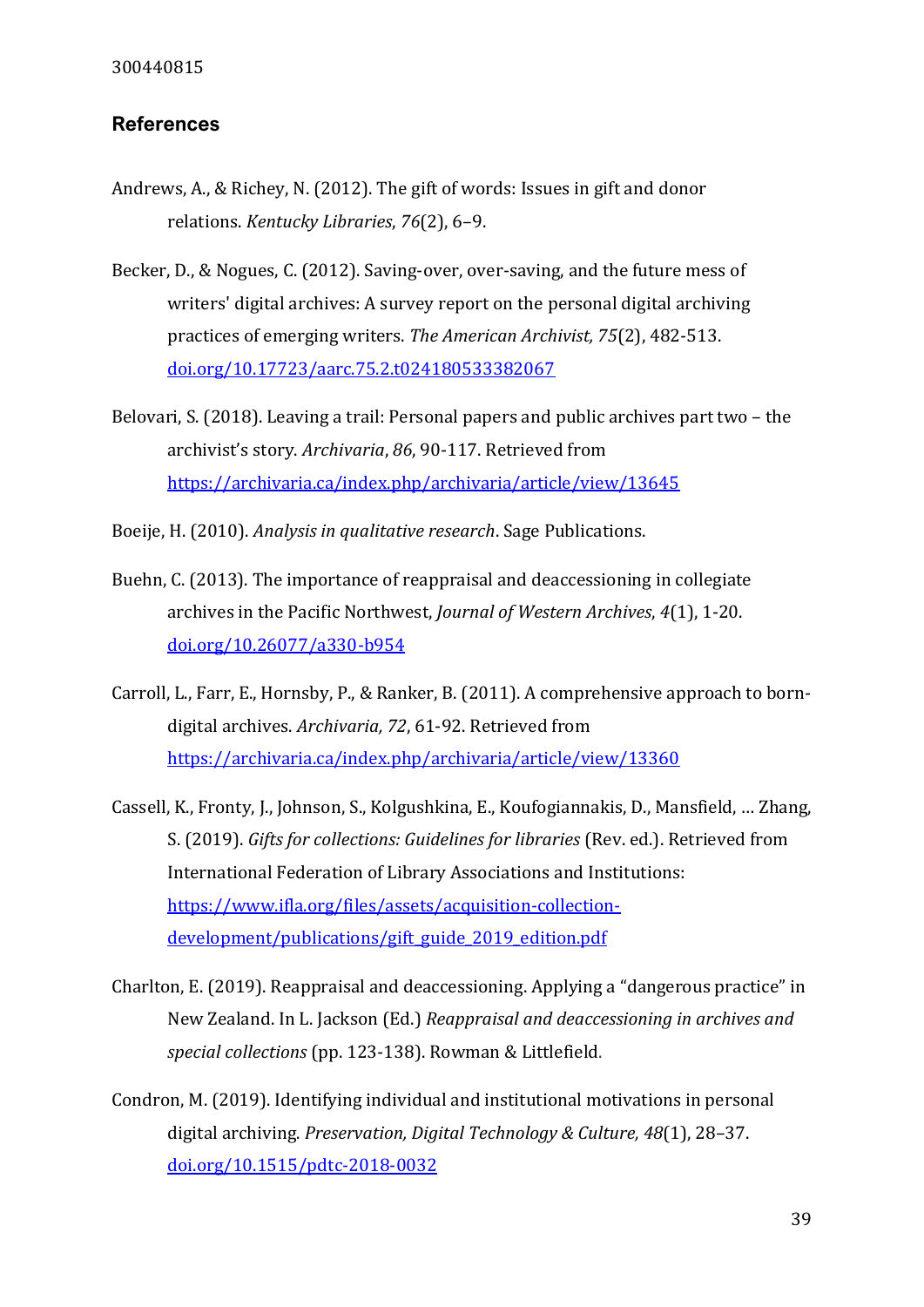- Cuervo, A. (2015). The things we keep: Considerations for appraisal of archival materials in music libraries. *Notes*, *72*(2), 265–275. [doi.org/10.1353/not.2015.0144](https://doi.org/10.1353/not.2015.0144)
- Cushing, A. (2010). Highlighting the archives perspective in the personal digital archiving discussion. *Library Hi Tech, 28*(2), 301–312. [doi.org/10.1108/07378831011047695](https://doi.org/10.1108/07378831011047695)
- Daniels, M., & Yakel, E. (2010). Seek and you may find: Successful search in online finding aid systems. *The American Archivist*, *73*(2), 535–568. [doi.org/10.17723/aarc.73.2.p578900680650357](https://doi.org/10.17723/aarc.73.2.p578900680650357)
- Darke, S., Shanks, G., Broadbent, M. (1998). Successfully completing case study research: combining rigour, relevance and pragmatism. *Information Systems Journal*, *8*(4), 273–289. [doi.org/10.1046/j.1365-2575.1998.00040.x](https://doi.org/10.1046/j.1365-2575.1998.00040.x)
- Dhuibhne, É. N. (2012). Poetry in the archive: Reflections of a former archivist on the manuscripts of twentieth-century Irish poets in the National Library of Ireland. *Irish University Review*, *42*(1), 155–168. [doi.org/10.3366/iur.2012.0014](https://doi.org/10.3366/iur.2012.0014)
- Douglas, J. (2018). A call to rethink archival creation: Exploring types of creation in personal archives. *Archival Science*, *18*(1), 29–49. [doi.org/10.1007/s10502-018-](https://doi.org/10.1007/s10502-018-9285-8) [9285-8](https://doi.org/10.1007/s10502-018-9285-8)
- Empey, H. (2017). Content analysis of Canadian academic library gift and donation webpages. *Partnership: The Canadian Journal of Library and Information Practice and Research, 12*(2). [doi.org/10.21083/partnership.v12i2.3952](https://doi.org/10.21083/partnership.v12i2.3952)
- Fisher, R. (2015). Donors and donor agency: Implications for private archives theory and practice. *Archivaria*, *79*, 91-119. Retrieved from <https://archivaria.ca/index.php/archivaria/article/view/13528>
- Freund, L., & Toms, E. (2016). Interacting with archival finding aids. *Journal of the Association for Information Science and Technology*, *67*(4), 994–1008. [doi.org/10.1002/asi.23436](https://doi.org/10.1002/asi.23436)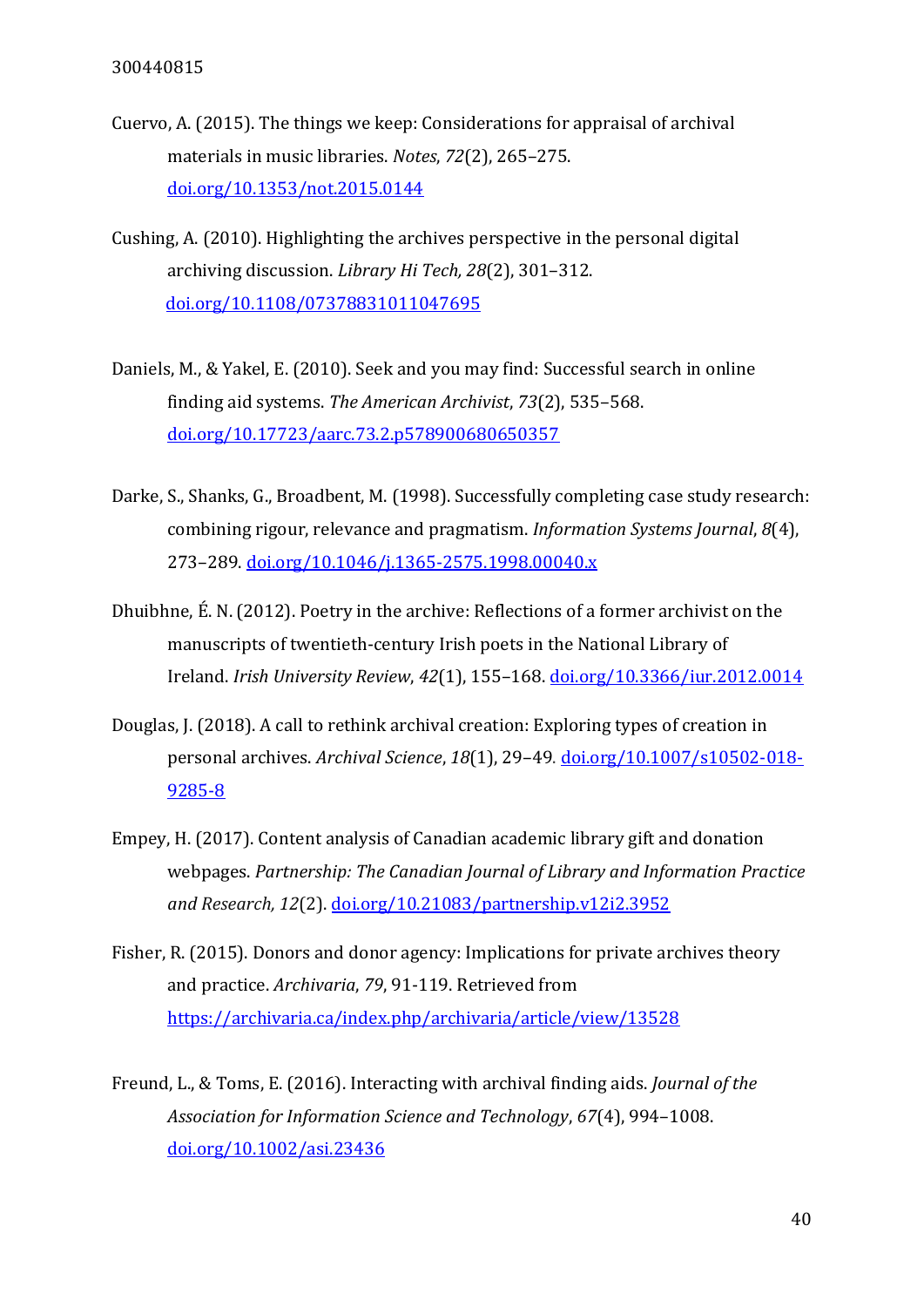- Gagnon, Y. (2009). *Case study as research method : A practical handbook*. Presses de l'Universite du Quebec. [https://ebookcentral-proquest-com.helicon.vuw.ac.nz](https://ebookcentral-proquest-com.helicon.vuw.ac.nz/)
- Gorman, G., & Clayton, P. (2005). *Qualitative research for the information professional : A practical handbook* (2nd ed.). Facet.
- Grgic, I. (2011). Gifts in Croatian public and academic libraries. *Collection Building*, *30*(4), 167–171. [doi.org/10.1108/01604951111181137](https://doi.org/10.1108/01604951111181137)
- Guest, G., MacQueen, K., & Namey, E. (2012). *Applied thematic analysis* . SAGE Publications.
- Hidden Heritage. (2019). *About our project.* Retrieved September 24, 2020, from <http://hiddenheritage.vuw.ac.nz/about.html>
- Hilton, C., Thompson, D., & Walters, N. (2010). "Trust me, I'm an Archivist": Experiences with digital donors, *Ariadne, 65*. Retrieved from <http://www.ariadne.ac.uk/issue65/hilton-et-al/>
- Hobbs, C. (2001). The character of personal archives: Reflections on the value of records of individuals. *Archivaria, 52*, 126-135. Retrieved from <https://archivaria.ca/index.php/archivaria/article/view/12817/14027>
- Hobbs, C. (2010). Reenvisioning the personal: Reframing traces of individual life. In H. MacNeil & T. Eastwood (Eds.). *Currents of archival thinking* (2nd ed., pp. 213-241. Libraries Unlimited.
- Hodson, S. (2004). In secret kept, in silence sealed: Privacy in the papers of authors and celebrities. *The American Archivist, 67*(2), 194-211. [doi.org/10.17723/aarc.67.2.b53338437x161076](https://doi.org/10.17723/aarc.67.2.b53338437x161076)
- Horava, L., & Levine-Clark, M. (2016). Current trends in collection development practices and policies. *Collection Building*, *35*(4), 97–102. [doi.org/10.1108/CB-](https://doi.org/10.1108/CB-09-2016-0025)[09-2016-0025](https://doi.org/10.1108/CB-09-2016-0025)
- Huggard, M., & Jackson, L. (2019). Practices in progress: The state of reappraisal and deaccessioning in archives. *The American Archivist*, *82*(2), 508–547. [doi.org/10.17723/aarc-82-02-04](https://doi.org/10.17723/aarc-82-02-04)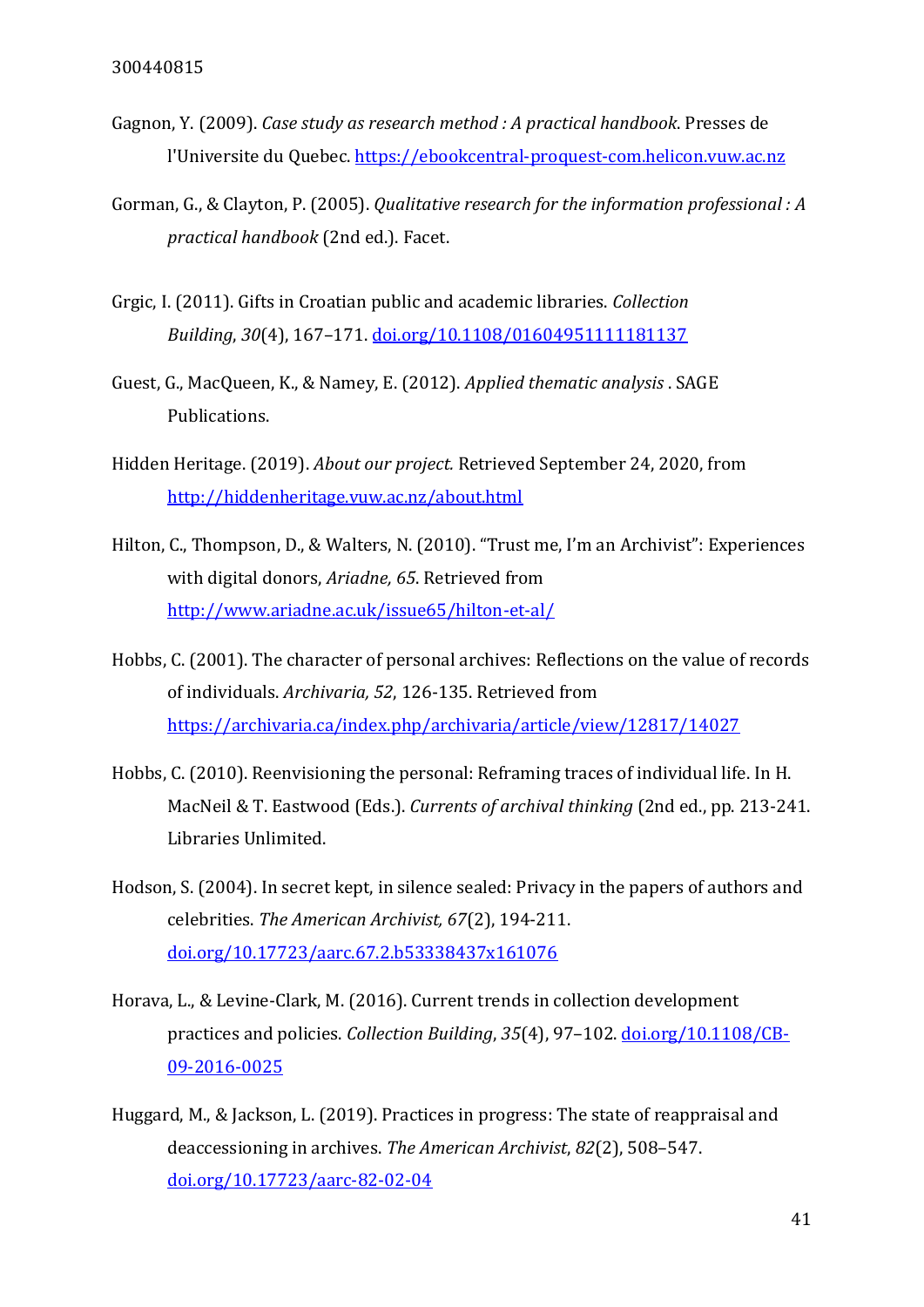- Human Ethics Committee. (2018). *Human Ethics Committee Guidelines.* Retrieved from [https://www.wgtn.ac.nz/documents/policy/research-policy/appendix-a](https://www.wgtn.ac.nz/documents/policy/research-policy/appendix-a-human-ethics-committee-guidelines.pdf)[human-ethics-committee-guidelines.pdf](https://www.wgtn.ac.nz/documents/policy/research-policy/appendix-a-human-ethics-committee-guidelines.pdf)
- Hurley, C. (2005). Parallel provenance (if these are your records, where are your stories?). Retrieved from <https://www.descriptionguy.com/images/WEBSITE/parallel-provenance.pdf>
- Kankam, P. (2019). The use of paradigms in information research. *Library & Information Science Research*, *41*(2), 85–92. [doi.org/10.1016/j.lisr.2019.04.003](https://doi.org/10.1016/j.lisr.2019.04.003)
- Kelly, E., & Rosenbloom, L. (2019). Self-analytics and personal digital archives in university collections. *Collection Management, 44*(2-4), 244–258. [doi.org/10.1080/01462679.2019.1587672](https://doi.org/10.1080/01462679.2019.1587672)
- Krippendorff, K. (2013). *Content analysis: An introduction to its methodology* (3rd ed.). SAGE Publications.
- Krtalić, M., Dinneen, J. D., Liew, C. L. & Goulding, A. (2020). *Personal collection and personal information management in the family context*. Manuscript submitted for publication.
- Lee, C., & Capra, R. (2011). And now the twain shall meet: Exploring the connections between PIM and archives. In C. Lee (Ed.). *I, digital: Personal collections in the digital era* (pp. 29-77). Society of American Archivists.
- Leedy, P., & Ormrod, J. (2016). *Practical research: Planning and design* (11th ed.). Pearson.
- Loud, R. (2013). *Never let me go? A case study of deaccessioning and disposal undertaken at Museum of Wellington City and Sea*. [Unpublished Master's thesis]. Victoria University of Wellington.
- Marshall, C. (2008). From writing and analysis to the repository: Taking the scholar's perspective on scholarly archiving. *[JCDL '08: Proceedings of the 8th ACM/IEEE-CS](https://dl.acm.org/doi/proceedings/10.1145/1378889)  [joint conference on digital libraries](https://dl.acm.org/doi/proceedings/10.1145/1378889)*, Pittsburgh, Pennsylvania, 251–260. [doi.org/10.1145/1378889.1378930](https://doi.org/10.1145/1378889.1378930)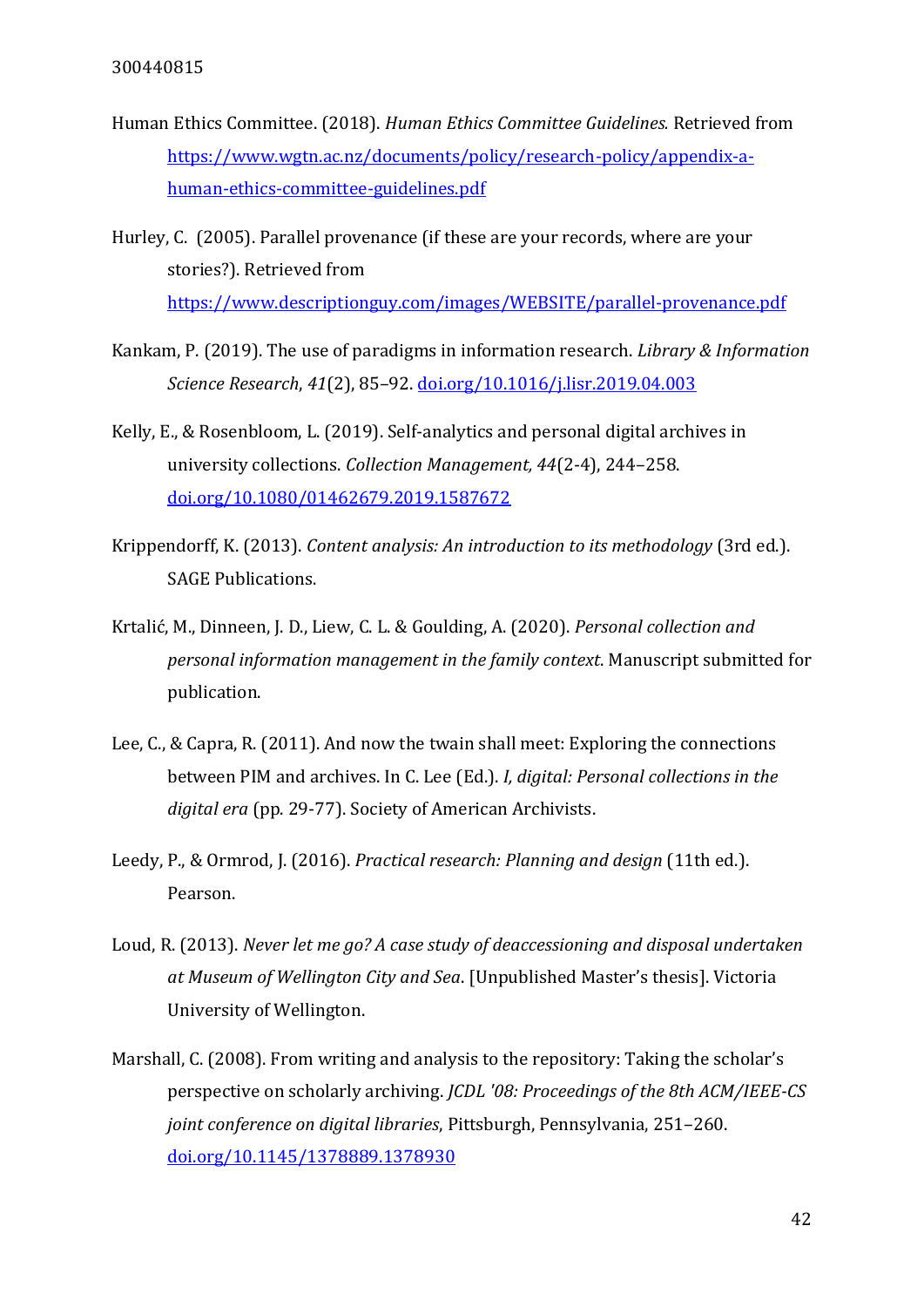- McKemmish, S. (2011) Evidence of me… in a digital world. In C. Lee (Ed.). *I, digital: Personal collections in the digital era.* (pp. 115-148). Society of American Archivists.
- Meehan, J. (2010). Rethinking original order and personal records. *Archivaria*, *70*, 27-44. Retrieved from<https://archivaria.ca/index.php/archivaria/article/view/13294>
- MacNeil, H. (2008). Archivalterity: Rethinking original order. *Archivaria*, *66*, 1-24. Retrieved from<https://archivaria.ca/index.php/archivaria/article/view/13190>
- Nimer, C., & Daines, J. (2008). What do you mean it doesn't make sense? Redesigning finding aids from the user's perspective. *Journal of Archival Organization*, *6*(4), 216–232. [doi.org/10.1080/15332740802533214](https://doi.org/10.1080/15332740802533214)
- O'Leary, Z. (2017). *The essential guide to doing your research project* (3rd ed.). SAGE Publications.
- Pickard, A. (2013). Ethics in research. In A. Pickard, (Ed.). *Research Methods in Information* (2nd ed., pp. 87-96). Facet.
- Pollard, R. A. (2001). The appraisal of personal papers: A critical literature review. *Archivaria*, *52*, 136-150. Retrieved from <https://archivaria.ca/index.php/archivaria/article/view/12818/14029>
- Rubin, H., & Rubin, I. (2012). *Qualitative interviewing: The art of hearing data* (3rd ed.). SAGE Publications.
- Sauer, C. (2001). Doing the best we can? The use of collection development policies and cooperative collecting activities at manuscript repositories. *The American Archivist*, *64*(2), 308–349. [doi.org/10.17723/aarc.64.2.gj6771215231xm37](https://doi.org/10.17723/aarc.64.2.gj6771215231xm37)
- Schaffner, J. (2009). *The metadata is the interface. Better description for better discovery of archives and special collections, synthesized from user studies.* Retrieved from OCLC Research: <https://library.oclc.org/digital/collection/p267701coll27/id/444/>

Society of American Archivists. (2013). *Donating your personal or family records to a repository* [Brochure].

<https://www2.archivists.org/publications/brochures/donating-familyrecs>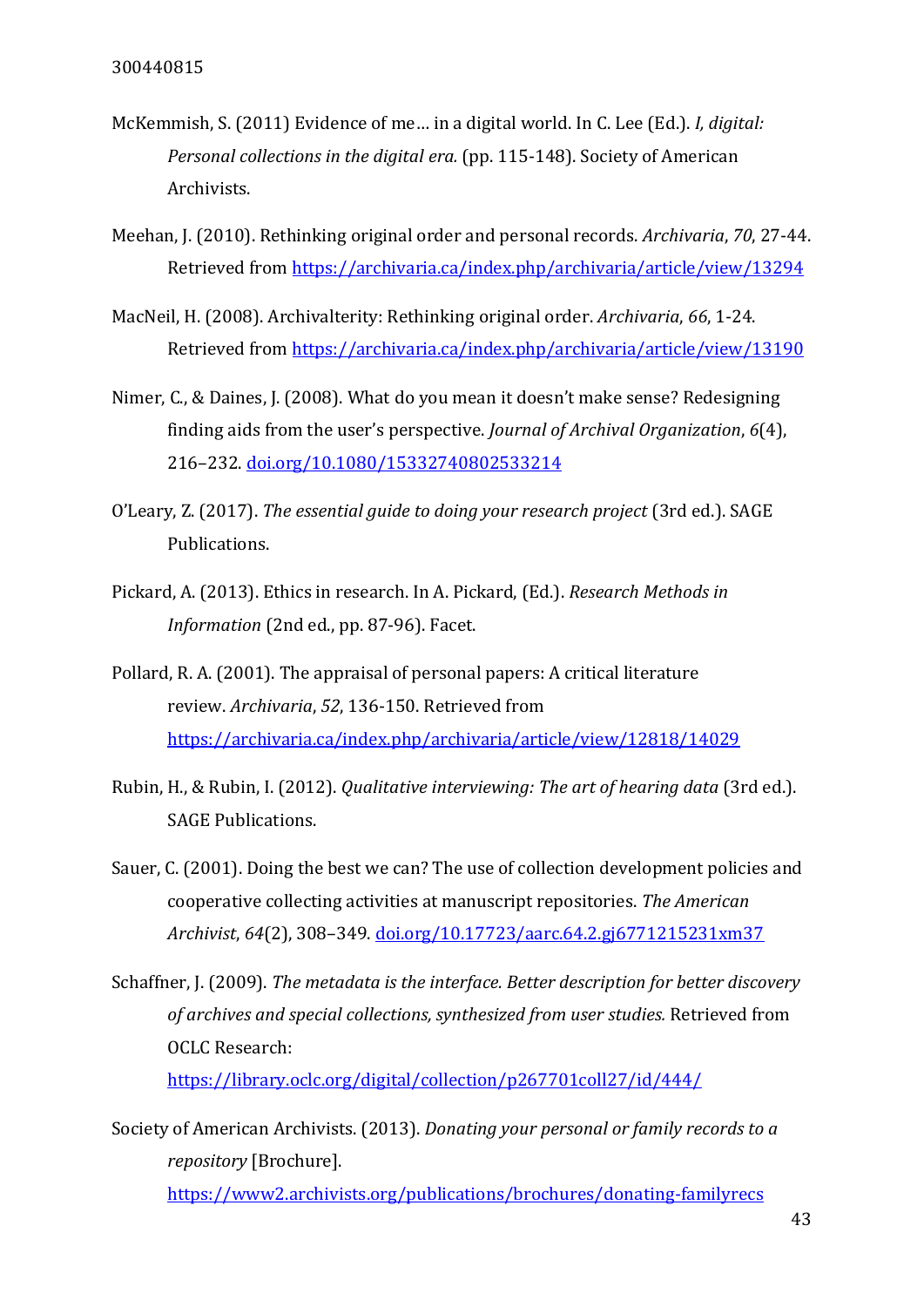- Streit, S. (1997). Going. Going, Gone: Case studies in library deaccessioning. *Rare Books and Manuscripts Librarianship*, 12(1), 21-28. Retrieved from <https://rbml.acrl.org/index.php/rbml/article/view/139/139>
- Vickery, J. (2004). Making a statement: reviewing the case for written collection development policies. *Library Management*, *25*(8/9), 337–342. [doi.org/10.1108/01435120410562826](https://doi.org/10.1108/01435120410562826)
- Walton, R. (2017). Looking for answers: A usability study of online finding aid navigation. *The American Archivist*, *80*(1), 30–52. [doi.org/10.17723/0360-](https://doi.org/10.17723/0360-9081.80.1.30) [9081.80.1.30](https://doi.org/10.17723/0360-9081.80.1.30)
- Walsham, G. (1995). Interpretive case studies in IS research: nature and method. *European Journal of Information Systems*, *4*(2), 74–81. [doi.org/10.1057/ejis.1995.9](https://doi.org/10.1057/ejis.1995.9)
- Williams, J. (2014). Is trash a library's treasure? A study of gifts-in-kind practices and policies among New York State libraries. *Library Collections, Acquisitions & Technical Services*, *38*(1-2), 1–9. [doi.org/10.1080/14649055.2014.912551](https://doi.org/10.1080/14649055.2014.912551)
- Williamson, K., Burstein, F. & McKemmish, S. (2002). The two major traditions of research. In K. Williamson (Ed.). *Research methods for students, academics and academics and professionals: Information management and systems* (2nd ed., pp. 25-47). Charles Sturt University.
- Yin, R. (2014). *Case study research: Design and methods* (5th ed.). SAGE Publications.
- Yin, R. (2015). Case studies. In J. D. Wright (Ed.). *International Encyclopedia of the Social & Behavioral Sciences* (2nd ed., Vol 3., pp. 194-201). Elsevier. [doi.org/10.1016/B978-0-08-097086-8.10507-0.](https://doi.org/10.1016/B978-0-08-097086-8.10507-0)
- Zastrow, J. (2016). Digital acquisitions and donor relations: Assets, apprehensions, and anxieties. *Computers in Libraries*, *36*(5), 16–18. Retrieved from <http://search.proquest.com/docview/1826446270/>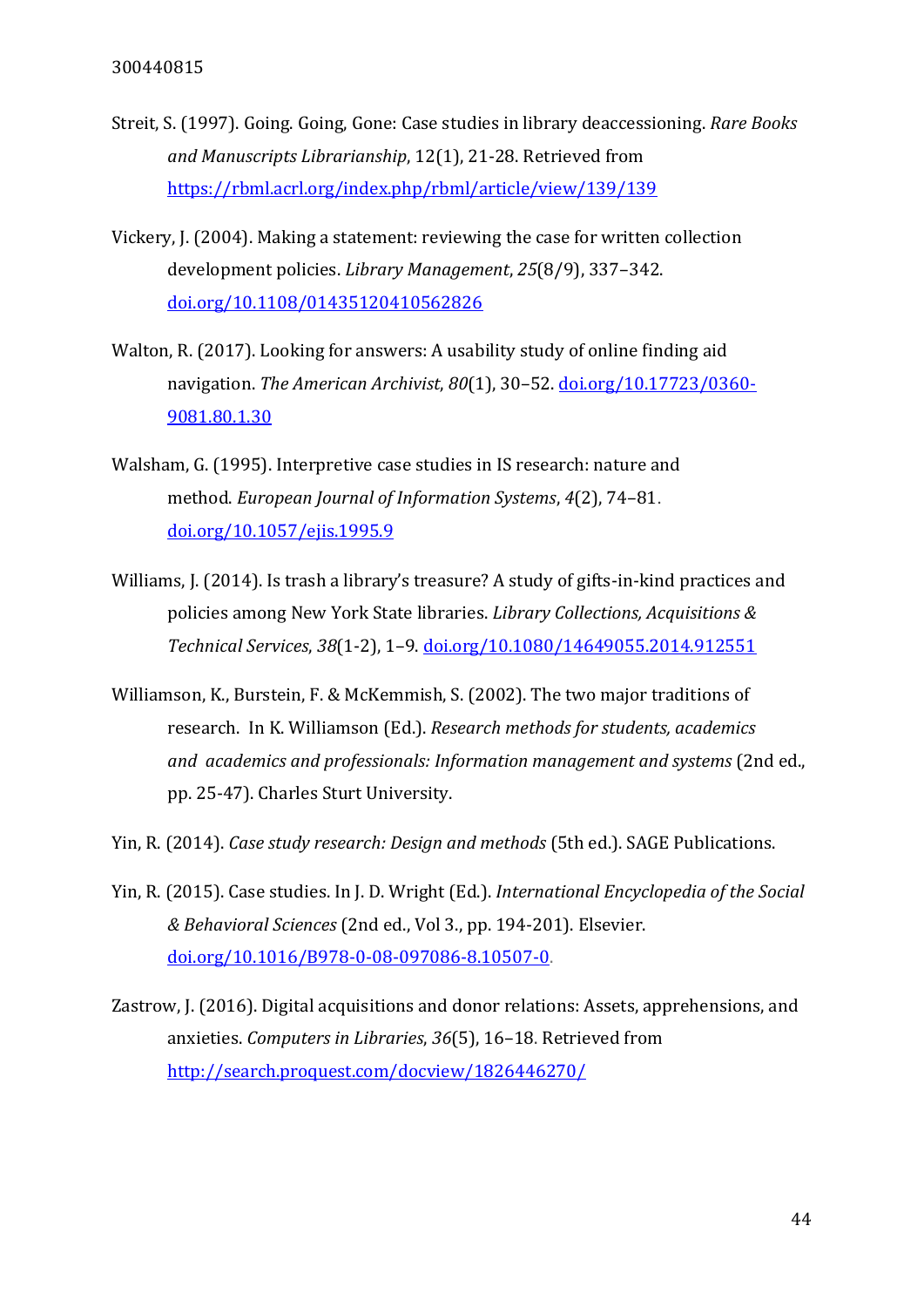## <span id="page-44-0"></span>**Appendix A: Interview questions**

## **Donors and decisions**

- 1. Can you tell me your name and some information about your role at [name of institution]? (How long have they worked in the role and at the institution).
- 2. How do you proceed from an initial contact by a donor?
- 3. Do you actively target particular donors / donations you would like to acquire or let potential donors approach you? (Do you visit them to look at their collection and discuss it or do they come into the institution?)
- 4. Who is authorised to make the decision to accept donations?
- 5. How do you communicate with donors and potential donors? What mediums do you use? (Twitter, Facebook, phone, f2f, email, texts).
- 6. Are there any specific processes / procedures in place for Māori or Pacifica donors and donations?

## **Policy and archival principles**

- 7. Do you have a donation policy and or a collection development policy? How does this fit with your donation process?
- 8. What factors influence your decision to initially accept or reject a personal collection donation? Do you use an appraisal?
- 9. Do you have a donation offer or deposit form?
- 10. Do you have a process if a collection is offered but does not fit with collection development policy?
- 11. How much do you abide by archival principles when considering a personal collection?

(Original order, provenance).

12. Do you deaccession donated collections/items? What happens to these?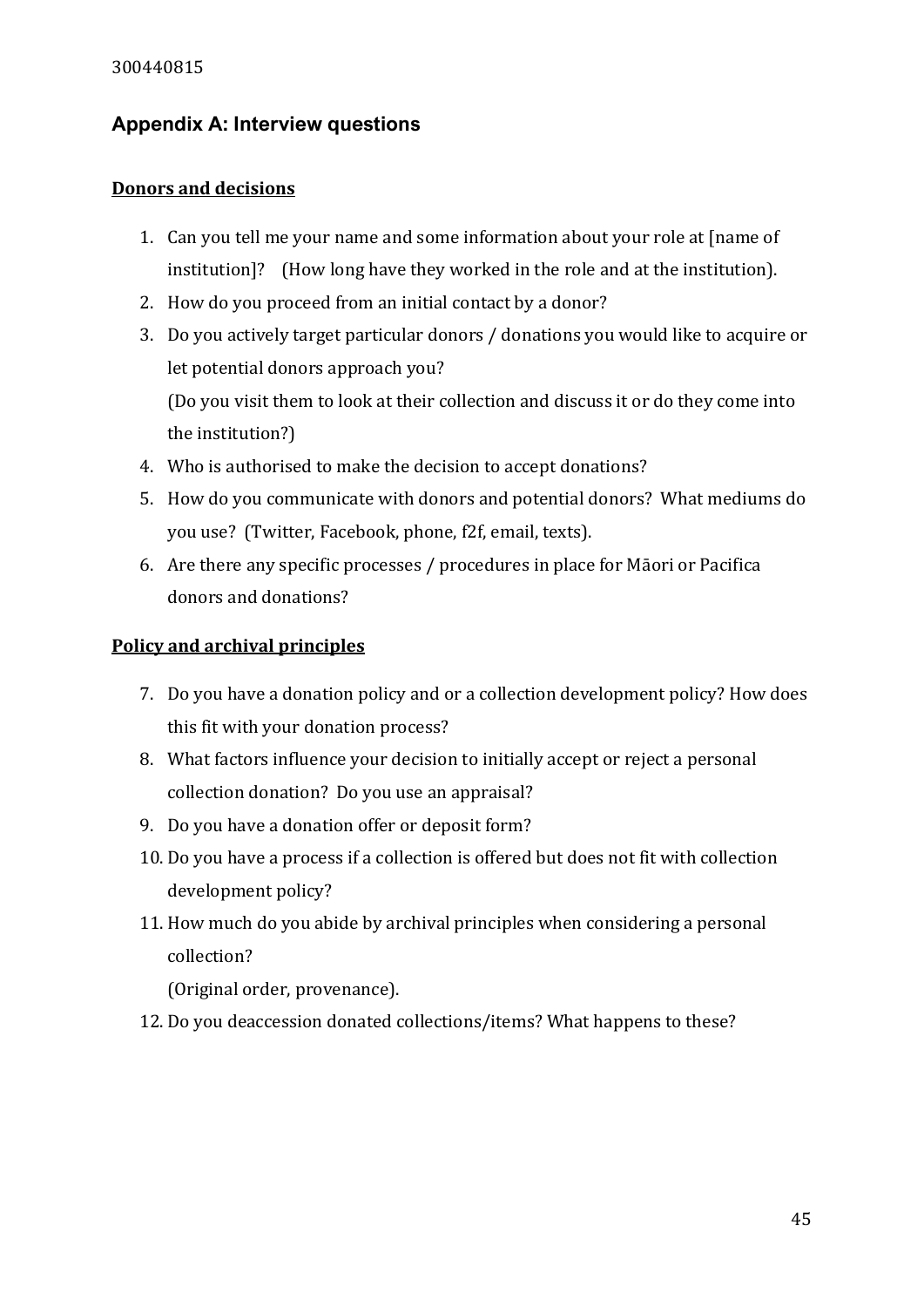## **Donor relationships**

- 13. What do you do to manage donor interactions.
- 14. Do you have any longer relationships with donors and how are these managed?

## **Potential challenges**

- 15. What kind of agency do donors have when donating their collection how to do you balance promoting access to information for researchers and the privacy of individuals and those who are mentioned in the collection.
- 16. Who has ownership of collection? Is it the archives or the donor?
- 17. How do you manage the personal information systems of donors with your systems?
- 18. How do you approach subjects such as privacy? Copyright? Intellectual property?
- 19. How do you deal with collaborative authorship and intellectual property in the personal collections of academics for example?
- 20. What are some of the other issues you encounter when interacting with donors? (Also, the issues with their (donors) collections if they do not touch on this)
- 21. How do you mitigate these?

## **Prior knowledge and education**

- 22. What assumptions do you make about the prior knowledge of donors about the donation processes and policy?
- 23. Do you offer any archival education for potential donors (or anyone interested) on managing a personal collection? (Online, f2f etc)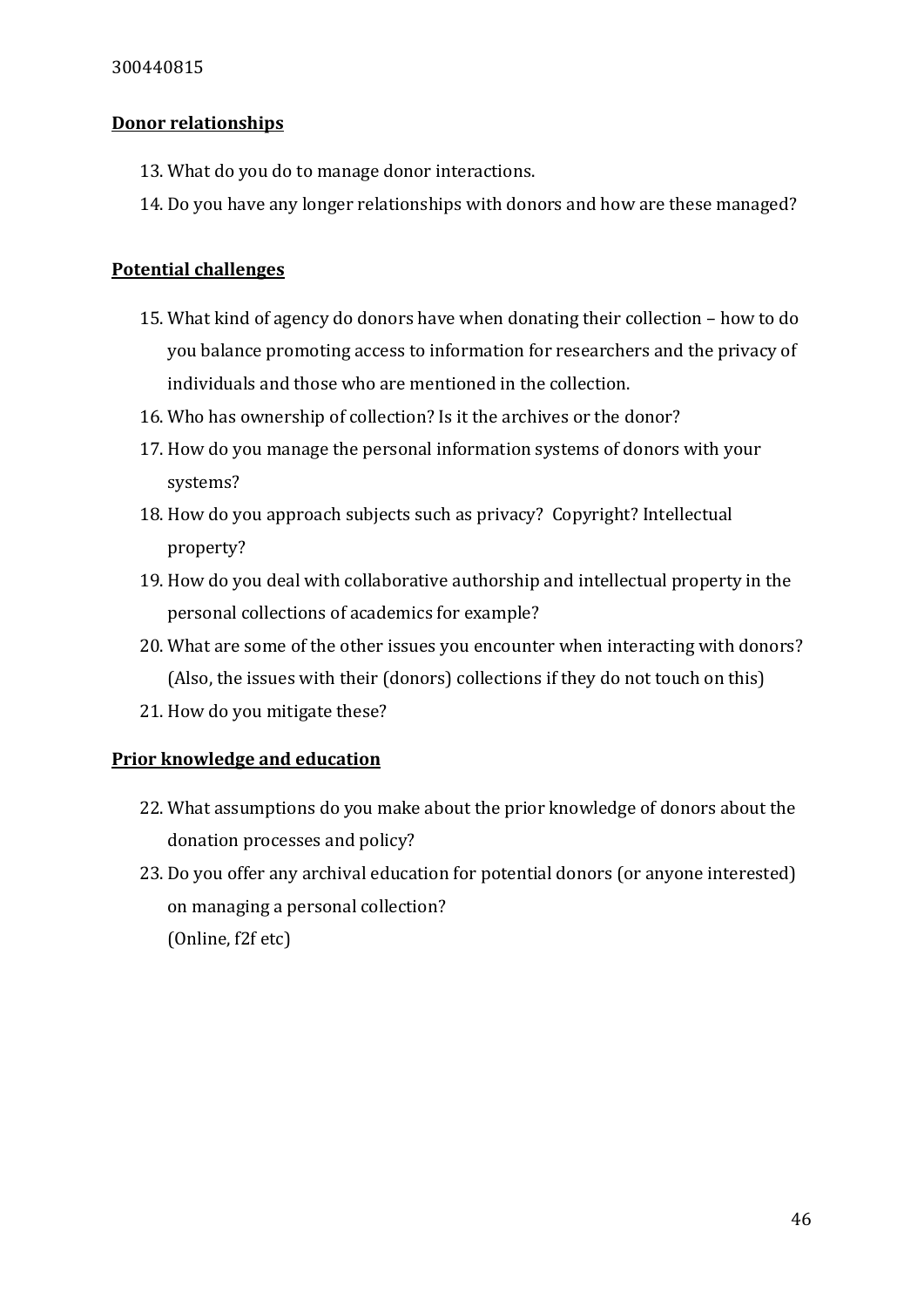# <span id="page-46-0"></span>**Appendix B: Interview coding and themes**

| <b>Themes</b>                                     | <b>Sub-Themes</b>                                                                                                                                                             | <b>Description</b>                                                                                                                                                                                                 |
|---------------------------------------------------|-------------------------------------------------------------------------------------------------------------------------------------------------------------------------------|--------------------------------------------------------------------------------------------------------------------------------------------------------------------------------------------------------------------|
| <b>Appraisal</b><br>process and<br>considerations | Use of self-appraisal,<br>inventories, donation forms<br>Decision process - flexibility?<br>Donor referrals to other<br>institutions<br>Reactive and/or passive<br>collecting | Institutional accounts of the<br>appraisal process, including<br>proposals, decision-making<br>procedures, donation forms.<br>Evidence of flexibility and<br>differences between<br>institutions.                  |
| <b>Archival</b><br>principles and<br>process      | Collection policy - direction and<br>flexibility<br>Original order, PIM, and<br>original order<br>Provenance                                                                  | How collecting policy is<br>implemented. If and how<br>original order and provenance<br>are viewed and applied. How<br>PIM is managed by institutions.                                                             |
| Communication<br>channels with<br>donors          | Communication tracking<br>systems - internal<br>Methods of communication,<br>including social media                                                                           | How donor communications<br>are managed internally and<br>how donors communicate with<br>the institutions, including<br>differences.                                                                               |
| <b>Donor</b> agency                               | Donor conditions<br>Use restrictions by donors                                                                                                                                | How donors placing conditions<br>and restrictions on use are<br>viewed and managed by<br>institutions and whether<br>donors have agency in the<br>relationship.                                                    |
| <b>Challenges</b>                                 | Copyright and complexities<br>Ownership and transfer<br>Privacy<br>Third party in collection,<br>intellectual property                                                        | How the institutions deal with<br>the issues presented by<br>copyright within personal<br>collections, privacy, third<br>parties in collections. Ways in<br>which the institutions respond<br>to these challenges. |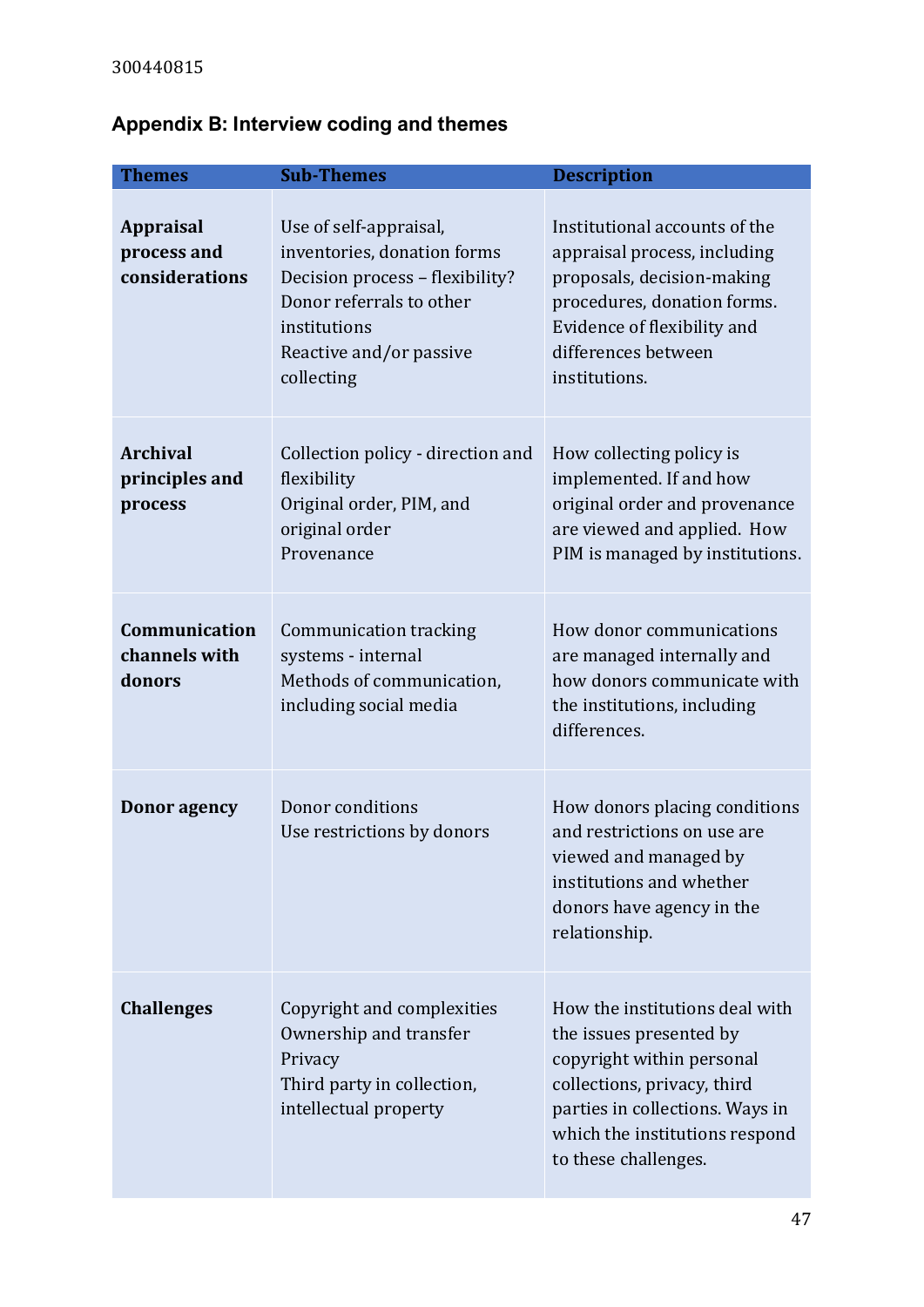| <b>Themes</b>                                    | <b>Sub-Themes</b>                                                                                                                                | <b>Description</b>                                                                                                                                                                                       |
|--------------------------------------------------|--------------------------------------------------------------------------------------------------------------------------------------------------|----------------------------------------------------------------------------------------------------------------------------------------------------------------------------------------------------------|
| <b>Institutional</b><br>assumptions of<br>donors | Prior knowledge of donors<br>regarding donation process<br>Donor education - preservation<br>of physical and digital<br>collections              | What institutions assume<br>about donor knowledge for the<br>appraisal process. What<br>institutions presume donor<br>want to know regarding<br>collection care and education.                           |
| Donor/<br>institutional<br>relationships         | Discussion of donation process<br>with new donors<br>Serial donors and relationship<br>differences<br>Deaccession - relationship<br>consequences | Different ways of establishing a<br>relationship with donors and<br>long-term relationship<br>development.<br>How deaccession is worked<br>through by institutions and<br>effect on donor relationships. |
| <b>Future research</b><br>direction              | Balance between donor and<br>researcher interests                                                                                                | How institutions balance<br>access and use with donor<br>conditions and how this works<br>in practice.                                                                                                   |
| <b>Māori donors</b><br>and donations             | Māori donation components as<br>part of a larger collection                                                                                      | How institutions manage<br>Māori donations and donors if<br>there are protocols and if they<br>are donor driven.                                                                                         |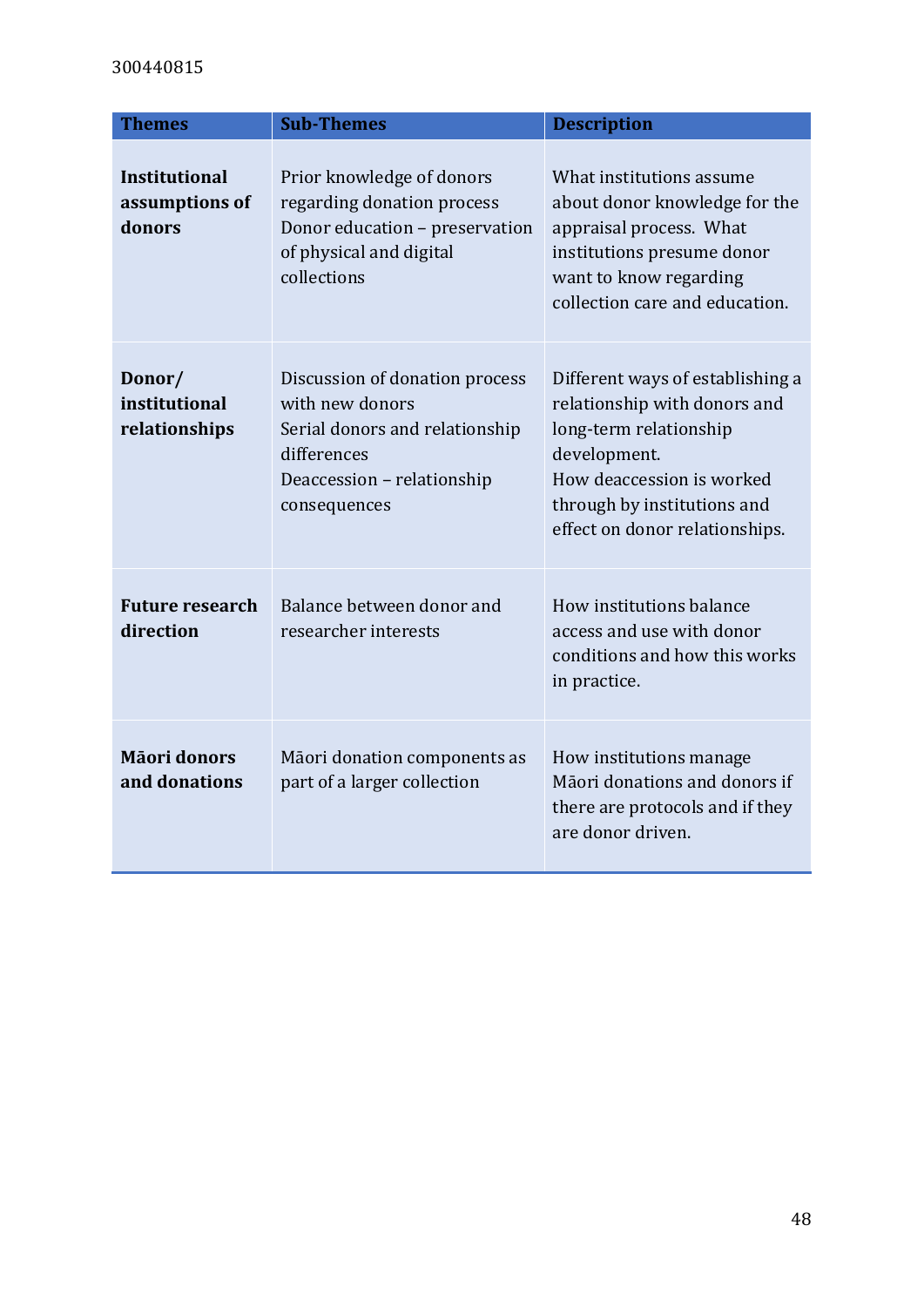# <span id="page-48-0"></span>**Appendix C: Webpage analysis codeframe**

(First three sections)

| <b>Category</b>      | <b>Subcategory questions</b>                                                                                    | <b>Coding frequency</b>                                                     |
|----------------------|-----------------------------------------------------------------------------------------------------------------|-----------------------------------------------------------------------------|
| <b>Accessibility</b> | Is there a dedicated webpage for donations on<br>the website or is part of the main site?                       | 3: dedicated<br>2: main site                                                |
|                      | How easy is it to find information about making<br>an in-kind donation - # of clicks?                           | 2: 4-5 clicks<br>3: 0-1 clicks                                              |
|                      | Where is the information on donations located?                                                                  | 3: homepage<br>2: dropdown menu<br>options and links                        |
|                      | How easy is it to find donation information via<br>the search box using the term 'donation'?                    | 2: financial results<br>2: gift donation<br>results<br>1: collection policy |
|                      | Contact details - are these accessible on the<br>webpage for potential donors?                                  | 4: yes<br>1:no                                                              |
|                      | Is social media accessible?                                                                                     | 4: yes<br>1:no                                                              |
| <b>Suitability</b>   | Availability/ Is information provided about making an in-<br>kind donation?                                     | 5: yes                                                                      |
|                      | Are the collection development policies of the<br>institution available online?                                 | 5: yes                                                                      |
|                      | Is a standalone donation policy available, or is it<br>contained within the collecting policy (CP), or<br>none? | 1: standalone<br>1: on request<br>3: within CP                              |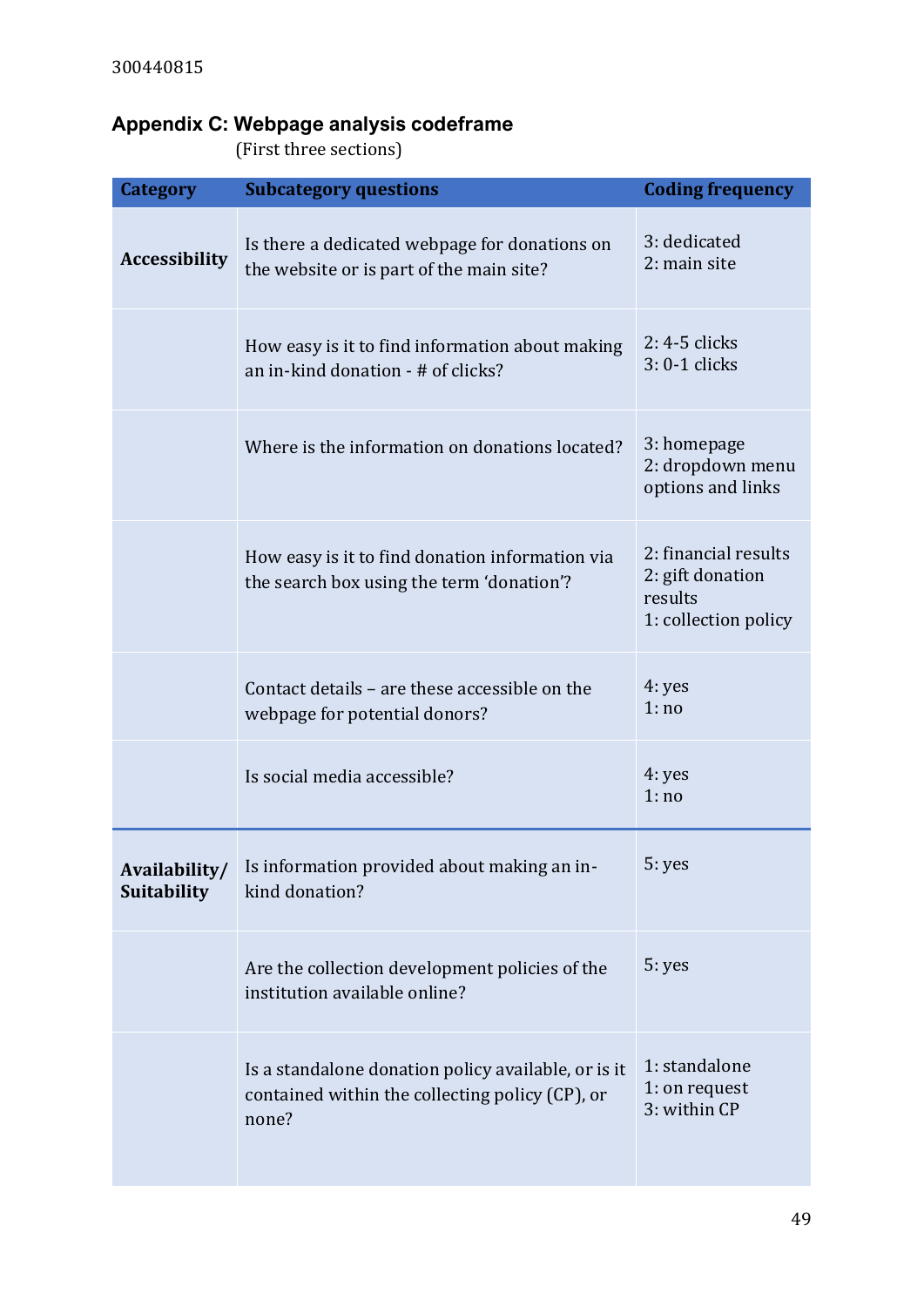| <b>Category</b>   | <b>Subcategory questions</b>                                                                                                       | <b>Coding frequency</b>                                           |
|-------------------|------------------------------------------------------------------------------------------------------------------------------------|-------------------------------------------------------------------|
|                   | Are the collecting priorities of the institution<br>provided either on the webpage or in the<br>policy?                            | 5: yes, in CP                                                     |
|                   | Is a deaccession policy / information available?                                                                                   | 1: not applicable<br>4: yes, in CP                                |
|                   | Is there information available regarding how<br>the donation is to be presented to the<br>institution, if accepted?                | 5:no                                                              |
|                   | Is information provided about donating digital<br>collections?                                                                     | 3:no<br>2: yes                                                    |
|                   | Is information provided to donors explaining<br>ownership transfer / privacy / IP / copyright?                                     | 4: ownership in CP<br>1: no information                           |
|                   | Are there educational resources on collection<br>care available for potential donors?                                              | 2: yes<br>3:no                                                    |
| <b>Useability</b> | Is the information on the donation webpage<br>visually and navigationally easy to use?                                             | 4: yes<br>1: no webpage                                           |
|                   | What type of language is used on the webpage?<br>Is it plain English and/or archival terminology?                                  | 4: plain English<br>1: no webpage                                 |
|                   | What type of language is used in the collection<br>policies? Is it plain English / complex English<br>and/or archival terminology? | 3: use of archival<br>terminology<br>5: fairly complex<br>English |
|                   | Is a screening/acquisition process mentioned<br>or explained on the webpage and/or in the<br>policy in a user-friendly way?        | 5: mentioned, no<br>explanation<br>1: details in CP               |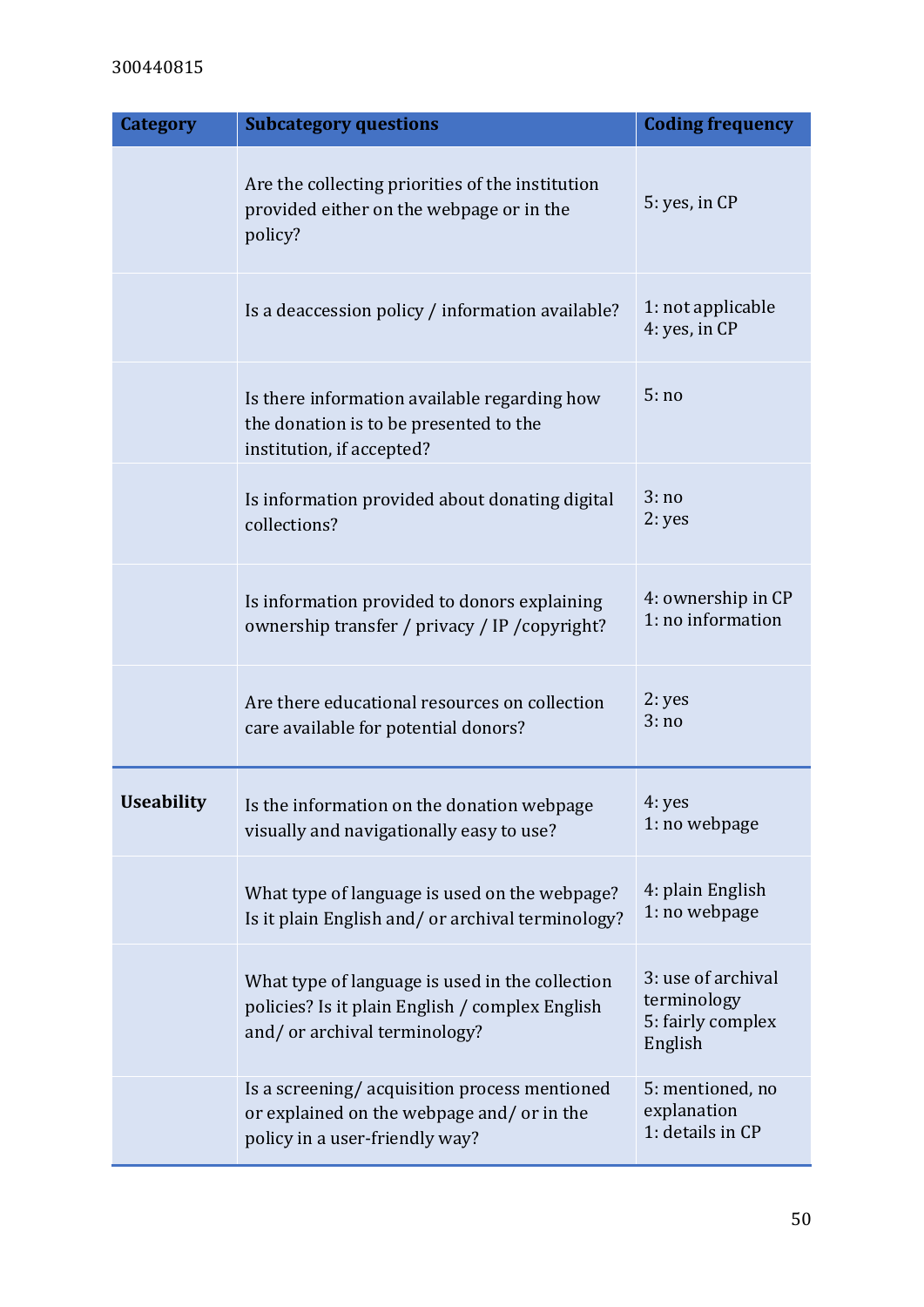## <span id="page-50-0"></span>**Appendix D: Information sheet for interview participants**



# **"Evidence of me" becoming "evidence of us": A case study of the policy, processes and responses of selected GLAMR institutions to personal collection donation.**

## **INFORMATION SHEET FOR INTERVIEW PARTICIPANTS**

You are invited to take part in this research. Please read this information before deciding whether or not to take part. If you decide to participate, thank you. If you decide not to participate, thank you for considering this request.

### **Who am I?**

My name is Alison Day and I am a Masters student in *Information Studies programme* at Victoria University of Wellington. This research is work towards my final report.

## **What is the aim of the project?**

This project will explore the processes, views and responses of five (Galleries, Libraries, Archives, Museums and Records) GLAM institutions to potential personal collection donations of significant individuals. Your participation will support this research by offering valuable institutional insights to the donation process and interactions with potential donors. This research has been approved by the Victoria University of Wellington Human Ethics Committee ID 29048.

#### **How can you help?**

You have been invited to participate because your role involves dealing with donors and their personal collections. If you agree to take part, I will interview you at your place of work. I will ask you questions about your interactions with donors and how you implement policy. The interview will take around 30 minutes. I will audio record the interview with your permission and write it up later. You can choose to not answer any question or stop the interview at any time, without giving a reason. You can withdraw from the study by contacting me at any time up to two weeks after this interview*.* If you withdraw, the information you provided will be destroyed or returned to you.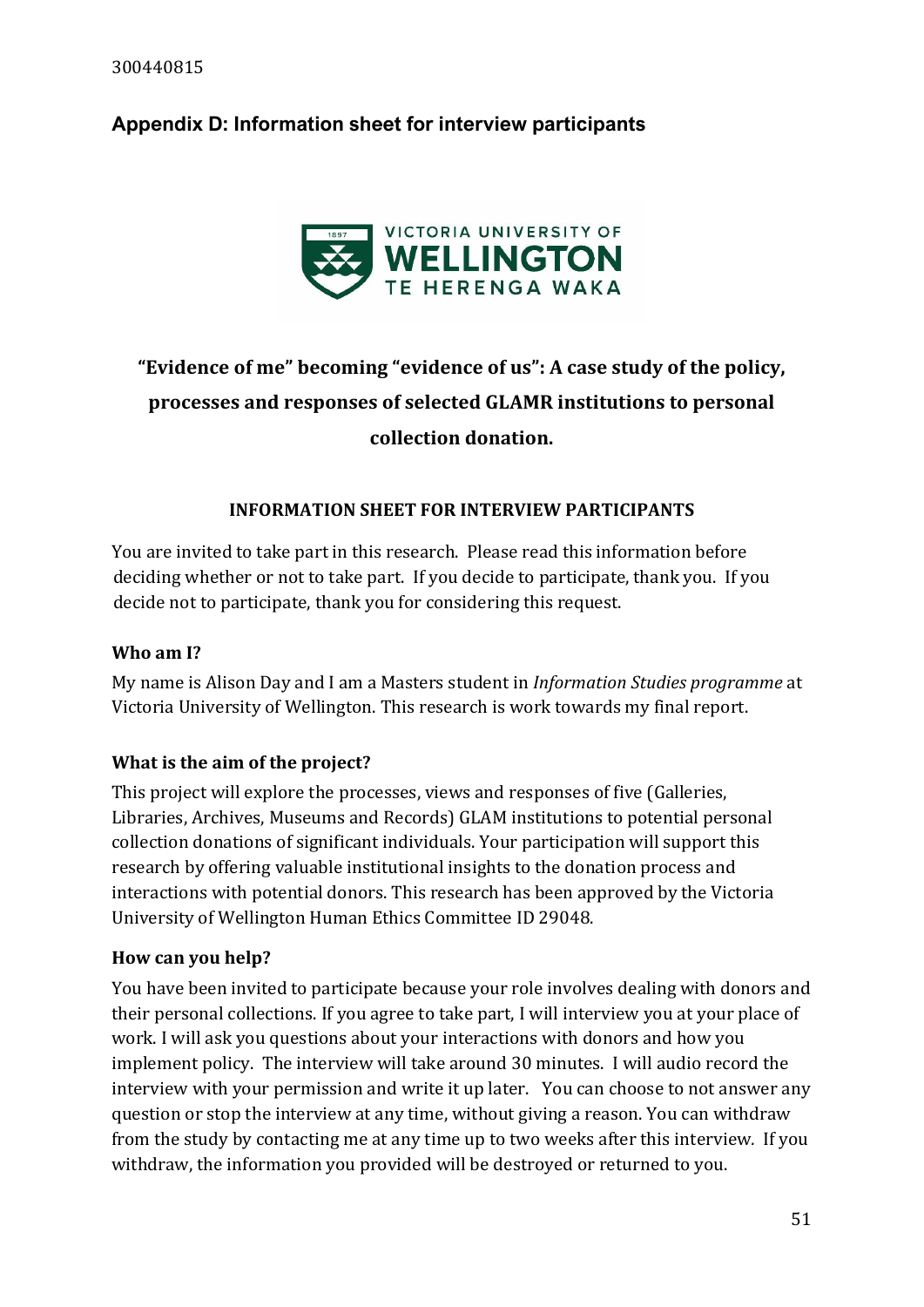## **What will happen to the information you give?**

This research is confidential. This means that the researcher named below will be aware of your identity, but the research data will be combined and your identity will not be revealed in any reports, presentations, or public documentation. However, you should be aware that in small projects your identity might be obvious to others in your community and your organisation will be named (if the organisation agrees).

Only my supervisor and myself will read the notes or transcript of the interview. The interview transcripts, summaries and any recordings will be kept securely and destroyed on 1st July 2023.

## **What will the project produce?**

The information from my research will be used in my Masters report and academic publications and conferences*.*

## **If you accept this invitation, what are your rights as a research participant?**

You do not have to accept this invitation if you don't want to. If you do decide to participate, you have the right to:

- choose not to answer any question;
- ask for the recorder to be turned off at any time during the interview
- withdraw from the study up to two weeks after your interview
- ask any questions about the study at any time
- receive a copy of your interview recording
- receive a copy of your interview transcript
- read over and comment on a written summary of your interview
- be able to read any reports of this research by emailing the researcher to request a copy.

#### **If you have any questions or problems, who can you contact?**

If you have any questions, either now or in the future, please feel free to contact either:

#### **Student:**

Name: Alison Day University email address: [dayalis@myvuw.ac.nz](mailto:dayalis@myvuw.ac.nz)

#### **Supervisor:**

Name: Maja Krtalic Role: Senior Lecturer School: Information Management Phone: 04 463 6915 [maja.krtalic@vuw.ac.nz](mailto:maja.krtalic@vuw.ac.nz)

## **Human Ethics Committee information**

If you have any concerns about the ethical conduct of the research you may contact the Victoria University of Wellington HEC Convenor: Associate Professor Judith Loveridge. Email hec@vuw.ac.nz or telephone +64-4-463 6028.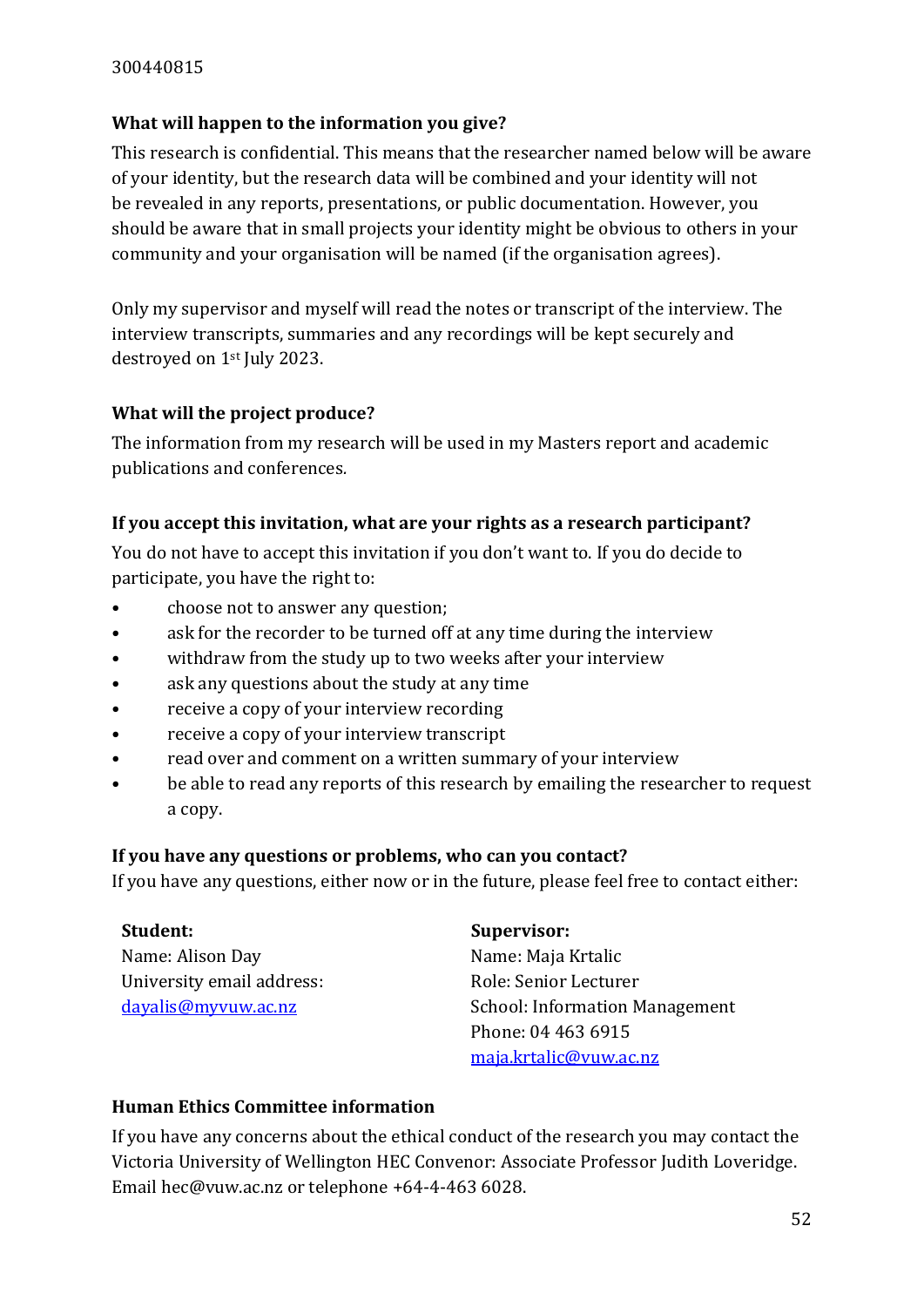# <span id="page-52-0"></span>**Appendix E: Consent form for interview participants**



# **"Evidence of me" becoming "evidence of us": A case study of the policy, processes and responses of selected GLAMR institutions to personal collection donation.**

## **CONSENT TO INTERVIEW**

This consent form will be held for five years.

Researcher: Alison Day*, School of Information Management,* Victoria University of Wellington*.*

- I have read the Information Sheet and the project has been explained to me. My questions have been answered to my satisfaction. I understand that I can ask further questions at any time.
- I agree to take part in an audio recorded interview.

I understand that:

- I may withdraw from this study at any point up to two weeks after the interview has taken place, and any information that I have provided will be returned to me or destroyed.
- The identifiable information I have provided will be destroved on 1<sup>st</sup> July 2021.
- Any information I provide will be kept confidential to the researcher and the supervisor.
- I understand that the findings may be used for a Masters report and academic publications and/or presented to conferences].
- I understand that the observation notes/recordings will be kept confidential to the researcher and the supervisor.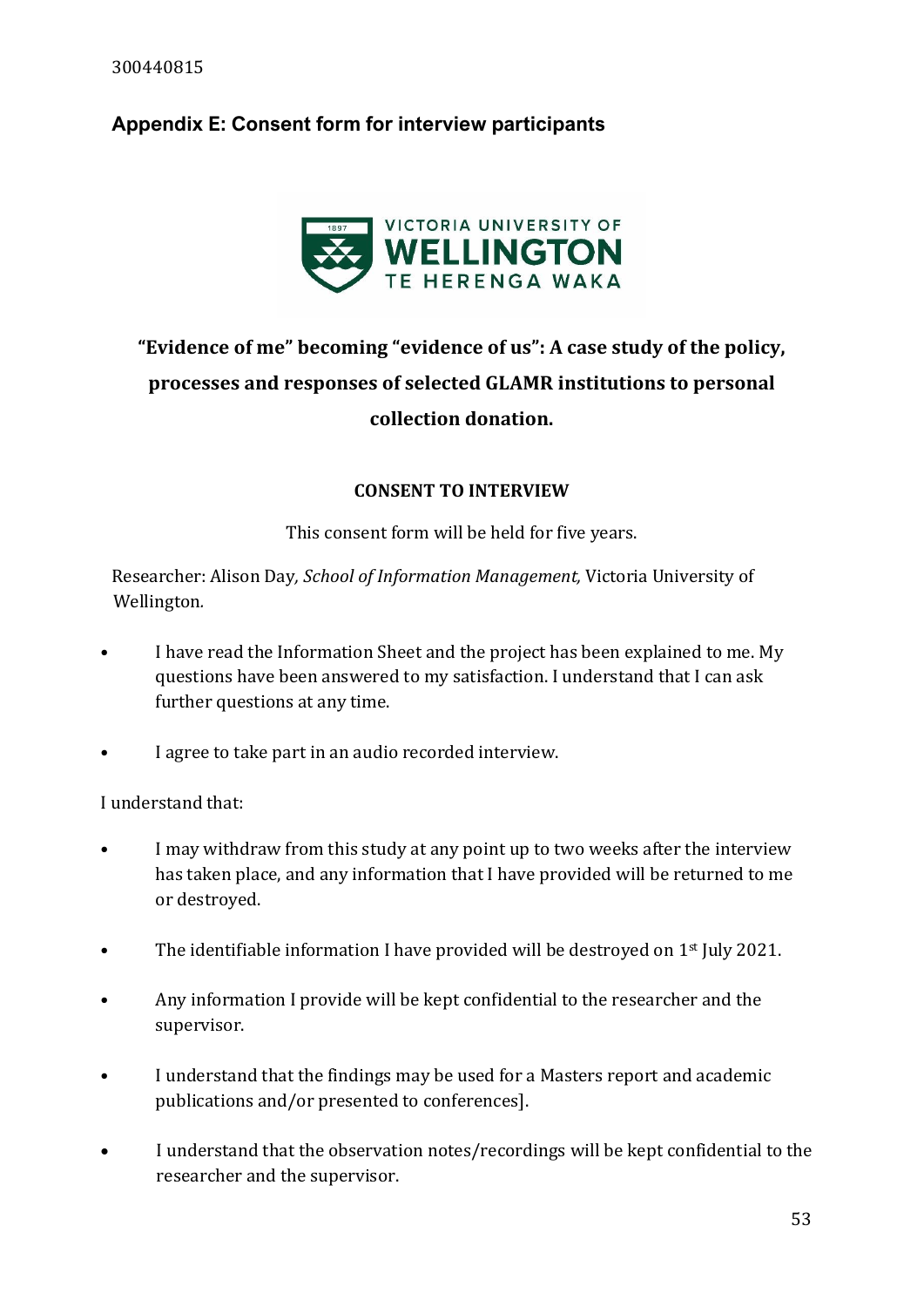• I understand that organisational consent has been provided and the organisation will be named in any of the reports.

| <b>Either, I</b> consent to information or opinions which I have given being                                                                                                                                                                           |           |              |
|--------------------------------------------------------------------------------------------------------------------------------------------------------------------------------------------------------------------------------------------------------|-----------|--------------|
| attributed to me in any reports on this research:                                                                                                                                                                                                      | Yes<br>ΙI | No $\square$ |
| Or, my name will not be used in reports and utmost care will be taken<br>not to disclose any information that would identify me. However, you<br>should be aware that in small projects your identity might be obvious<br>to others in your community. | Yes<br>□  | No $\square$ |
| I would like a copy of the transcript of my interview:                                                                                                                                                                                                 | Yes<br>П  | No $\square$ |
| I would like to receive a copy of the final report and have added my<br>email address below.                                                                                                                                                           | Yes<br>П  | No $\square$ |
| Signature of participant:                                                                                                                                                                                                                              |           |              |
| Name of participant:                                                                                                                                                                                                                                   |           |              |
| Date:                                                                                                                                                                                                                                                  |           |              |
|                                                                                                                                                                                                                                                        |           |              |

Contact details: \_\_\_\_\_\_\_\_\_\_\_\_\_\_\_\_\_\_\_\_\_\_\_\_\_\_\_\_\_\_\_\_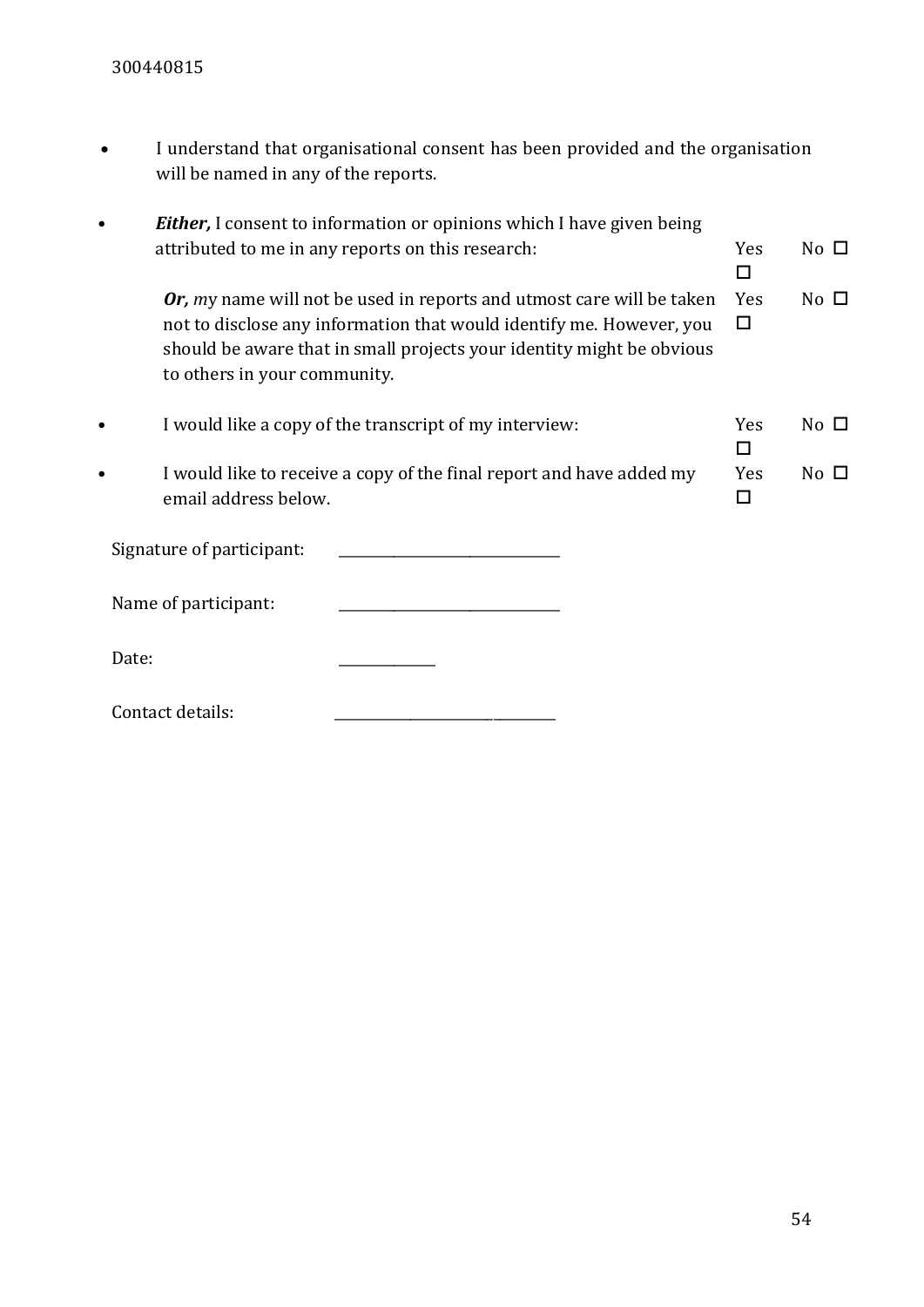## <span id="page-54-0"></span>**Appendix F: Information sheet for organisations**



# "**Evidence of me" becoming "evidence of us": A case study of the policy, processes and responses of selected GLAM institutions to personal collection donation.**

## **INFORMATION SHEET FOR ORGANISATIONS**

Thank you for your interest in this project. Please read this information before deciding whether or not your organisation will take part. If you decide to participate, thank you. If you decide not to take part, thank you for considering my request.

## **Who am I?**

My name is Alison Day and I am a Masters student in Information Studies programme at Victoria University of Wellington. This research is work towards my final report.

## **What is the aim of the project?**

This project will explore the processes, views and responses of five GLAM (Galleries, Libraries, Archives and Museums) institutions to potential personal collection donations of significant individuals. Your organisation's participation will support this research by offering valuable institutional insights to the donation process and interactions with potential donors and enable institutions to judge whether any aspect of their donation procedures should be reviewed in light of the findings. This research has been approved by the Victoria University of Wellington Human Ethics Committee ID 29048.

## **How can you help?**

If you agree to take part, I will *interview* your employees. I will ask them questions about donation process and policy and donor interactions. The interviews will take about 30 minutes. Employees will complete the interviews during work time, with your permission. The interviews will take place at your organisation. Each individual participant will be asked to provide consent before their involvement in the research. I will audio record the interview with the permission of the participants and write it up later. The interviews will be confidential, meaning that myself and my supervisor will know who participated, but the identities of the participants will be protected.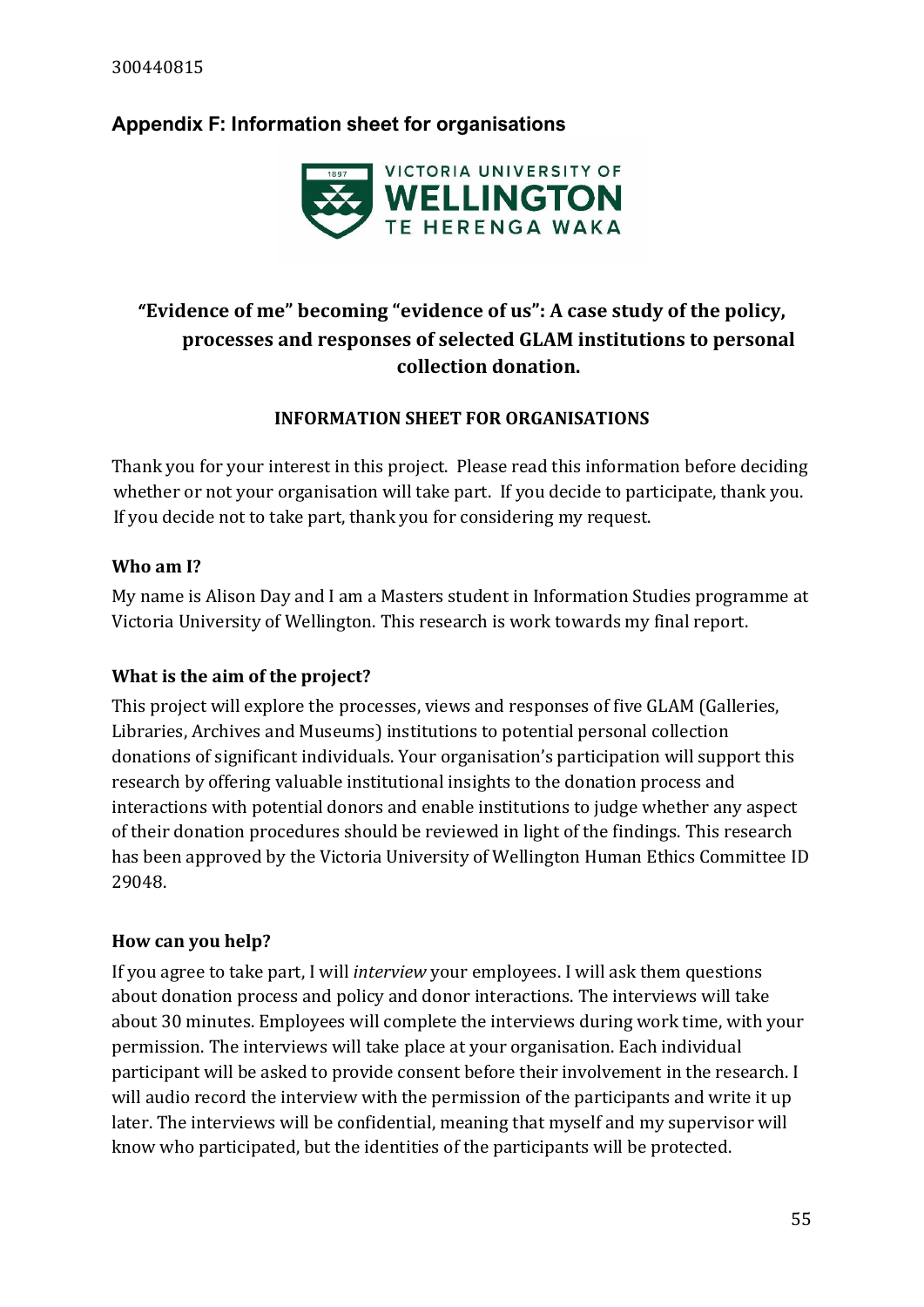If you agree to take part, I will also (if possible) *observe* your employees. I will be observing them only as they conduct a meeting with a potential donor. The observations will occur only if such a donor meeting is arranged at the institution and I would observe the entire meeting. The observations will not have an impact on your employees' work. Each individual participant will be asked to provide consent before their involvement in the research. I will audio record the meeting observation(s) with the permission of the participants and will transcribe it later. The observations will be confidential, meaning that myself and my supervisor will know who participated, but the identities of the participants will be protected.

## **What will happen to the information the participants give?**

Participation in this research is confidential. Participants will not be named in the final report but your organisation will be named.

Only my supervisor and I will read the notes or transcript of the interview/ observation. The interview/observation transcripts, summaries and any recordings will be kept securely and destroyed on 1<sup>st</sup> July 2023.

## **What will the project produce?**

The information from my research will be used in my Masters report and/or academic publications and conferences*.*

#### **If you accept this invitation, what are the rights of your organisation?**

You do not have to accept this invitation if you don't want to. If you do decide that your organisation will participate, you have the right to:

- ask any questions about the study at any time;
- withdraw your organisation's participation from the study before the interviews take place, however, individual participants retain the right to decide if their data will be withdrawn
- be able to read a report of this research by emailing the researcher to request a copy

#### **If you have any questions or problems, who can you contact?**

If you have any questions, either now or in the future, please feel free to contact either:

**Student:** Name: Alison Day University email address: [dayalis@myvuw.ac.nz](mailto:dayalis@myvuw.ac.nz)

#### **Supervisor:**

Name: Maja Krtalic Role: Senior Lecturer School: Information Management Phone: 04 463 6915 [maja.krtalic@vuw.ac.nz](mailto:maja.krtalic@vuw.ac.nz)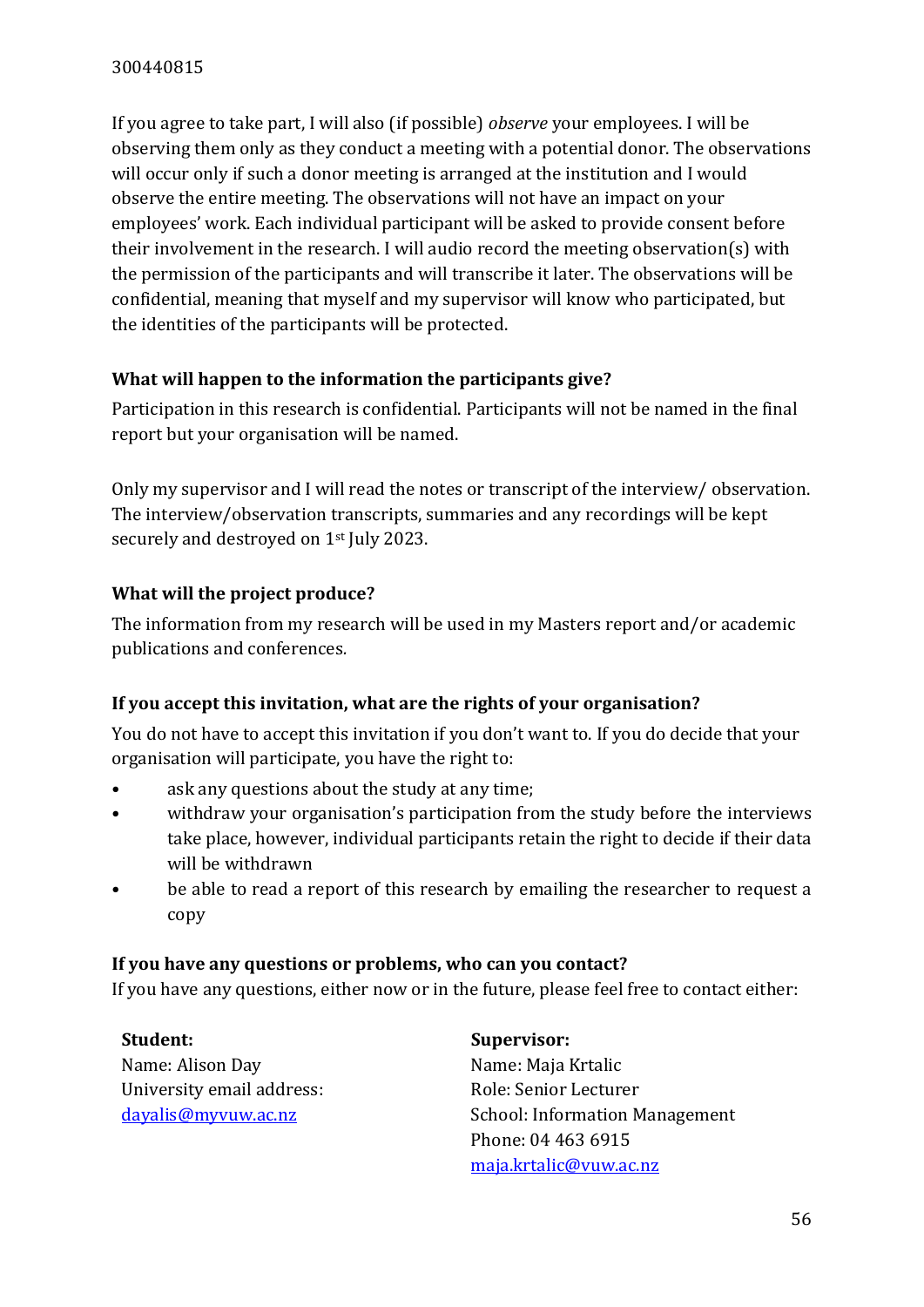### **Human Ethics Committee information**

If you have any concerns about the ethical conduct of the research you may contact the Convenor of the Victoria University of Wellington Human Ethics Committee: Associate Professor Judith Loveridge, email hec@vuw.ac.nz or telephone +64-4-463 6028.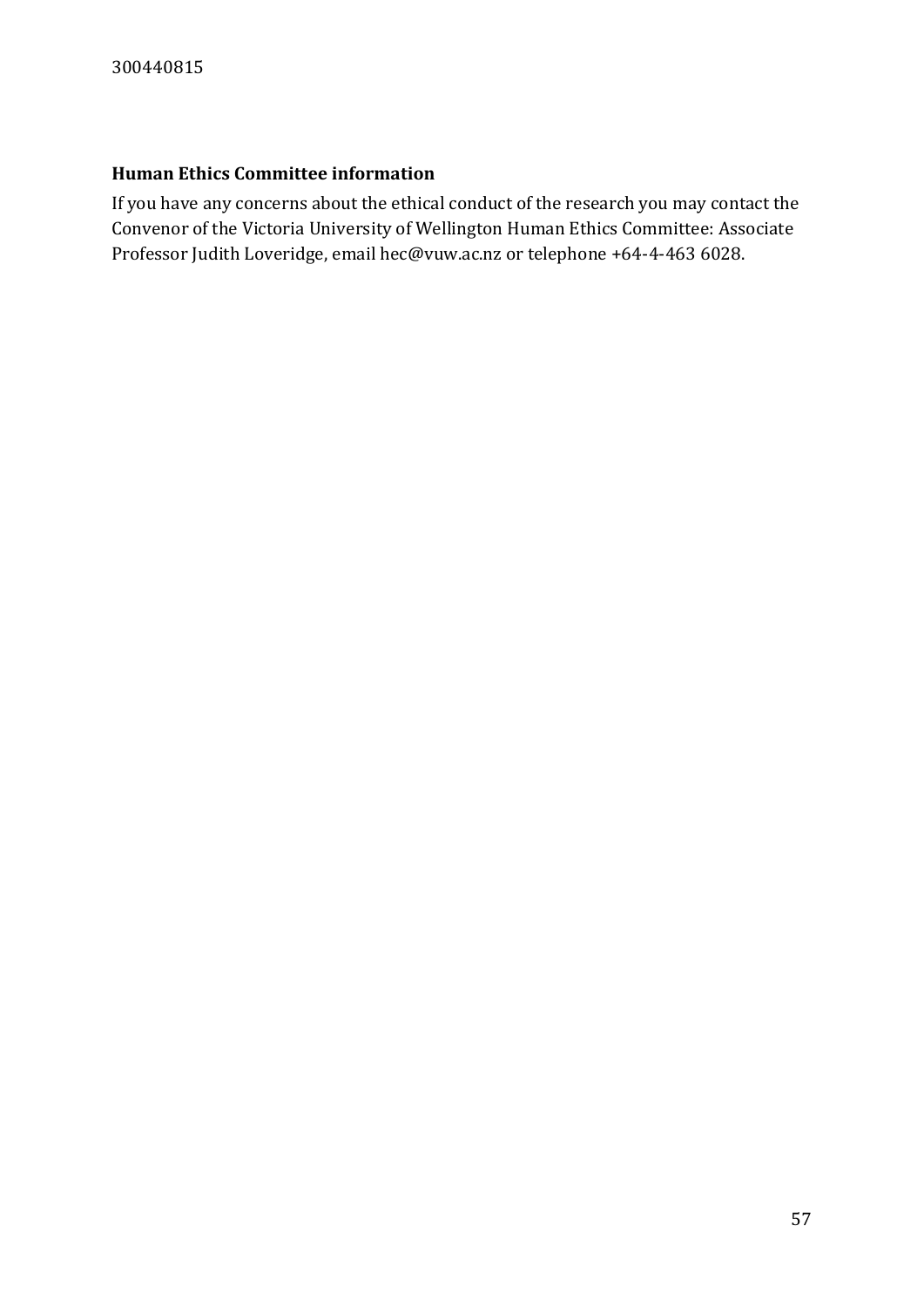## <span id="page-57-0"></span>**Appendix G: Consent form for organisations**



# **"Evidence of me" becoming "evidence of us": A case study of the policy, processes and responses of selected GLAM institutions to personal collection donation.**

#### **CONSENT TO PARTICIPATE (ORGANISATION)**

This consent form will be held for five years.

Researcher: Alison Day*, School of Information Management,* Victoria University of Wellington*.*

- I have read the Information Sheet and the project has been explained to me. My questions have been answered to my satisfaction. I understand that I can ask further questions at any time.
- I agree that my organisation will take part.

I understand that:

- I may withdraw this organisation from this study at any point before the first interview/observation takes place and the information provided by members of the organisation will be returned to them/or destroyed.
- Any information the participants provide will be included in a final report but the transcripts/observation notes/recordings will be kept confidential to the researcher and the supervisor.
- The identities of the participants will remain confidential to the researcher(s).
- I understand that the results will be used for a Masters report and academic publications and/or presented to conferences.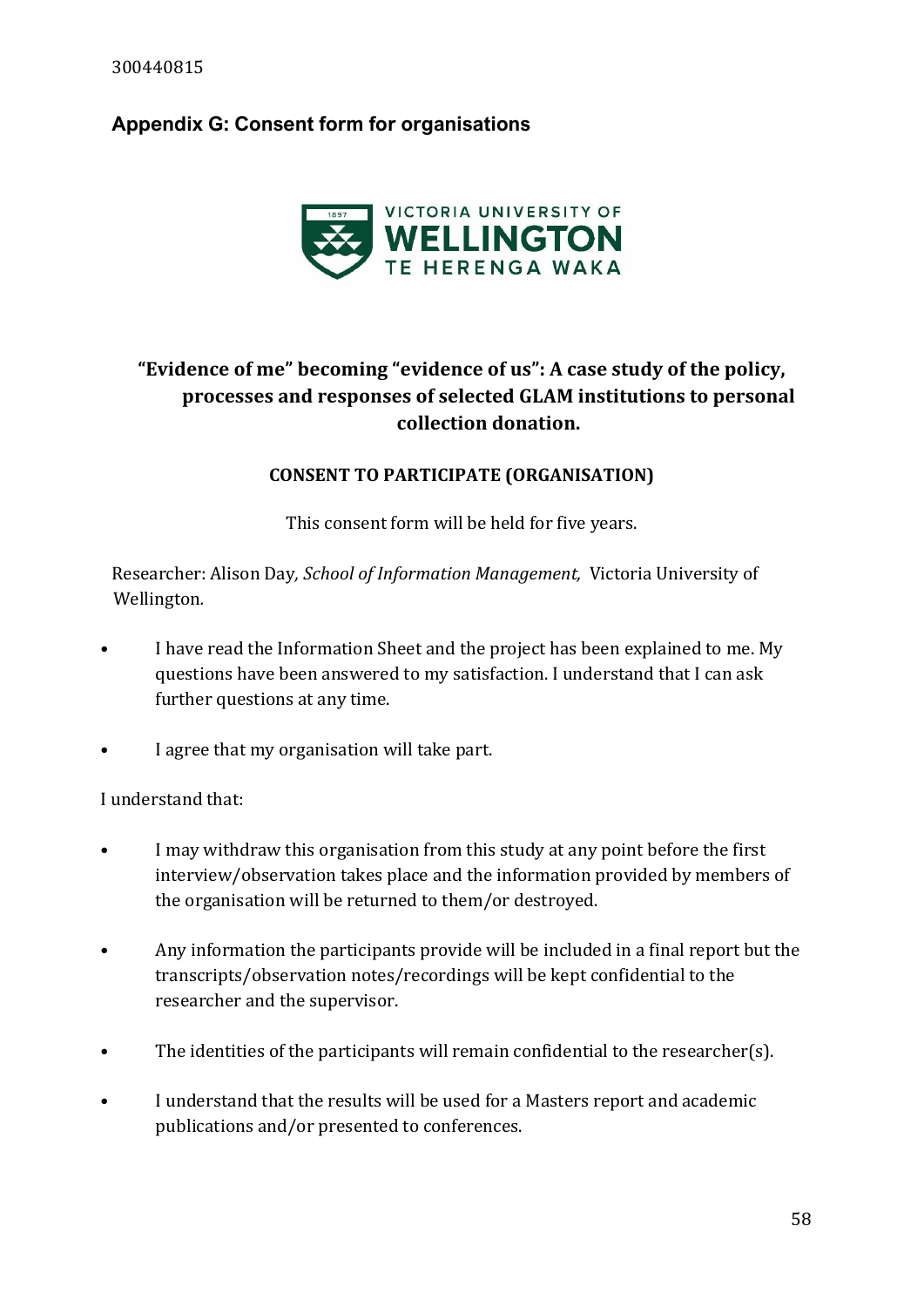| organisation.                     | I consent to information or opinions which are given by the<br>participants being attributed to the organisation in any reports on this<br>research and have the authority to agree to this on behalf of the | <b>Yes</b> | No $\Box$      |
|-----------------------------------|--------------------------------------------------------------------------------------------------------------------------------------------------------------------------------------------------------------|------------|----------------|
| $\bullet$<br>email address below. | I would like to receive a copy of the final report and have added my                                                                                                                                         | <b>Yes</b> | $No$ $\square$ |
| Signature of participant:         |                                                                                                                                                                                                              |            |                |
| Name of participant:              |                                                                                                                                                                                                              |            |                |
| Date:                             |                                                                                                                                                                                                              |            |                |
| Contact details:                  |                                                                                                                                                                                                              |            |                |